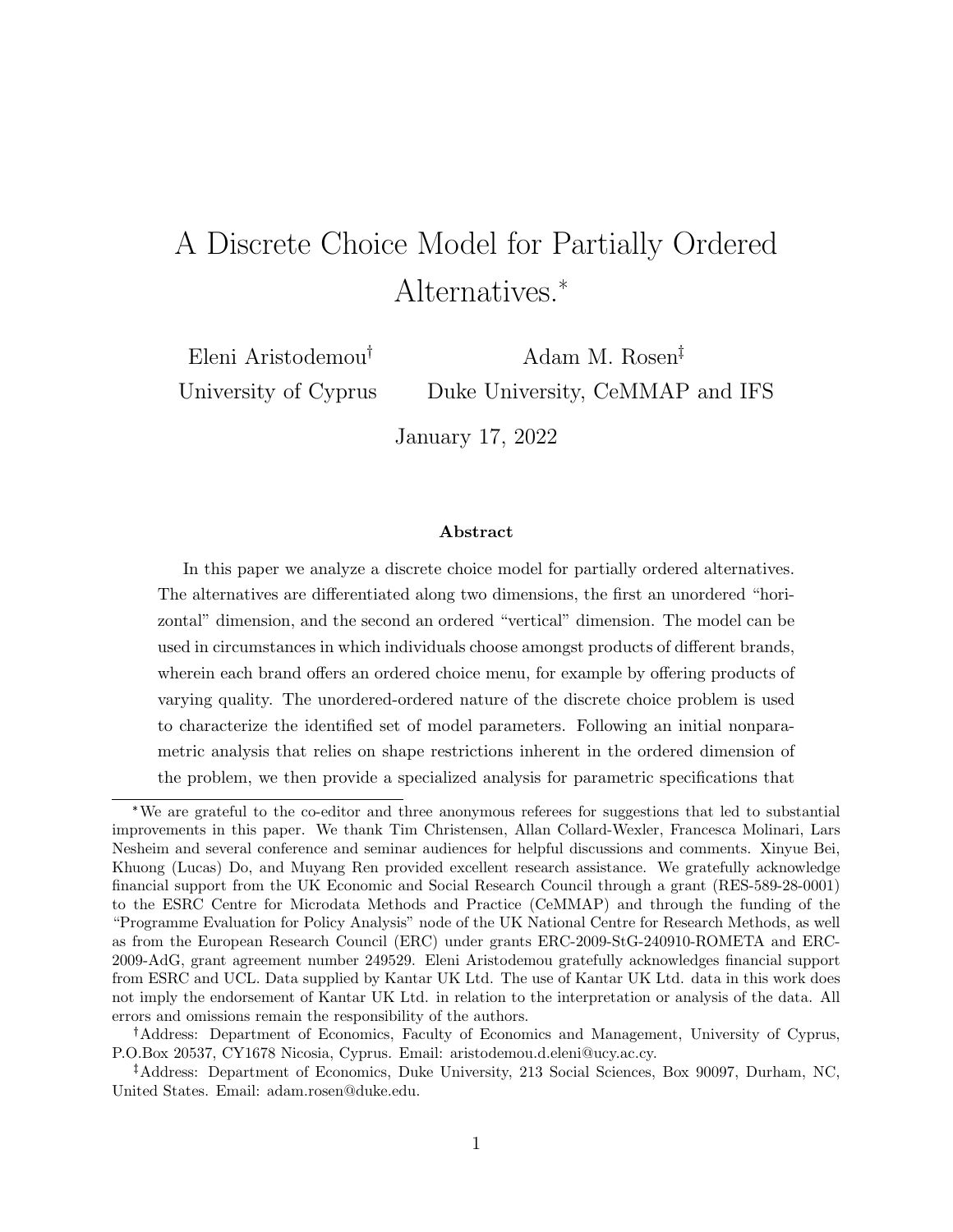generalize common ordered choice models. We characterize conditional choice probabilities as a function of model primitives with particular analysis focusing on cases in which unobservable taste for quality of each brand offering is multivariate normally distributed. We provide explicit formulae used for estimation and inference via maximum likelihood, and we consider inference based on Wald and quasi-likelihood ratio statistics, the latter of which can be robust to a possible lack of point identification. An empirical illustration is conducted using data on razor blade purchases in which each brand has product offerings vertically differentiated by quality. JEL classification: C01, C31, C35.

## 1 Introduction

In this paper we study a discrete choice model in which alternatives are distinguished by two dimensions. The alternatives are first horizontally differentiated according to one of a number of unordered categories. In the context of a consumer choice problem the alternatives could be products differentiated by brands  $b = 1, ..., \overline{b}$ . Within each such category, alternatives are vertically differentiated by quality  $y = 1, 2, ..., \overline{y}_b$ . Individuals are assumed to have ordered preferences over the vertical quality dimension, within each horizontally differentiated category, but preferences across horizontal categories are unordered.

There are several real-world examples of product markets that feature multiple firms competing to sell vertically differentiated alternatives to consumers. For example, airlines sell seat tickets for routes that are vertically differentiated by travel class. Cable and streaming television packages offered by different providers are often vertically-differentiated, with more expensive offerings providing more viewing options or live channels. Cellular phone providers offer vertically differentiated data and cellular plans. Competing ride-share companies offer regular and premium transportation services. Automobile dealers sell quality differentiated cars, for example luxury versus economy, offered by horizontally differentiated manufacturers. These can all lead to the type of vertically and horizontally differentiated choice menus that our model aims to capture.

As initially set out by McFadden (1974), and as is now standard in the discrete choice literature, we assume that each consumer chooses the brand-quality combination that maximizes her latent utility. Our model differs from standard models of discrete choice by explicitly incorporating both the horizontal and vertical dimensions of differentiation. Models that consider choice amongst unordered discrete alternatives, such as those of McFadden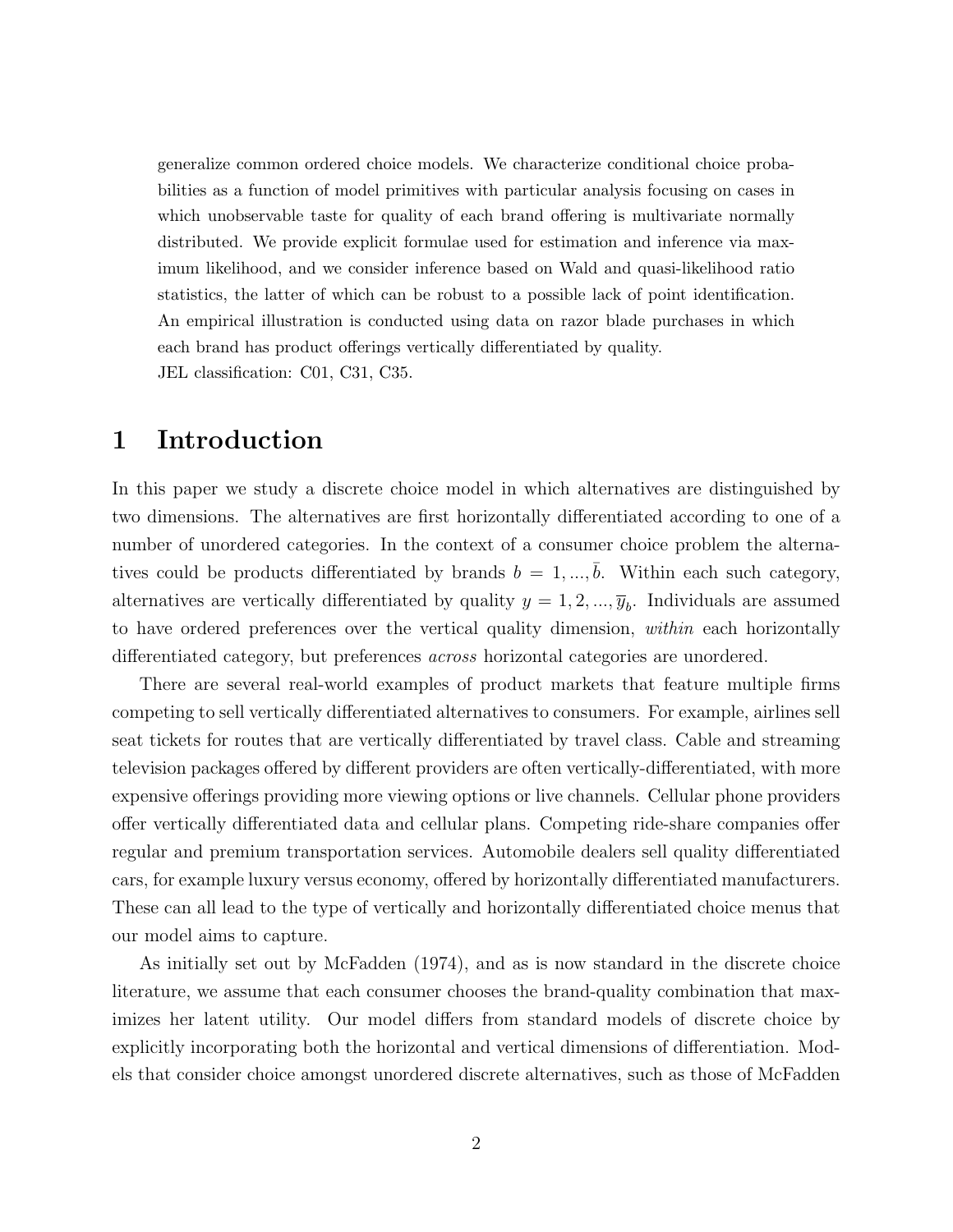(1974) and Hausman and Wise (1978), allow for horizontal differentiation by brand but do not incorporate vertical differentiation. Models for choice amongst totally ordered alternatives can be used to estimate demand for vertically differentiated products, as in Bresnahan (1987). Nested choice models such as that of Goldberg (1995) allow flexible substitution patterns across nests, but feature unordered (e.g. logit) differentiation within nests.

Our goal here is to combine features of models for ordered and unordered choice in order to incorporate both horizontal and vertical aspects of differentiation. Relative to existing methods, this approach allows the model to reflect the unordered-ordered nature of the choice problem when both kinds of differentiation are present. This may be useful for accurately estimating important features of substitution patterns in such scenarios.

A related line of research, and an important area of potential application, is the modeling of consumer choice in oligopoly markets in which competing firms each offer vertically differentiated products. Some empirical work in this area includes Davies, Waddams, and Wilson (2009) and Song (2015). Davies, Waddams, and Wilson (2009) focus on two-part tariffs and bundling in the British gas and electricity markets, and use linear panel data regression and instrumental variables to investigate whether the market operates in accord with economic theory. Song (2015) develops an explicit model of consumer demand for vertically and horizontally differentiated products, but our model and Song's model are quite distinct and suited for different contexts. Song's (2015) model is a hybrid of those of Berry, Levinsohn, and Pakes (1995) and Berry and Pakes (2007) and is well-suited to settings where products span multiple markets. Moreover, Song (2015) models demand for attributes in characteristics space, and is thus capable of handling a large product space. Our model is instead focused at the consumer level, requiring individual-specific choice data, and is best suited to competition among relatively few brands, or firms, with vertically differentiated product offerings, where demand depends on individual characteristics as well as on product attributes.

In our model, if attention is restricted to any single brand  $b$ , the quality of the utilitymaximizing option offered by that brand for a given consumer is determined by a standard ordered choice structure. That is, the shape of the latent utility function results in an ordered choice model, e.g. ordered probit or logit, when consumers' choices are restricted to brand b. From a modeling standpoint, this can be used to recover an indirect utility function for each brand b. The solution to the problem of choosing the best brand-quality offering from among all products can then be recovered as the brand that maximizes the indirect utility function, and the quality level that maximizes the corresponding brand-specific utility.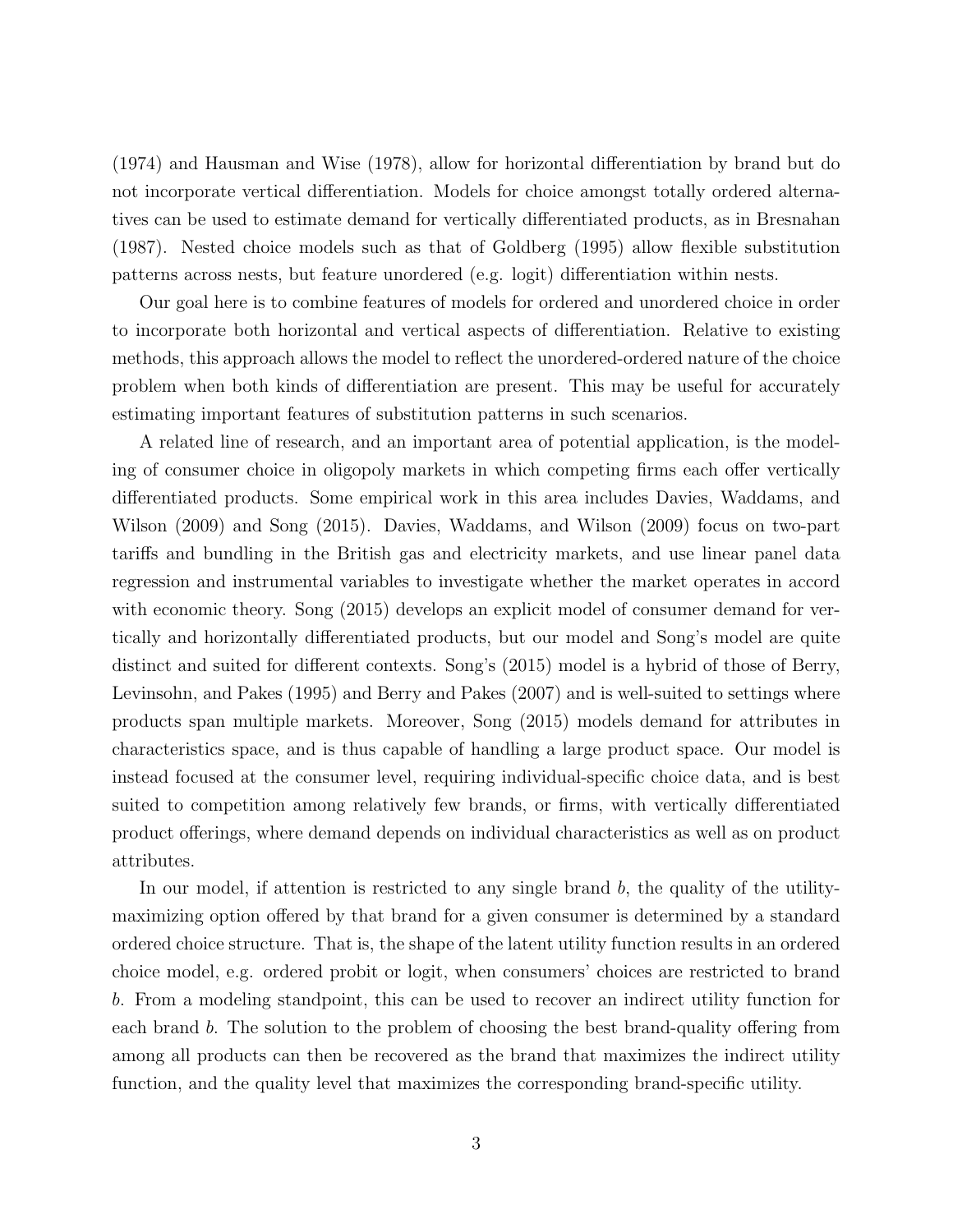The structure of the problem is thus analogous to that of the mixed discrete-continuous choice model of Dubin and McFadden (1984). However, due to the discrete nature of both dimensions of choice, one cannot use differential arguments and in particular Roy's Identity to characterize the optimal choice of either dimension. Nonetheless, the model is complete in that conditional on any value of exogenous variables, there is a unique solution to the consumer choice problem with probability one. This is because the model is for a singleagent decision problem, rather than a simultaneous move game with strategic interactions and multiple equilibria, as encountered for instance in the simultaneous equations model for ordered actions considered by Aradillas-Lopez and Rosen (2022).

The paper proceeds as follows. In Section [2](#page-4-0) we lay out our econometric model for partially ordered response in its most general form, providing shape restrictions on individuals' underlying utility functions that deliver the within-brand ordered choice structure. In Section [3](#page-7-0) we characterize conditional choice probabilities (CCPs) and provide identification analysis. The most general formulation of these restrictions offers minimal requirements for this structure but will in general yield set identification, where the identified set of model primitives can be characterized as the set of maximizers of the expected log-likelihood. In Section [4](#page-9-0) we consider additional parametric restrictions that preserve the unordered-ordered nature of the underlying choice problem. These lend tractability to the log-likelihood and narrow the size of the identified set, and may result in point identification. Section [5](#page-17-0) develops a tractable characterization of CCPs in a parametric partially ordered probit model with two brands, each having two quality tiers, as encountered in our application. This characterization aids in computation, as it can be used to avoid simulation or explicit numerical integration for computing CCPs. Section [6](#page-19-0) presents an application to the market for women's razor blades using consumer data from Britain in the early 2000s. Here we describe our empirical implementation and present confidence intervals employing both Wald and QLR tests, the latter having been shown to be robust to partial identification by Chen, Christensen, and Tamer  $(2018)$  $(2018)$  $(2018)$  under certain conditions not formally verified here.<sup>1</sup> Section [7](#page-29-0) concludes. Additional material is provided in the Appendices, as referenced in the paper. Proofs of propositions and theorems are provided in Appendix [A.](#page-30-0)

<span id="page-3-0"></span><sup>1</sup>Further results on the distribution of likelihood ratio statistics when point identification fails include those of Liu and Shao (2003) for parametric likelihood models and Chen, Tamer, and Torgovitsky (2011) for semi-parametric models.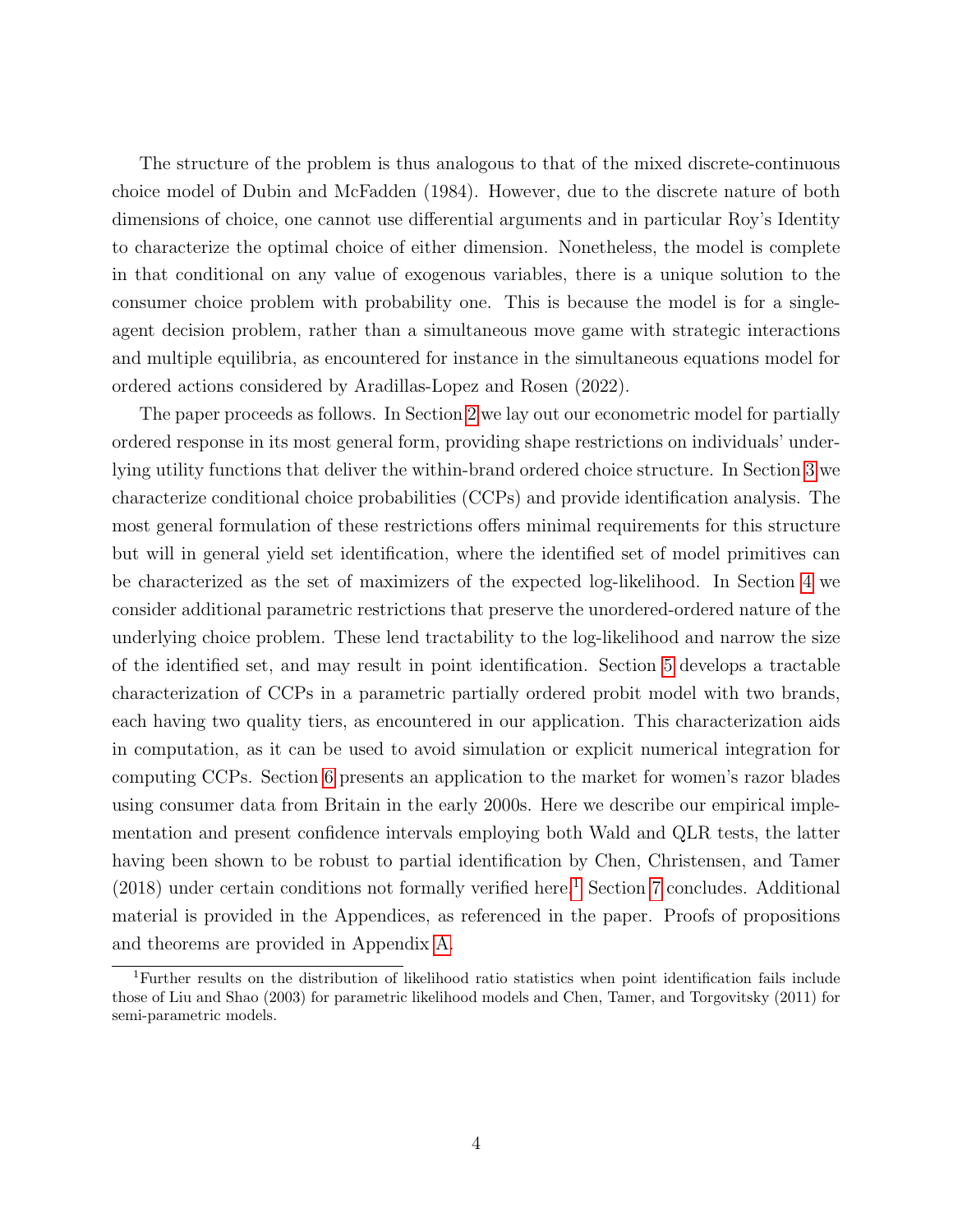## <span id="page-4-0"></span>2 The Model

Each individual in the population is characterized by observables  $(Y, B, Z)$  and an unobservable vector  $V$ . It is assumed that each individual chooses either an ordered alternative  $Y \in \mathcal{Y}_b \equiv \{1, ..., \bar{y}_b\}$  of some type  $B \in \mathcal{B} \equiv \{1, ..., \bar{b}\}\$ , or an outside alternative denoted by  $(B, Y) = (0, 0)$ . The set  $\mathcal{M}_{BY} \equiv \{(b, y) : b \in \mathcal{B}, y \in \mathcal{Y}_b\} \cup \{(0, 0)\}\$  denotes the joint support of  $(B, Y)$ . The set Z denotes the support of observable covariates Z, such as individual characteristics. The vector  $V \equiv (V_1, ..., V_{\bar{b}})' \in \mathbb{R}^{\bar{b}}$  represents unobserved heterogeneity that affects individuals' preferences, where  $V<sub>b</sub>$  denotes the b-th component of V. The distribution of V is denoted  $G(\cdot)$  so that for any set  $\mathcal{V} \subseteq \mathbb{R}^{\bar{b}}$ ,  $G(\mathcal{V}) \equiv \mathbb{P}[V \in \mathcal{V}]$ .

The utility obtained by an individual with covariates  $z$  and unobservable  $v$  from any choice  $(b, y) \in \mathcal{M}_{BY}$  is given by

<span id="page-4-2"></span>
$$
U_{by} \equiv u(b, y, z, v_b) \text{ if } (b, y) \neq (0, 0), \qquad U_{00} \equiv 0,
$$
\n(2.1)

where  $u (b, y, z, v_b)$  is strictly increasing in  $v_b$  for each  $(b, y, z)$  and the utility from the outside alternative is normalized to zero.

We assume that each individual chooses the alternative that maximizes her utility.<sup>[2](#page-4-1)</sup> For any  $b \in \mathcal{B}$  define  $\bar{\mathcal{Y}}_b \equiv \mathcal{Y}_b \cup \{0\}$  and  $U_{b0} \equiv 0$ , and let

$$
U_b^* \equiv \max_{y \in \bar{\mathcal{Y}}_b} U_{by}, \qquad Y_b^* \equiv \operatorname*{argmax}_{y \in \bar{\mathcal{Y}}_b} U_{by},
$$

denote the indirect utility and optimal choice of  $Y$ , respectively, if the individual's alternatives were limited to only those of type b or the outside alternative. The structure of the model will be such that for any fixed b, the choice of the ordered outcome  $Y$  produces a standard model of ordered response, in the sense that this choice is weakly increasing in  $V<sub>b</sub>$ . For example, if  $V<sub>b</sub>$  is normally distributed, independent of Z, and the consumer may only purchase from brand b, then we have an ordered probit model. A consumer who has the option to choose any quality level from any brand then chooses

$$
B = 1 \left[ \max_{b \in \mathcal{B}} U_b^* > 0 \right] \cdot \operatorname*{argmax}_{b \in \mathcal{B}} U_b^*, \qquad Y = 1 \left[ \max_{b \in \mathcal{B}} U_b^* > 0 \right] \cdot Y_B^*.
$$
 (2.2)

<span id="page-4-1"></span><sup>2</sup>Under Restriction A3 below ties in the utility obtained from different alternatives occur with zero probability conditional on any realization of  $z$ . How ties are handled is therefore of no consequence in the determination of conditional choice probabilities, but to simplify notation we adopt the convention that if alternatives  $(b, y)$  and  $(b, y')$ ,  $y < y'$ , achieve the same utility, then  $(b, y)$  is chosen, and if  $(b, y) \neq (b', y')$ ,  $b < b'$  achieve the same utility, then  $(b', y')$  is chosen.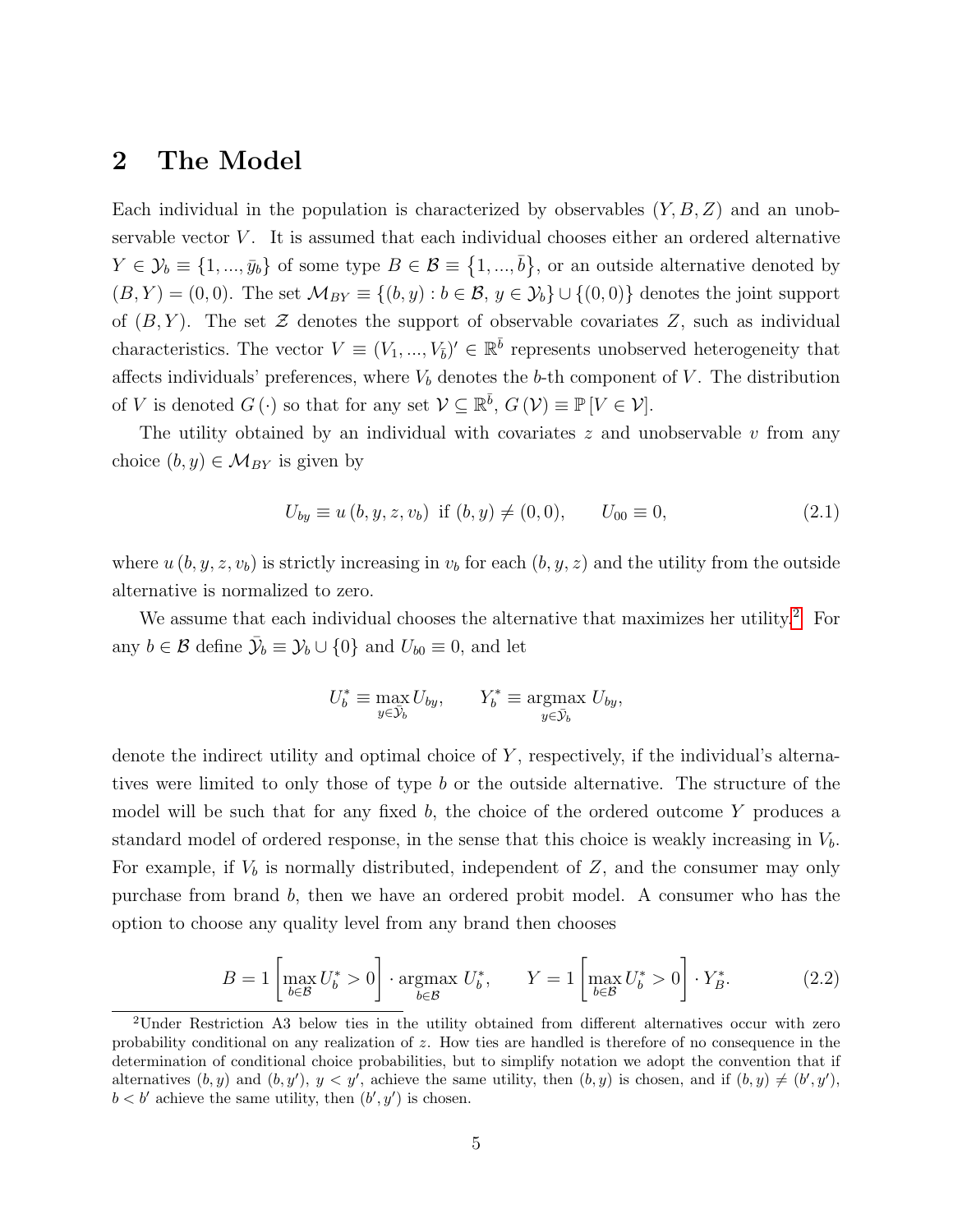**Restriction A1:** (Probability space)  $(B, Y, Z, V)$  are defined on a probability space  $(\Omega, \mathcal{F}, \mathbb{P}),$ where F contains the Borel sets. The support of  $(Z, V)$  is  $\mathcal{Z} \times \mathbb{R}^{\overline{b}}$ , where  $\mathcal{Z}$  is a lattice, and the support of  $(B, Y)$  is  $\mathcal{M}_{BY} \equiv \{(b, y) : b \in \mathcal{B}, y \in \mathcal{Y}_b\} \cup \{(0, 0)\}.$ 

**Restriction A2**: (Identification of  $f_z^0(b, y)$ ) For each value  $z \in \mathcal{Z}$  there is a proper conditional distribution of  $(B, Y)$  given  $Z = z$  and  $f_z^0(b, y) \equiv \mathbb{P}[(B, Y) = (b, y)|Z = z]$  is point identified over the support of  $(B, Y)$  for almost every  $z \in \mathcal{Z}$ .

Restriction A3: (Distribution of unobserved heterogeneity) The distribution of V is absolutely continuous with respect to Lebesgue measure with everywhere positive density on  $\mathbb{R}^{\bar{b}}$ .

Restriction A4: (Independence) Z and V are stochastically independent.

**Restriction A5:** (Admissible structures) Structure  $S \equiv (u, G)$  belongs to a known collection S of pairs of utility functions and distributions of unobserved heterogeneity,  $(u, G)$ .

**Restriction A6:** (Utility maximization) Given  $(Z, V)$ ,  $(B, Y)$  are chosen to maximize  $u(B, Y, Z, V_B)$ , where u belongs to a known class of functions U satisfying (i)  $u(0, 0, z, v_b) = 0$ for all  $(z, v_b)$ , (ii) for all  $(b, y) \neq (0, 0)$  and all z,  $u(b, y, z, v_b)$  is strictly increasing and continuous in  $v_b$ , and (iii) for each  $(b, z) \in \mathcal{B} \times \mathcal{Z}$ ,  $\{u(b, y, z, v_b) : v_b \in \mathbb{R}\}\$  satisfies the singlecrossing property in  $(y, v_b)$ , namely that if  $v'_b > v_b$  and  $y' > y$ , then

$$
u(b, y', z, v_b) - u(b, y, z, v_b) \ge (>) 0 \Rightarrow u(b, y', z, v'_b) - u(b, y, z, v'_b) \ge (>) 0.
$$

Restrictions A1-A3 are standard. Restriction A1 defines the underlying probability space and notation for the support of random variables  $(B, Y, Z, V)$ . Restriction A2 stipulates that the conditional distribution of  $(B, Y)$  given covariates z is point identified for almost every  $z \in \mathcal{Z}$ , as is the case for example under random sampling. Restriction A3 requires that unobserved heterogeneity V is absolutely continuously distributed with full support in Euclidean space.

Restriction A4 imposes independence of  $Z$  and  $V$ . This is an important restriction. If Z includes prices, then it requires that prices are exogenous, ruling out the possibility that unobserved components of individual utility are correlated with prices. This could be violated if different sellers offer different prices for the products being sold and if some individuals choose where to shop based on these prices. This assumption may still be appropriate however if the price of the product makes up only a small fraction of total expenditure – as is the case in our application to razor blade purchases – such that individuals are unlikely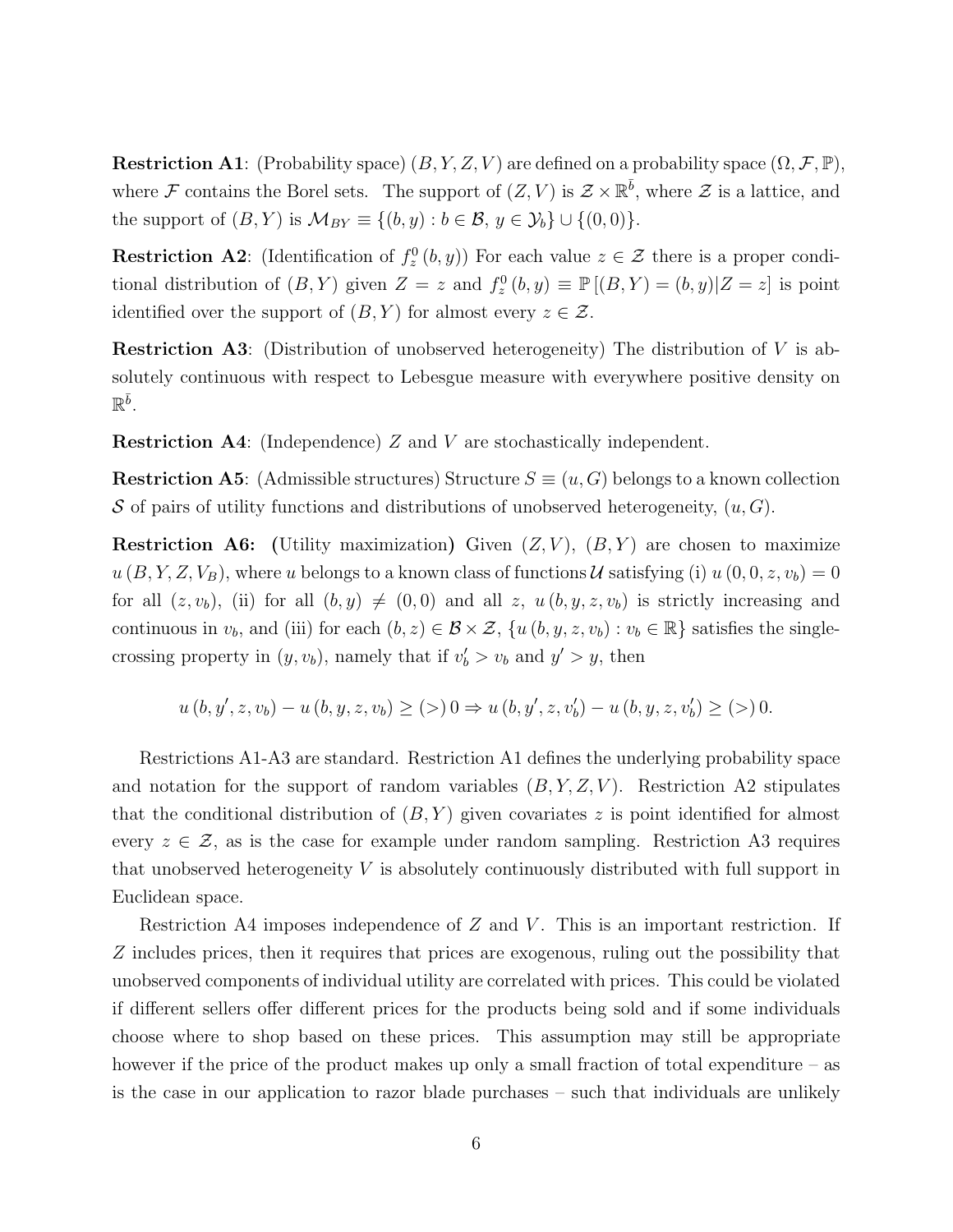to choose where to shop for a basket of many goods (e.g. groceries and household products) based on this one product's price. In applications with individual level variation in which prices are thought to be endogenous, one could instead use an instrumental variable approach applicable to models of discrete choice such as those of Chesher, Rosen, and Smolinski (2013) and Chesher and Rosen (2017). This precludes the likelihood approach to inference employed here, resulting in moment inequality characterizations of identified sets, such as those used in applications to IV models for ordered response and models of interdependent binary outcomes in Chesher, Rosen, and Siddique (2019) and Chesher and Rosen (2020), respectively.

Restriction A5 defines a structure  $S$  as a utility function and distribution of unobserved heterogeneity, assumed to belong to some class of admissible pairs  $S$ . Note that any given structure S gives rise to a collection of conditional distributions  $f_z^0(b, y)$  for almost every  $z \in \mathcal{Z}$ . The identification problem is to determine the set of structures that can generate the observed distributions  $f_z^0(b, y)$ . The set of structures S admitted by the model can be restricted to a parametric, semiparametric, or nonparametric class.

The underlying structure S maps to conditional distributions  $f_z^0(b, y)$  through the specification of the individual choice problem. Restriction A6 specifies that individuals choose  $(B, Y)$  to maximize utility  $u(B, Y, Z, V_B)$ , on which we impose some conditions. First, the specification  $(2.1)$  requires that there is a single, separate component of unobserved heterogeneity for each brand b, and through Restriction  $A6(ii)$  that utility from each product of this brand is weakly increasing in the associated unobservable. The components of V may however be jointly dependent, allowing for potential correlation across brand preferences, and quality tastes across brands. With Restriction  $A6(i)$  we normalize the utility from the outside option to zero. Restriction  $A6(iii)$  requires that the utility function satisfies the single-crossing property in  $(y, v_b)$ . By Milgrom and Shannon (1994) Theorem 4 this guarantees that for all consumers and all  $b \in \mathcal{B}$ , the optimal choice within brand b,  $Y_b^*$ , is nondecreasing in  $v<sub>b</sub>$ , so that quality choice within any brand b assumes the structure of an ordered choice problem. Thus, this restriction ensures the alternatives are partially ordered, because there is an ordered response structure to the choice problem within (but not across) brands. The following Section provides a characterization of conditional choice probabilities and subsequent identification analysis under these restrictions.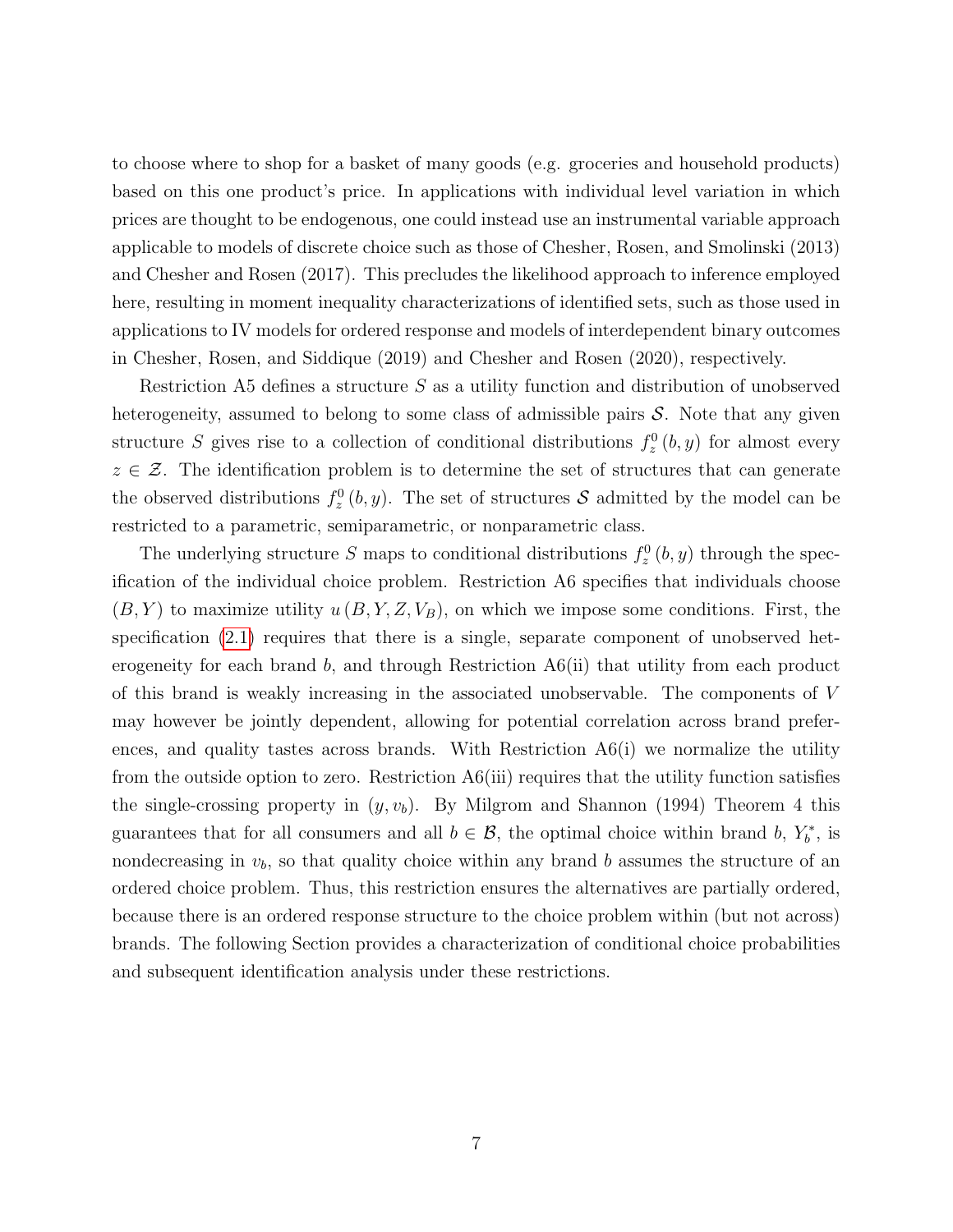## <span id="page-7-0"></span>3 Identification

We begin this section by characterizing in Section [3.1](#page-7-1) the form of the multivariate integral delivering conditional choice probabilities as a function of the underlying structure S. In Section [3.2](#page-8-0) we then provide a general characterization of the identified set of structures compatible with Restrictions A1-A6, and we show that if the model is correctly specified, the identified set can be written as the maximizers of the expected log-likelihood. In Section [4](#page-9-0) we then provide specialized identification results for a class of parametric models.

#### <span id="page-7-1"></span>3.1 Conditional Choice Probabilities

The utility maximization hypothesis together with the shape restrictions in Restriction A6 enable concise characterization of the conditional choice probabilities

$$
\wp_{by}(z;S) \equiv G\left(\mathcal{V}_{by}(z;u)\right)
$$

for brand-quality pair  $(b, y)$  given  $Z = z$ , considered as a function of any structure  $S = (u, G)$ , where

$$
\mathcal{V}_{by}(z;u) \equiv \left\{ v \in \mathcal{V} : \forall \left( \tilde{b}, \tilde{y} \right) \neq (b, y), \quad u(b, y, z, v_b) \geq u \left( \tilde{b}, \tilde{y}, z, v_{\tilde{b}} \right) \right\}
$$
(3.1)

denotes the set of values for unobserved heterogeneity V on which  $(b, y)$  maximizes utility given  $z$  and  $v$ . Without parametric restrictions on  $u$ , the monotonicity and single-crossing conditions suffice to establish the representation of each choice probability  $\wp_{by}(z;S)$  as a particular form of a  $\bar{b}$ -variate integral. Thus, given a specific  $(u, G)$ ,  $\wp_{by}(z; S)$  can be computed by either numerical integration or simulation. The formal result follows.

<span id="page-7-3"></span>**Theorem 1** Let Restriction A6 hold. Then for each  $(b, y, z) \in M_{BY} \times \mathcal{Z}$ , the region  $\mathcal{V}_{by}\left(z;u\right)$  is a convex polytope in  $\mathbb{R}^{\bar{b}}$  defined by the inequalities

<span id="page-7-2"></span>
$$
V_b \in (g_b(y), g_b(y+1)], \qquad (3.2)
$$

$$
\forall k \leq b, V_k \leq h_{b,k}(y), \text{ and} \tag{3.3}
$$

$$
\forall k \quad > \quad b, \ V_k < h_{b,k} \left( y \right), \tag{3.4}
$$

and additionally under Restriction A4 the conditional choice probability  $\wp_{by}(z;S)$  takes the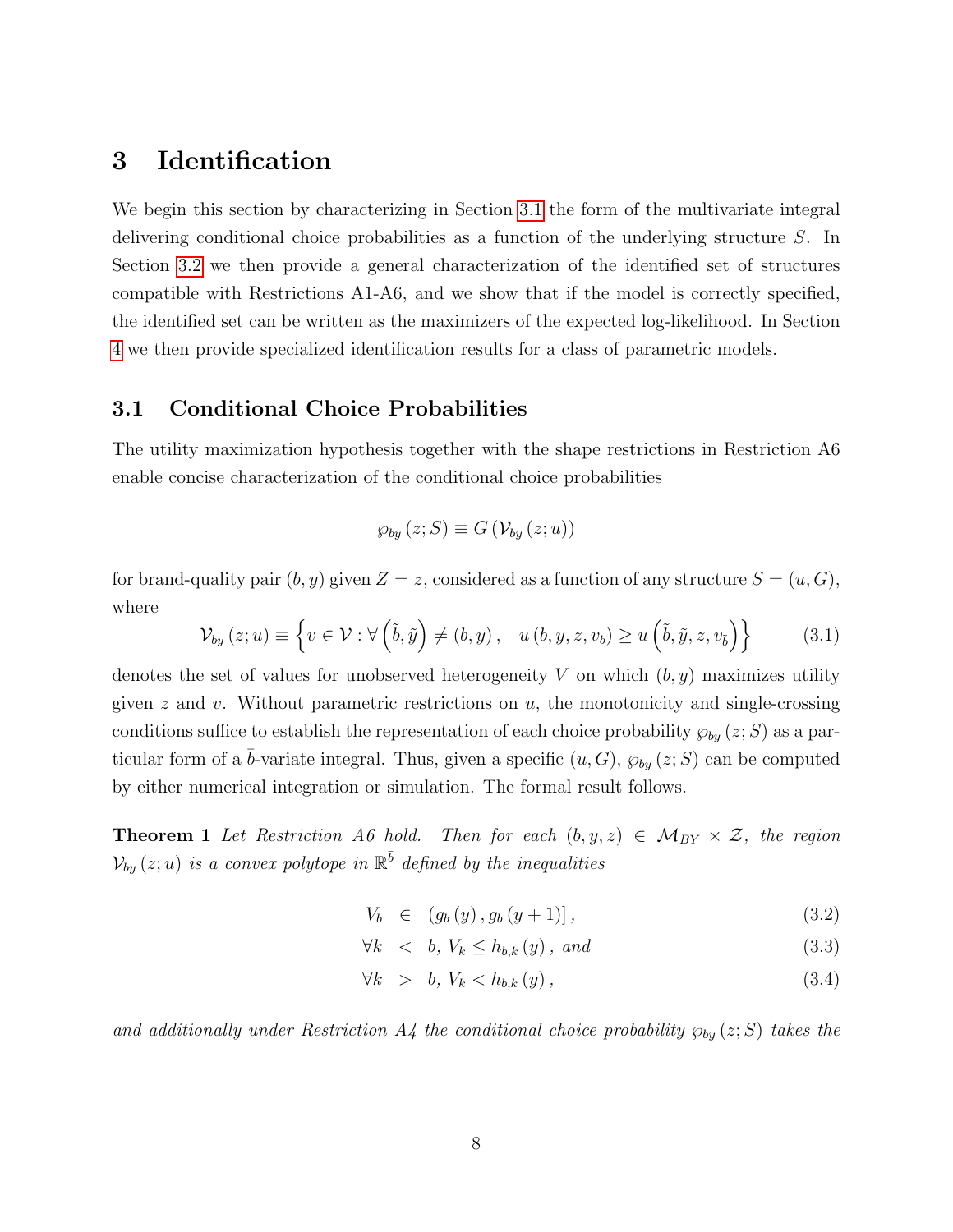form

<span id="page-8-2"></span>
$$
\wp_{by}(z;S) = \int_{g_b(y)}^{g_b(y+1)} \left( \int_{H(b,y)} dG_{V_{-b}|V_b}(v_{-b}|v_b) \right) dG_{V_b}(v_b), \qquad (3.5)
$$

where

$$
H(b,y) \equiv \{r \in \mathbb{R}^{\bar{b}-1} : r_1 \leq h_{b,1}(y), \ldots, r_{b-1} \leq h_{b,b-1}(y), r_b \leq h_{b,b+1}(y), \ldots, r_{\bar{b}-1} \leq h_{b,\bar{b}}(y)\}
$$

with  ${h_{b,k}(y): k \neq b}$  cross-brand threshold functions, and  ${g_b(y): y = (0, ..., y_b + 1)}$  withinbrand threshold functions satisfying  $g_b(0) \equiv -\infty$  and  $g_b(\bar{y}_b + 1) \equiv \infty$ . Here  $G_{V_{-b}}(\cdot|v_b)$  and  $G_{V_b}(\cdot)$  denote the conditional distribution of  $V_{-b}$  given  $V_b = v_b$  and the marginal distribution of  $V_b$ , respectively. The threshold function  $g_b(\cdot)$  may depend on z and each function  $h_{b,k}(\cdot) : k \neq b$ , may depend on both  $v_b$  and z.

#### <span id="page-8-0"></span>3.2 General Characterization of the Identified Set

Before adding further restrictions we first characterize the identified set of structures S under Restrictions A1-A6, denoted  $S_0$  and defined as

<span id="page-8-1"></span>
$$
S_0 \equiv \left\{ (u, G) \in S : \forall (b, y) \in M_{BY}, G\left(\mathcal{V}_{by}(z; u)\right) = f_z^0(b, y) \text{ a.e. } z \in \mathcal{Z} \right\},\tag{3.6}
$$

where  $\mathcal{V}_{by}(z; u)$  denotes the set of values of V defined by  $(3.2)$ – $(3.4)$  in Theorem [1.](#page-7-3) In words,  $\mathcal{S}_0$  is the set of admissible structures  $(u, G)$  that generate identified conditional choice probabilities  $f_z^0(b, y)$  for all  $(b, y)$  and almost every  $z \in \mathcal{Z}$ . Given the absolute continuity of the distribution of  $V$  and the continuity of utility in unobserved heterogeneity, the intersection of sets  $\mathcal{V}_{by}(z; u)$  and  $\mathcal{V}_{\tilde{b}\tilde{y}}(z; u), (\tilde{b}, \tilde{y}) \neq (b, y)$ , has Lebesgue measure zero, so that there is a unique utility maximizing pair  $(b, y)$  with probability one given any  $z \in \mathcal{Z}$ . Hence  $G(\mathcal{V}_{by}(z; u))$  is the conditional probability of observing  $(b, y)$  given  $Z = z$  when the utility function is u and  $V \sim G$ . Structures  $(u, G)$  that do not belong in the identified set  $S_0$  in [\(3.6\)](#page-8-1) are those such that the set

<span id="page-8-3"></span>
$$
\mathcal{Z}^*(u, G) \equiv \left\{ z \in \mathcal{Z} : \exists (b, y) \in \mathcal{M}_{BY} \text{ s.t. } G\left(\mathcal{V}_{by}(z; u)\right) \neq f_z^0(b, y) \right\},\tag{3.7}
$$

has positive measure  $\mathbb{P}_Z$ .

Given the representation of the identified set through the equalities  $G(V_{by}(z; u))$  $f_z^0(b, y)$  we can equivalently characterize the identified set as those structures that maxi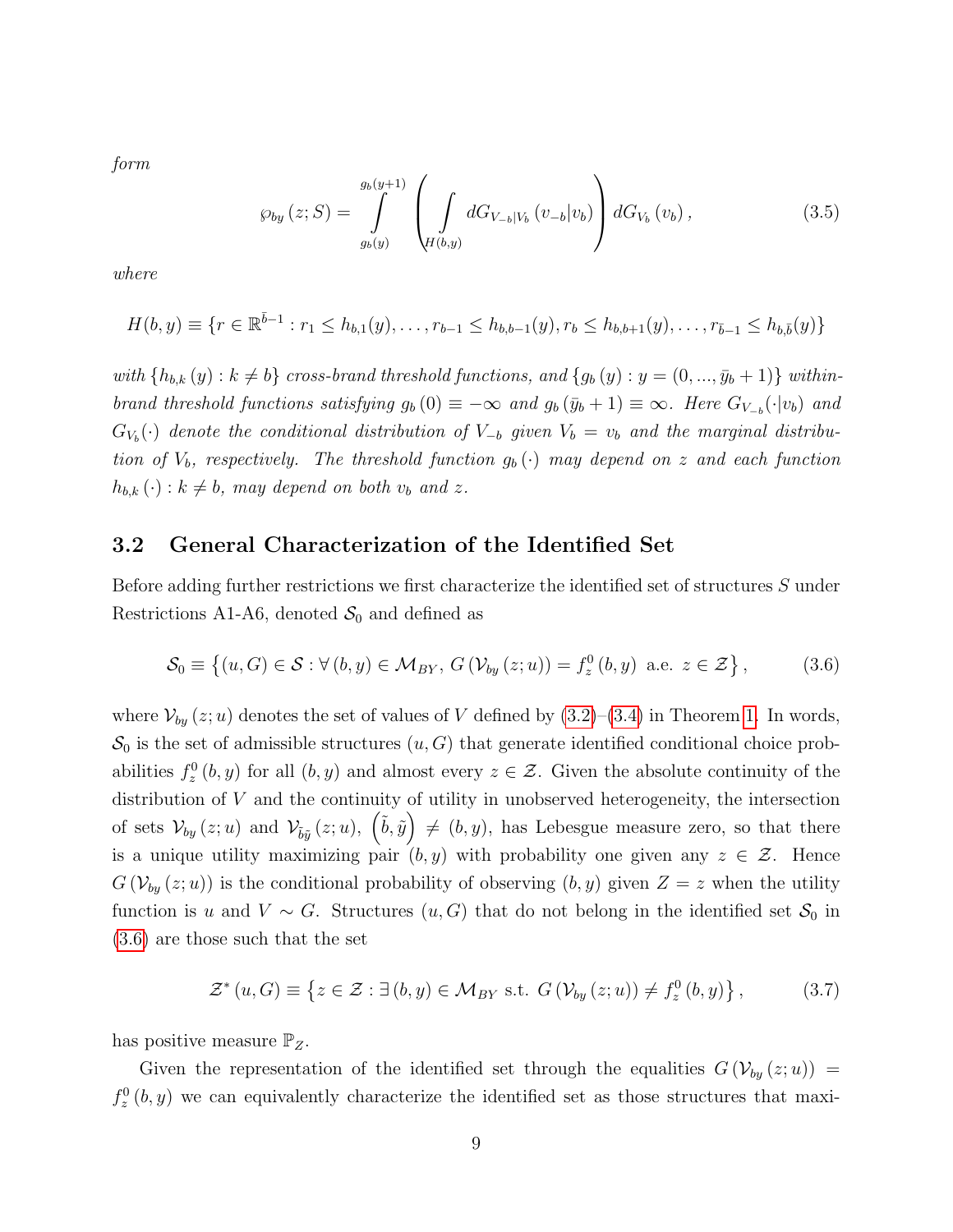mize the log-likelihood. For this we require that the model is correctly specified, formalized with the following additional assumption.

Restriction A7: (Correct Specification)  $\exists S^* \in \mathcal{S}, S^* \equiv (u^*, G^*)$  such that  $\forall (b, y) \in \mathcal{M}_{BY}$  $G^{*}(\mathcal{V}_{by}(z;u^{*})) = f_{z}^{0}(b,y)$  a.e.  $z \in \mathcal{Z}$ .

Consider the expected log-likelihood function

$$
Q(u, G) \equiv E[\ln G\left(\mathcal{V}_{BY}(Z; u)\right)],
$$

where the expectation is taken with respect to population measure  $\mathbb{P}$ . It follows by arguments identical to those with singleton  $S_0$  that  $Q(u, G)$  attains its maximum at all  $(u, G) \in S_0$ , since by definition these all produce the same probabilities  $G(\mathcal{V}_{by}(z; u))$  for almost every z. The general observation that when point identification is lacking the set of maximizers of the expected log-likelihood are precisely those observationally equivalent to the population data generating structure has been made previously, see e.g. Bowden (1973) and Redner (1981). The formal statement in the present setting, a proof of which is included in the Appendix for completeness, is made in the following Proposition.

<span id="page-9-1"></span>**Proposition 1** Let restrictions A1-A7 hold. Then  $S_0 = \text{argmax}$  $(u,G) \in \mathcal{S}$  $Q(u, G)$ .

Unless sufficiently strong parametric restrictions on  $S$  are imposed,  $S_0$  may not be a singleton, so that there may not be point identification. When sufficiently strong restrictions for point identification do hold, estimation and inference can proceed under the classical maximum likelihood paradigm. When these restrictions do not hold, the classical results do not apply. But the characterization of  $S_0$  as the (set of) maximizers of the expected log-likelihood enables us to apply inference techniques for maximum likelihood estimators when point identification is lacking. The subsequent characterization of choice probabilities  $G(\mathcal{V}_{by}(z; u))$  under parametric restrictions facilitates derivation of some sufficient conditions for point identification, as well as computation of set estimates and inferential statistics when point identification fails.

### <span id="page-9-0"></span>4 Identification under Parametric Restrictions

In this section we consider a parametric restriction on the underlying utility functions with  $\bar{b}$  firms  $b \in \mathcal{B} \equiv \{1, 2, ..., \bar{b}\},\$ each selling a low-quality product offering  $(Y = 1)$  and a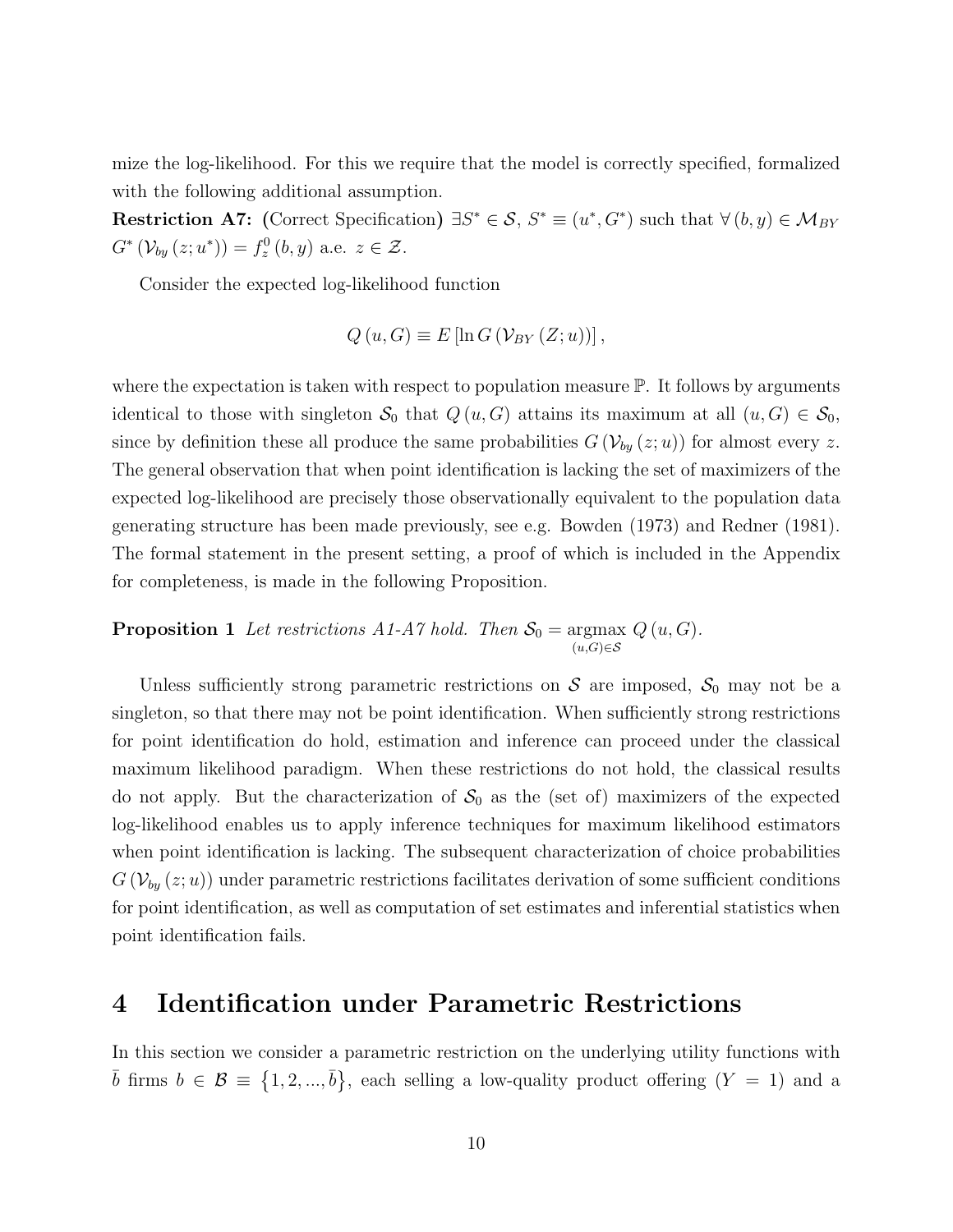high-quality product offering  $(Y = 2)$ , so that for all  $b \in \mathcal{B}$ ,  $\mathcal{Y}_b \equiv \{1, 2\}$ .<sup>[3](#page-10-0)</sup> We denote covariates  $Z \equiv (Z_1, ..., Z_{\bar{b}})$  with  $Z_b \equiv (X_b, P_b)$  comprising covariates that affect the utility of choosing a brand b offering, allowing for the possibility that  $Z_b$  and  $Z_{\tilde{b}}$ ,  $b \neq \tilde{b}$ , contain common components. We specify

<span id="page-10-3"></span>
$$
u(b, y, z, v_b) \equiv y \times (x_b \beta_b + v_b) - \alpha_{by}, \qquad \alpha_{00} \equiv 0,
$$
\n
$$
(4.1)
$$

for each  $(b, y) \in \mathcal{M}_{BY}$ ,  $z \in \mathcal{Z}$ , and  $v_b \in \mathbb{R}$ . Realizations of covariates  $X_b$  contribute to the linear index  $x_b\beta_b + v_b$ , while  $P_b$  are covariates that may enter in the determination of  $\alpha_{by}$ . The specification of  $x_b \beta_b + v_b$  entering utility multiplicatively in y is a parametric restriction that results in the optimal choice restricted to any fixed  $b \in \mathcal{B}$  taking a parametric linear index form familiar from parametric ordered response models, such as ordered probit and logit. The parameters  $\alpha_{by}$  capture that component of utility from choice  $(b, y)$  not restricted to scale linearly with y. These in turn determine thresholds  $\lambda_{by}$  for individuals' withinbrand ordered choice preferences as described in [\(4.2\)](#page-10-1) below. We consider variants of our model in which  $\alpha_{by}$  are fixed parameters for each  $(b, y)$ , as well as cases where they may be parametrically specified functions of observable covariates, such as prices. This will lead to generalizations of ordered choice models in which threshold parameters may or may not depend on observable exogenous variables.

This model generalizes a three-choice ordered response model, such as ordered probit or logit, in that for any fixed  $b \in \mathcal{B}$  we have

<span id="page-10-1"></span>
$$
Y_b^* = 0 \Leftrightarrow \lambda_{b0} < V_b \le \lambda_{b1} - X_b \beta_b,
$$
\n
$$
Y_b^* = 1 \Leftrightarrow \lambda_{b1} - X_b \beta_b < V_b \le \lambda_{b2} - X_b \beta_b,
$$
\n
$$
Y_b^* = 2 \Leftrightarrow \lambda_{b2} - X_b \beta_b < V_b,
$$
\n
$$
(4.2)
$$

where

<span id="page-10-4"></span>
$$
\lambda_{b0} \equiv -\infty, \quad \lambda_{b1} \equiv \min\left\{\alpha_{b1}, \frac{\alpha_{b2}}{2}\right\}, \quad \lambda_{b2} \equiv \max\left\{\alpha_{b2} - \alpha_{b1}, \frac{\alpha_{b2}}{2}\right\}.
$$
 (4.3)

denote threshold parameters. Some algebra reveals that

<span id="page-10-2"></span>
$$
\alpha_{b2} > 2\alpha_{b1} \Rightarrow \lambda_{b1} = \alpha_{b1}, \text{ and } \lambda_{b2} = \alpha_{b2} - \alpha_{b1}, \tag{4.4}
$$

<span id="page-10-0"></span><sup>3</sup>Extension of the analysis to the case where firms sell more than two product offerings is conceptually straightforward. We focus on the case where each brand has two ordered product offerings to economize on notation and also because this is the setting encountered in our application.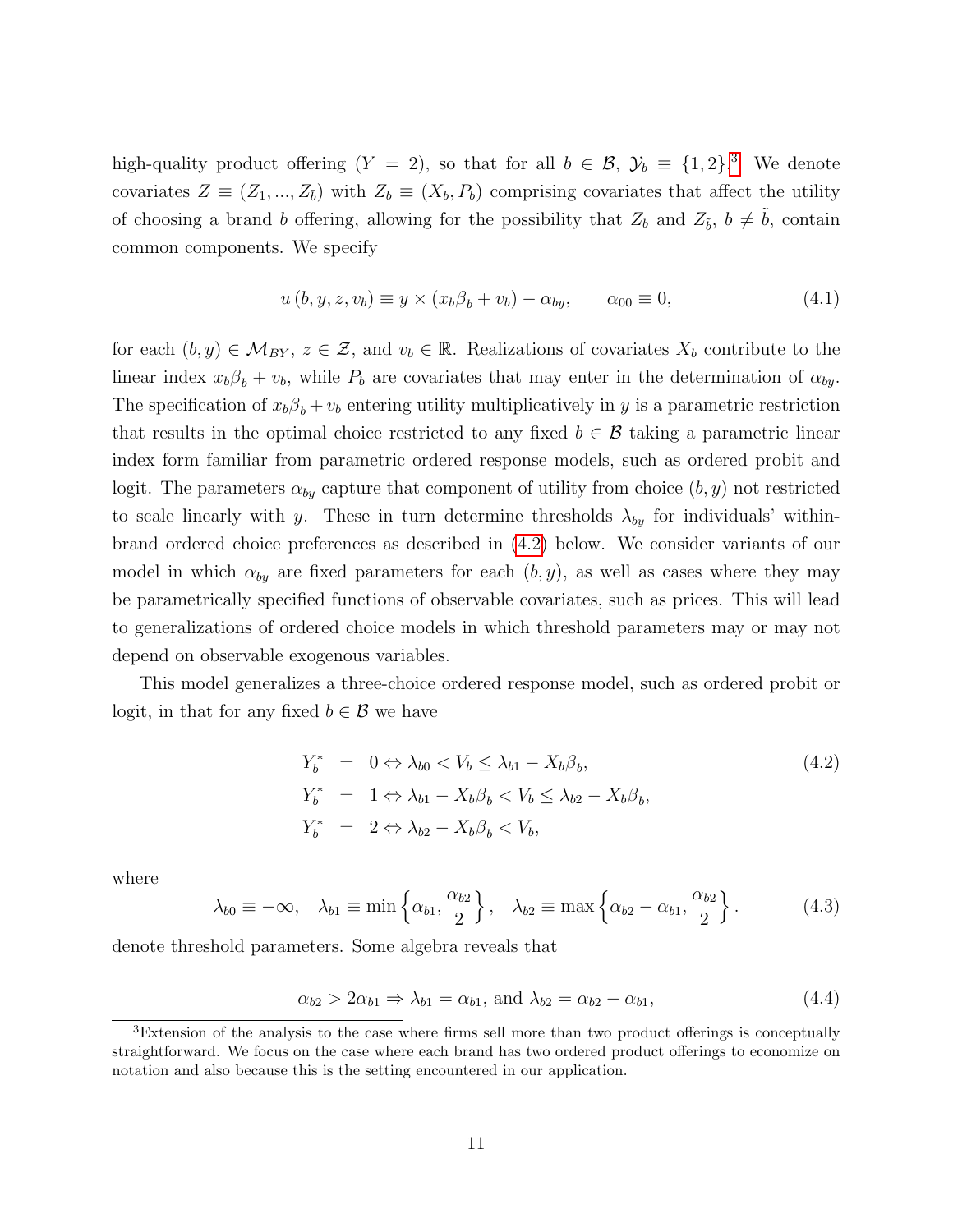while

<span id="page-11-0"></span>
$$
\alpha_{b2} \le 2\alpha_{b1} \Rightarrow \lambda_{b1} = \lambda_{b2} = \frac{\alpha_{b2}}{2}.
$$
\n(4.5)

The inequality on the left hand side of  $(4.4)$  ensures that for each b,

$$
\mathbb{P}\left[\alpha_{b1}-X_b\beta_b < V_b \le \alpha_{b2}-\alpha_{b1}-X_b\beta_b|X=x\right] > 0,
$$

or equivalently that some randomly chosen individuals prefer  $y = 1$  to both the other alternative of type b and the outside alternative. When instead the inequality on the left hand side of [\(4.5\)](#page-11-0) holds, then the probability of this event is zero. In this case, if one were to imagine taking a randomly selected individual and increasing their unobservable  $V<sub>b</sub>$  continuously from  $-\infty$  to  $\infty$ , that individual would choose the outside alternative for values of  $V_b$ up to  $\frac{\alpha_{b2}}{2} - X_b \beta_b$ , and then switch to  $Y = 2$  for all  $V_b > \frac{\alpha_{b2}}{2} - X_b \beta_b$ , respecting the ordered nature of the quality dimension y, but skipping over the lower quality alternative  $y = 1$ .

Given the parametric specification  $(4.1)$  for u, the resulting regions of unobserved variables  $\mathcal{V}_{by}$  defined by  $(3.2)$ – $(3.4)$  in Theorem [1](#page-7-3) take the form of convex polytopes in  $\mathbb{R}^{\bar{b}}$ . Figure 1 provides an example illustrating these regions for a case in which  $\bar{b} = 2$  for given values of  $\beta_1, \beta_2, \alpha_{11}, \alpha_{12}, \alpha_{21}, \alpha_{22}$ , and a given value of the conditioning variables z in which the inequality  $\alpha_{b2} > 2\alpha_{b1}$  on the left hand side of [\(4.4\)](#page-10-2) holds.



Figure 1: Regions of unobservables V resulting in each choice of  $(b, y) \in \mathcal{M}_{BY}$  with utility as specified in [\(4.1\)](#page-10-3).

The specification considered so far has implicitly treated  $(\alpha_{11}, \alpha_{12}, ..., \alpha_{\bar{b}1}, \alpha_{\bar{b}2})$  as fixed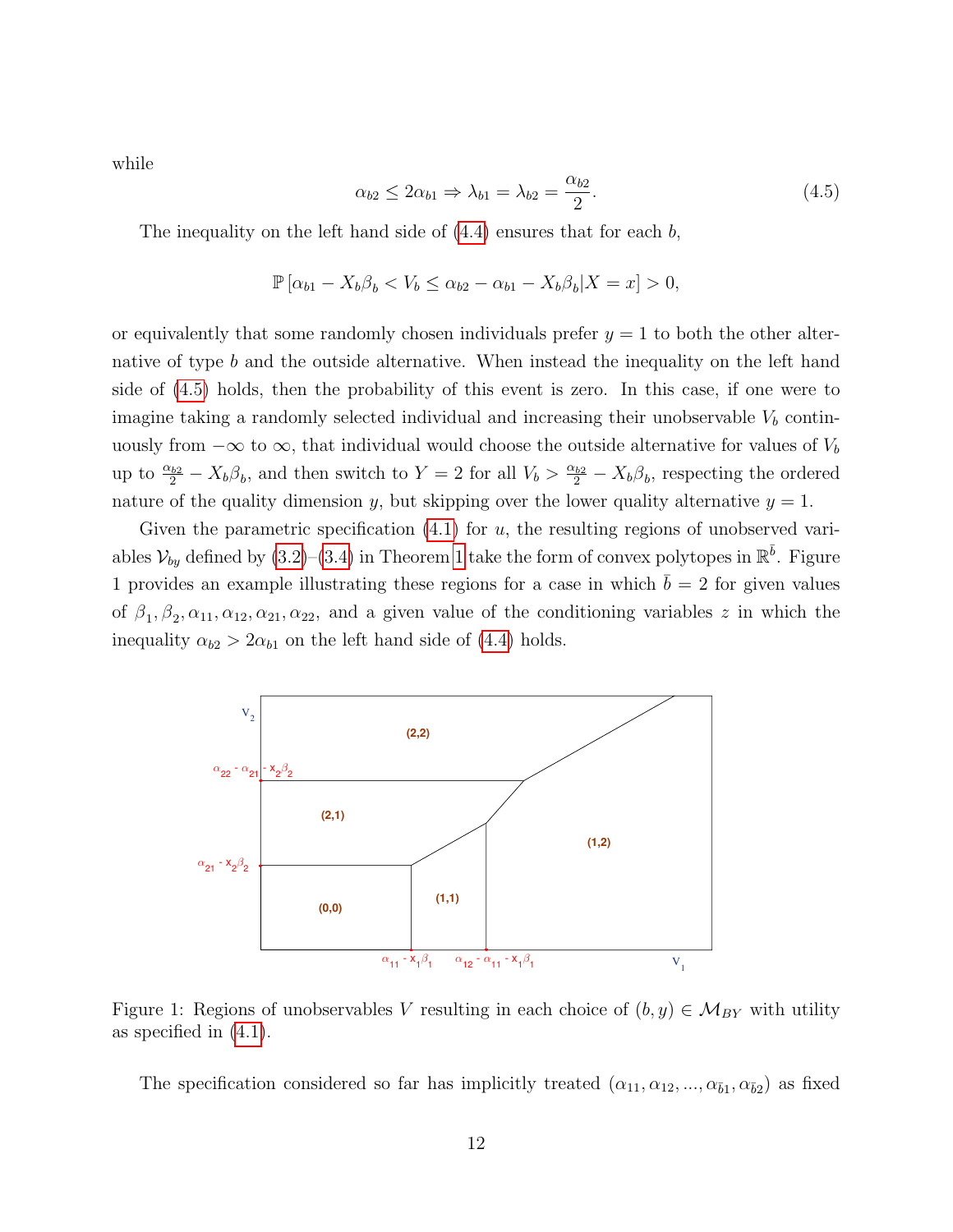parameters to be estimated. Fixed threshold specifications for ordered response models are common, but it is straightforward to allow thresholds to be functions of observable variables  $P<sub>b</sub>$ . This is important in our application, where observed prices may affect the utility of purchasing each product.

Here and in our application for each  $b \in \mathcal{B}$  and  $y \in \{1, 2\}$ ,  $\alpha_{by}$  is specified by

<span id="page-12-0"></span>
$$
\alpha_{by} = \delta_b + k (p_{by}, \gamma_b), \qquad k (p_{by}, \gamma_b) = \gamma_b p_{by}, \qquad (4.6)
$$

where the observed variable  $p_{by} \in \mathbb{R}$  denotes the price of alternative  $(b, y)$ , and  $\delta_b$  and  $\gamma_b$ denote parameters on the real line. More generally,  $p_{by}$  could be used to denote any vector of observable variables thought to influence  $\alpha_{by}$ . As before the utility of the outside alternative is normalized to zero. The optimal choice  $Y_b^*$  for fixed brand b is still determined by [\(4.2\)](#page-10-1) and [\(4.3\)](#page-10-4), but with each  $\alpha_{by}$  determined by [\(4.6\)](#page-12-0).<sup>[4](#page-12-1)</sup>

With price now entering the utility function, the possibility of values of exogenous variables that imply that consumers never choose quality offering  $Y = 1$  for a given brand  $B = b$  becomes particularly relevant. This is because unlike covariates  $X_b$ , brand b prices  $P_b \equiv (P_{b1}, P_{b2})$  vary across the vertical dimension y within brand.<sup>[5](#page-12-2)</sup> In contrast to a fixed threshold specification, it is possible that there are values of the conditioning variables  $Z = z$ such that the conditional choice probability  $\mathbb{P}[(B, Y) = (b, 1)|Z = z]$  equals zero for either b, while conditional on other values  $Z = \tilde{z}$ ,  $\mathbb{P}[(B, Y) = (b, 1)|Z = \tilde{z}| > 0$ . This is practically relevant because there may be consumers who face prices such that the higher quality product offering will always be more desirable than the lower product quality offering no matter their realization of unobservables  $V$ , as could happen when a firm introduces a sale for the high quality offering in order to induce consumers to try it. Thus both cases  $(4.4)$  and  $(4.5)$ are allowed in all that follows, depending on the value of conditioning variables Z.

We now specialize the characterization of the set  $S_0$  from Proposition [1](#page-9-1) and the form of the conditional choice probabilities given in Theorem [1](#page-7-3) to models in which utilities satisfy [\(4.1\)](#page-10-3) such that formally  $S \equiv U \times \mathcal{G}$ , where

<span id="page-12-3"></span>
$$
\mathcal{U} \equiv \left\{ \begin{array}{c} u: \mathcal{B} \times \mathcal{Y} \times \mathcal{Z} \times \mathbb{R}^{\bar{b}} \to \mathbb{R}: \ u\left(b, y, z, v; \theta\right) \equiv y\left(x_b \beta_b + v_b\right) - \delta_b - \gamma_b p_{by} \\ \text{for some } \theta \equiv \left\{(\delta_b, \gamma_b, \beta_b): b \in \mathcal{B} \right\} \in \Theta. \end{array} \right\}, \quad (4.7)
$$

<span id="page-12-1"></span><sup>&</sup>lt;sup>4</sup>We focus here on a linear specification for  $k(p_{by}, \gamma_b)$ , but alternative specifications are possible. For instance, one could use the CRRA or isoelastic utility specification  $k (p_{by}, \gamma_b) = (1 - \gamma_b)^{-1} p_{by}^{1 - \gamma_b}$  with  $\gamma_b > 0$ , or the exponential utility specification  $k(p_{by}, \gamma_b) = 1 - \exp(-\gamma_b p_{by})$  for some  $\gamma_b \in \mathbb{R}$ .

<span id="page-12-2"></span><sup>5</sup>Following the notation introduced at the beginning of this section, covariates that affect the utility from brand b offerings are thus  $Z_b \equiv (X_b, P_{b1}, P_{b2})$ , where  $Z \equiv (Z_1, ..., Z_b)$ .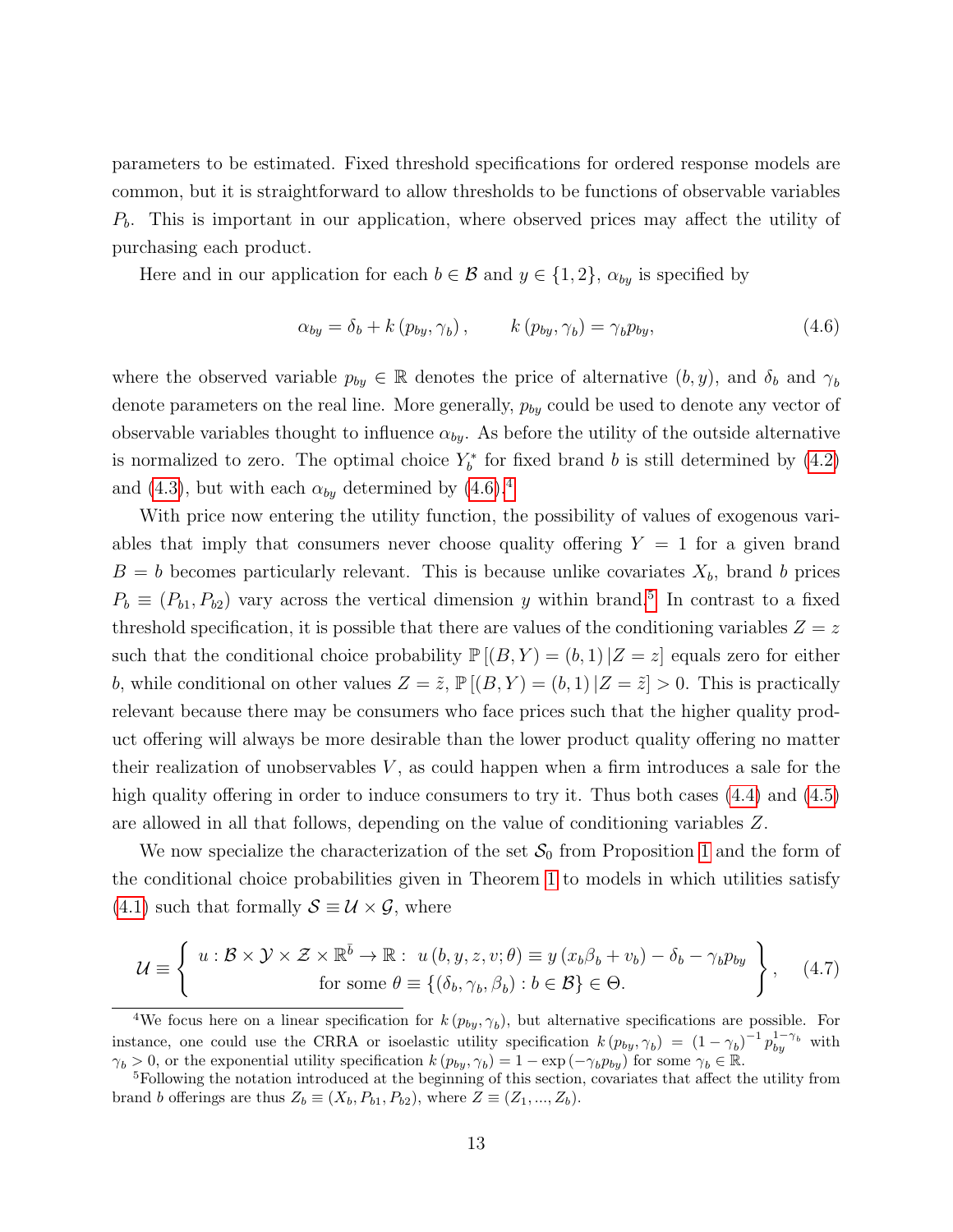where  $\Theta$  is a compact subset of Euclidean space and  $\mathcal G$  denotes a collection of distribution functions for V indexed by parameters Σ, belonging to compact parameter space Λ. We define  $\zeta \equiv (\theta, \Sigma)$  to denote the full parameter vector. The utility function and distribution pair  $(u, G)$  is completely specified given  $\zeta$ , so under this parametric specification we use  $\zeta$ to denote the corresponding structure  $(u, G) \in \mathcal{S}$ , with  $G(\cdot; \Sigma)$  denoting the distribution G indicated by parameter  $\Sigma$ . Then by definition the identified set for  $\zeta$  is

$$
\mathcal{S}_0 \equiv \left\{ \zeta \in \Theta \times \mathbf{\Lambda} : \forall (b, y) \in \mathcal{M}_{BY}, \, \wp_{by}(z; \zeta) = f_z^0(b, y) \text{ a.e. } z \in \mathcal{Z} \right\},\
$$

where  $f_z^0(b, y)$  is the population probability that  $B = b$  and  $Y = y$  conditional on  $Z = z$ .

Application of Proposition [1](#page-9-1) gives the likelihood characterization of the identified set

$$
\mathcal{S}_0 \equiv \underset{\zeta \in \Theta \times \mathbf{\Lambda}}{\operatorname{argmax}} E[\ln \wp_{BY}(Z;\zeta)] = \underset{\zeta \in \Theta \times \mathbf{\Lambda}}{\operatorname{argmax}} E_z E[\ln \wp_{BY}(Z;\zeta) | Z = z].
$$

Using the parametric structure set out above together with Theorem [1](#page-7-3) we have

$$
\wp_{by}(z;\zeta) = \int\limits_{g_{b}(y;z,\theta)}^{g_{b}(y+1;z,\theta)} \left( \int\limits_{H(b,y,z,v_{b},\theta)} dG_{V_{-b}|V_{b}=v_{b}}(v_{-b};\Sigma) \right) dG_{V_{b}}(v_{b};\Sigma),
$$

where

<span id="page-13-0"></span>
$$
g_b(y; z, \theta) \equiv \lambda_{by} - X_b \beta_b, \qquad (4.8)
$$

with each  $\lambda_{by}$  as defined by [\(4.3\)](#page-10-4) and [\(4.6\)](#page-12-0), and where the region of integration  $H(b, y, z, v_b, \theta)$ in the inner integral is the set of  $r \in \mathbb{R}^{\bar{b}-1}$  such that

$$
r_1 \leq h_{b,1}(y, z, v_b, \theta), \dots, r_{b-1} \leq h_{b,b-1}(y, z, v_b, \theta), r_b \leq h_{b,b+1}(y, z, v_b, \theta), \dots, r_{b-1} \leq h_{b,b}(y, z, v_b, \theta),
$$

where for all  $d \neq b$  and  $v \in \mathbb{R}$ ,

<span id="page-13-1"></span>
$$
h_{b,d}(y,z,v,\theta) \equiv \min_{\tilde{y}\in\{1,\dots,\tilde{y}_d\}} \frac{1}{\tilde{y}} \left[ y \left( x_b \beta_b + v \right) - \left( \alpha_{by} - \alpha_{d\tilde{y}} \right) \right] - x_d \beta_d, \tag{4.9}
$$

with  $\alpha_{by}$  as specified in [\(4.6\)](#page-12-0). Thus each  $\wp_{by}(z;\zeta)$  takes the form of an integral over a region defined by inequalities that are linear in  $\theta$ . Written in this form it is straightforward to verify that  $\wp_{by}(z;\zeta) = \wp_{by}(z;(\theta,\Sigma))$  is log-concave in  $\theta$  for any fixed  $\Sigma$  and each value  $(b, y, z)$  if G is a known log-concave distribution with density  $f_V(\cdot, \Sigma)$ . This in turn implies that the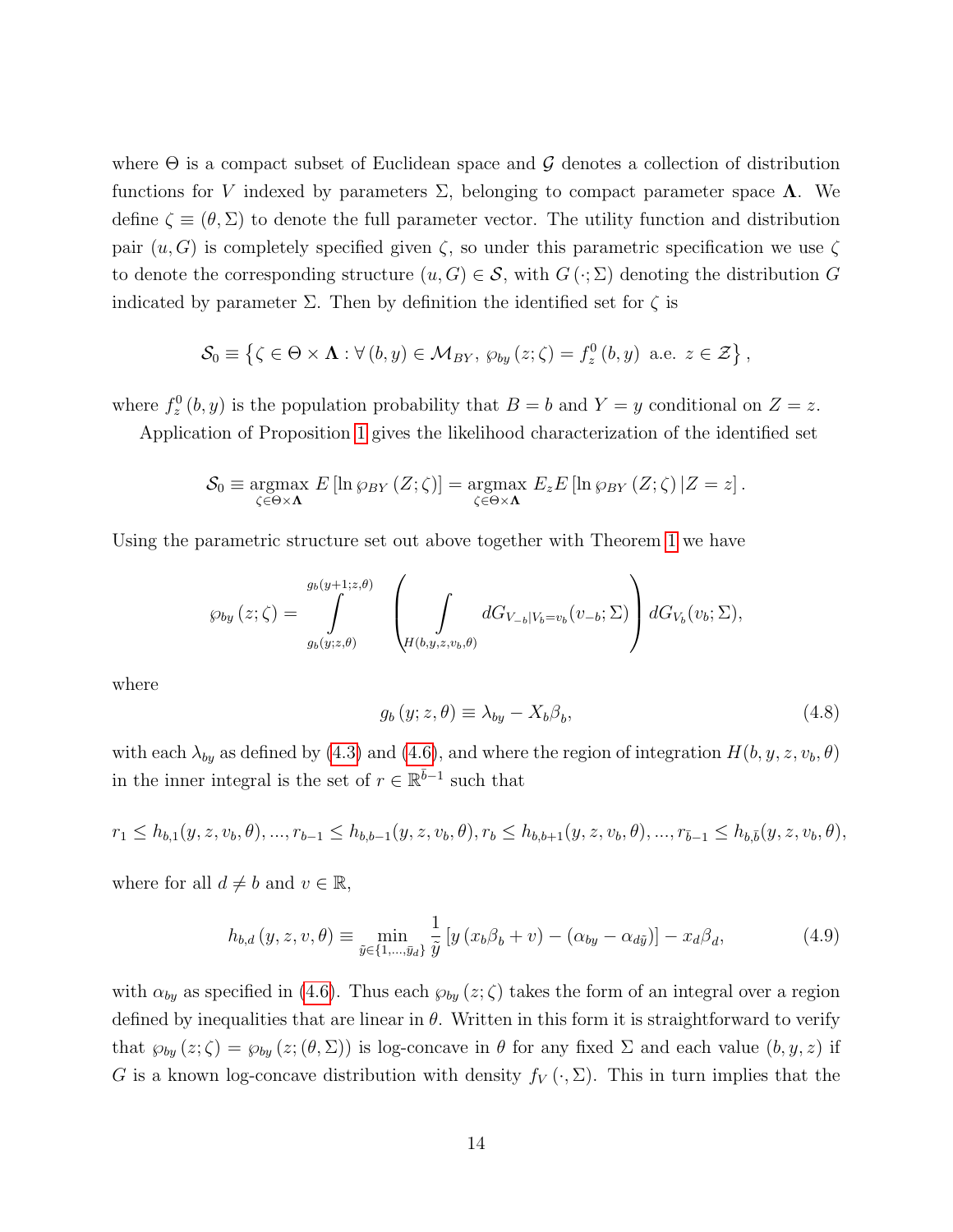<span id="page-14-0"></span>maximizers of  $\mathcal{L}(\zeta)$  for any fixed  $\Sigma$  comprise a convex set.

**Theorem 2** Suppose that Restrictions A1-A7 hold, that  $u \in U$  defined in [\(4.7\)](#page-12-3), and that  $G(\cdot) = G(\cdot;\Sigma)$  with known  $\Sigma$  such that  $G(\cdot;\Sigma)$  has log-concave density  $f_V(\cdot;\Sigma)$ . Then the *identified set for*  $\theta$  *is* 

$$
\Theta^*(\Sigma) \equiv \underset{\theta \in \Theta}{\operatorname{argmax}} \mathcal{L}(\theta, \Sigma),
$$

with the expected log-likelihood

$$
\mathcal{L}(\theta, \Sigma) \equiv \sum_{(b,y)\in \mathcal{M}_{BY}} f_z^0(b, y) \ln \int_{\mathbb{R}^{\bar{b}}} f_V(v, \Sigma) \mathbb{1}[v \in \mathcal{V}_{by}(z; \theta)] dv,
$$

concave in θ.

Many commonly used distributions are log-concave, with the multivariate normal distribution a leading example. If the distribution  $G$  is not known, but the elements of the admissible set of distributions  $\mathcal G$  are all log-concave, for example if all such distributions are multivariate normal but with different variances, then it follows that the identified set for  $\theta$ is contained in a union of convex sets, namely the union of sets delivered by Theorem [2](#page-14-0) for each  $G \in \mathcal{G}$ .

Under some additional conditions on the variation in observable variables  $Z$ , a known  $G$ can deliver point identification, as stated in Theorem [3](#page-15-0) below. The Theorem is a generalization of a result in Theorem 2 of Aradillas-Lopez and Rosen (2022), up to minor changes in notation, allowing for  $\bar{b} > 2$  and also focusing on regions of the parameter space in which for all  $b \alpha_{b2} > 2\alpha_{b1}$ , equivalently  $\wp_{b1}(z;\zeta) > 0$ . Accordingly, define this region as

$$
\mathcal{Z}^* \equiv \{ z \in \mathcal{Z} : \forall b \in \mathcal{B}, \ \wp_{b1}(z; \zeta) > 0 \}.
$$

The reason the result from Aradillas-Lopez and Rosen (2022) applies with  $\bar{b} = 2$  is the equivalence of the conditional probability of consumers choosing not to purchase, i.e.  $\wp_0(z;\zeta)$ in the present model, to the conditional probability that  $(0, 0)$  is an equilibrium in the ordered outcome simultaneous equations model studied by Aradillas-Lopez and Rosen (2022). While both models feature the same conditional probabilities for these outcomes, the rest of their observable implications differ. The simultaneous equations model of Aradillas-Lopez and Rosen (2022) produces inequalities on the conditional probabilities of other outcomes, due to the presence of strategic interactions and multiple equilibria. They then combine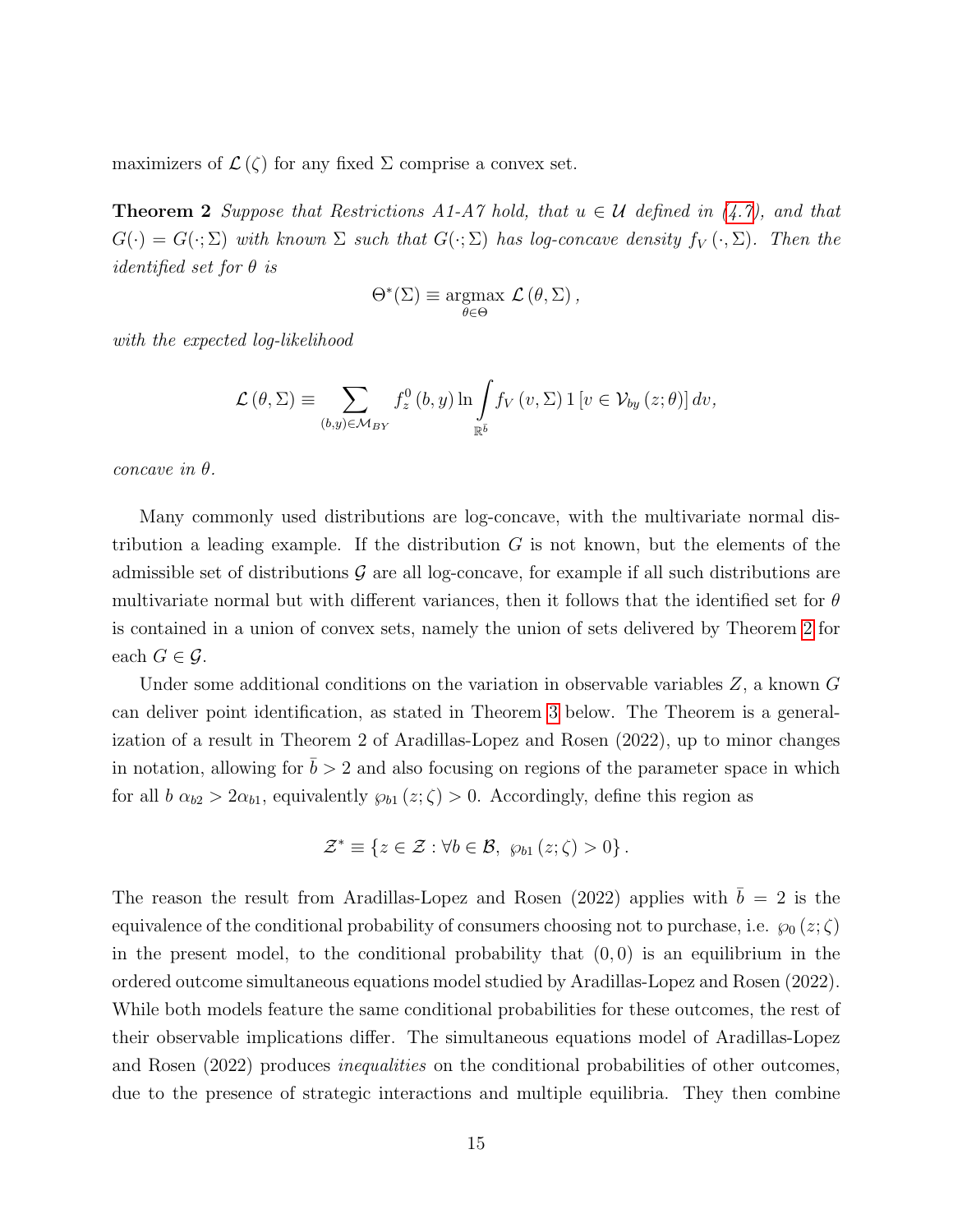the conditional moment equality from the probability of outcome  $(0, 0)$  with conditional moment inequalities to produce a test statistic for inference. In the single agent decision problem studied here, the model delivers equalities for the conditional probabilities of all outcomes. The formal result is now provided, wherein  $\Theta_b$  is used to denote the projection of the parameter space for  $\theta$  onto the space of admissible  $(\delta_b, \gamma_b, \beta_b)$ .

<span id="page-15-0"></span>**Theorem 3** Suppose that Restrictions A1-A7 hold, that  $\mathbb{P}\{Z \in \mathcal{Z}^*\} > 0$ , and that we have the parametric structure  $S = U \times G$  given in [\(4.7\)](#page-12-3) with singleton G so that  $\Sigma$  is known. Then if (i) conditional on  $Z \in \mathcal{Z}^*$  for each  $b \in \mathcal{B}$  there exists no proper linear subspace of the support of  $\tilde{Z}_b \equiv (1, P_{b1}, -X_b)$  that contains  $\tilde{Z}_b$  with probability one, and (ii) for all conformable column vectors  $c_1, ..., c_{\bar{b}}$  satisfying  $c_b \in {\theta_b - \tilde{\theta}_b : \theta_b \in \Theta_b}$ ,  $\tilde{\theta}_b \in \Theta_b}$  for each b, with  $c_b \neq 0$  for some b, we have that at least one of

<span id="page-15-1"></span>
$$
\mathbb{P}\left\{\tilde{Z}_1c_1 \leq 0,\ldots,\tilde{Z}_{\bar{b}}c_{\bar{b}} \leq 0|\tilde{Z}_bc_b < 0, Z \in \mathcal{Z}^*\right\} > 0 \text{ with } \mathbb{P}\left\{\tilde{Z}_bc_b < 0, Z \in \mathcal{Z}^*\right\} > 0,\quad(4.10)
$$

or

$$
\mathbb{P}\left\{\tilde{Z}_1c_1 \ge 0, \dots, \tilde{Z}_{\bar{b}}c_{\bar{b}} \ge 0 \mid \tilde{Z}_bc_b > 0, Z \in \mathcal{Z}^*\right\} > 0 \text{ with } \mathbb{P}\left\{\tilde{Z}_bc_b > 0, Z \in \mathcal{Z}^*\right\} > 0 \quad (4.11)
$$

holds then  $\theta$  is point identified.

The theorem above shows that under conditions that guarantee sufficient variation in exogenous variables,  $\theta$  is point identified. The first requirement is that  $\mathbb{P}\{Z \in \mathcal{Z}^*\} > 0$ , i.e. that there is positive probability of values of exogenous variables such that  $\mathbb{P}[B = b, Y = 1 | Z = z] >$ 0 for all b. The subsequent statements (i) and (ii) are then made conditional on  $Z \in \mathcal{Z}^*$ . Condition (i), is standard. Note that this requires that each  $X_b$  contains no constant components. Condition (ii) implies that conditional on  $\tilde{Z}_{b}c_b$  negative (positive), each  $\tilde{Z}_{d}c_d$ ,  $d \neq b$ takes nonpositive (nonnegative) values with nonzero probability. This condition helps to achieve identification because it ensures that for any  $\tilde{\theta} \neq \theta$  there exist values of z such that as a function of  $\hat{\theta}$  the indices that define the cutoffs for the outside option are all either above or below the corresponding indices at  $\theta$ , with the comparison being strict for at least one index. This implies that the implied conditional probabilities of choosing the outside alternative for the two values  $\tilde{\theta}$  and  $\theta$  differ for such values of Z.

The support requirement of condition (ii) will in general depend on the specification of the parameter space  $\Theta$ . If the parameter space is an arbitrary compact subset of Euclidean space with no restrictions imposed on  $\theta_b = (\delta_b, \gamma_b, \beta_b)$  across b it will hold under standard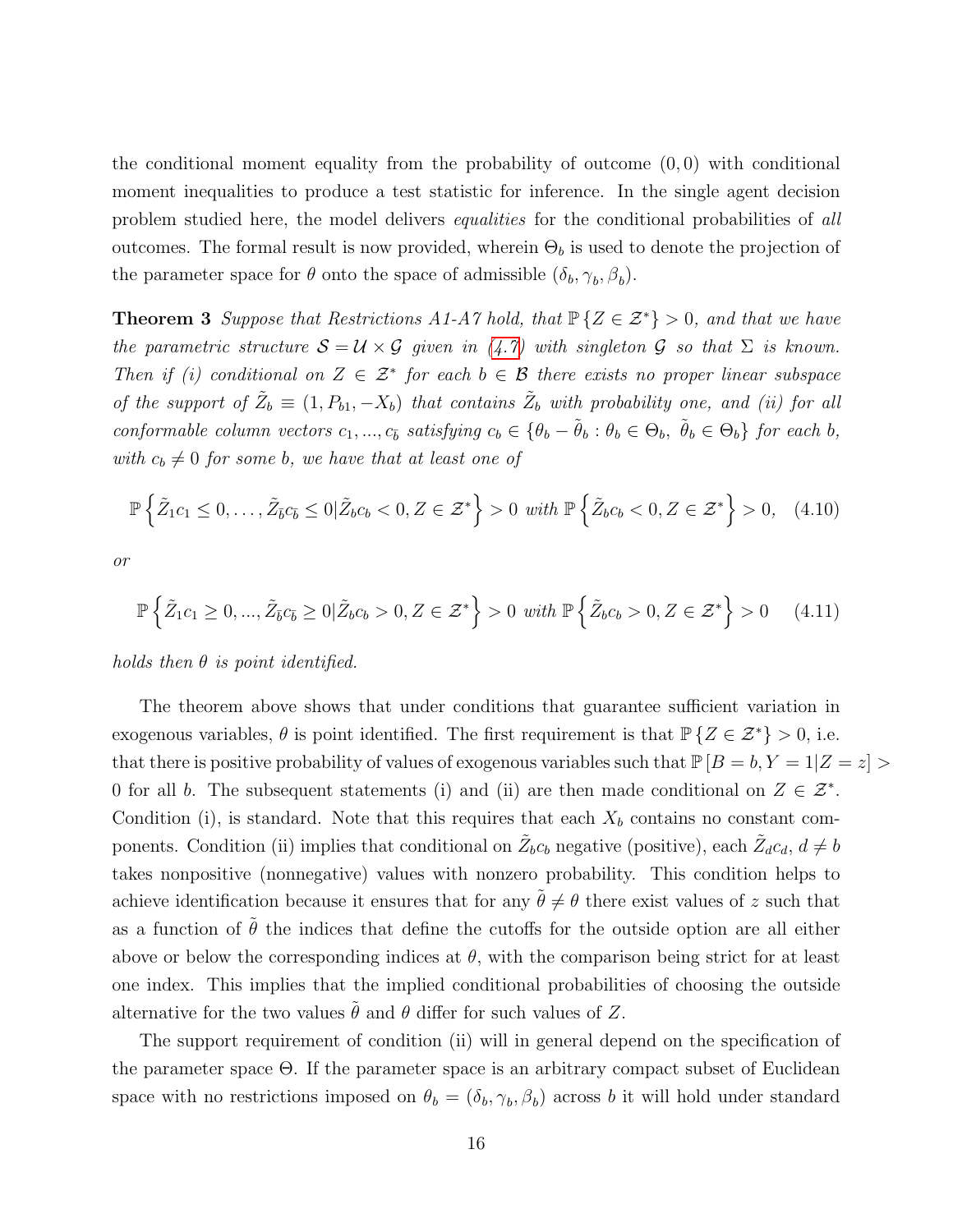large support assumptions requiring each  $Z_b$  to have a component taking arbitrarily large values with positive probability conditional on  $Z \in \mathcal{Z}^*$ . In this case it appears difficult to come up with general weaker support conditions that will imply (ii). However, in models in which there are restrictions involving both  $\theta_b$  and  $\theta_{b'}$ ,  $b \neq b'$ , weaker conditions can suffice. For example, if the parameters  $\theta_b$  relevant to the  $\mathcal{V}_{00}(z;\theta)$  region are restricted to be the same for all  $b$ , as is the case in the application of Aradillas-Lopez and Rosen (2022) in which  $\bar{b} = 2$ , then this condition can be satisfied even if each  $\tilde{Z}_b$  has a discrete distribution. In this case  $\theta_b = \theta$  for all b, so we can also write  $c_b = c$  for each b. Condition [\(4.10\)](#page-15-1) then becomes  $\mathbb{P}\left\{\tilde{Z}_1 c \leq 0, ..., \tilde{Z}_{\bar{b}} c \leq 0 | \tilde{Z}_b c < 0, Z \in \mathcal{Z}^*\right\} > 0$ , which is easier to satisfy. It is trivial for instance if  $\tilde{Z}_b = \tilde{Z}$  for all b.

Notably, the theorem hinges only on implied differences in the conditional probability of  $Y = 0$  given Z, and exploits no additional information from the conditional probabilities of other brand-quality combinations. The conditions are shown to be sufficient, but are not shown to be necessary, so point identification may hold under weaker conditions.

Although the conditions of Theorem [3](#page-15-0) are not directly applicable to specifications in which G is restricted to belong to a family of admissible distributions  $\mathcal{G}$ , it still carries meaningful implications in such contexts, and it is useful for understanding what type of variation is helpful for identification. Under the other conditions of the Theorem, associated with each possible  $G' \in \mathcal{G}$  there can be only a singleton identified set for  $\theta$ , say  $\theta(G')$ . Thus the identified set can only consist of parameter values for  $\theta$  that are  $\theta$  (G') for some  $G' \in \mathcal{G}$ . This implies that with a parametric specification in which G is parameterized by  $\Sigma$ , each element of the identified set for  $\theta$  must maximize  $\mathcal{L}(\zeta) = \mathcal{L}(\theta, \Sigma)$  for some  $\Sigma$ .

A leading example of a model for which this Theorem is applicable is a partially ordered logit model in which unobservable variables  $V_1, ..., V_{\bar{b}}$  are assumed to be i.i.d. logit variates. This restriction would simplify computation, but at the cost of imposing that unobservable taste for the vertical dimension is independent of unobservable taste in the horizontal dimension. While this may be reasonable in some settings, in our application this would require unobserved preference for quality to be independent of brand preferences. Thus, we employ a specification in which the unobservables are restricted to be multivariate normal, with variance governed by parameters to be estimated. When allowance for potential correlation among unobservables is desired other parametric specifications for their joint distribution could also be used, such as the Farlie-Gumbel-Morgenstern copula in conjunction with logit marginals employed by Aradillas-Lopez and Rosen (2022).<sup>[6](#page-16-0)</sup>

<span id="page-16-0"></span><sup>&</sup>lt;sup>6</sup>This would retain the convenience of logit marginals while allowing unobservables to be correlated, but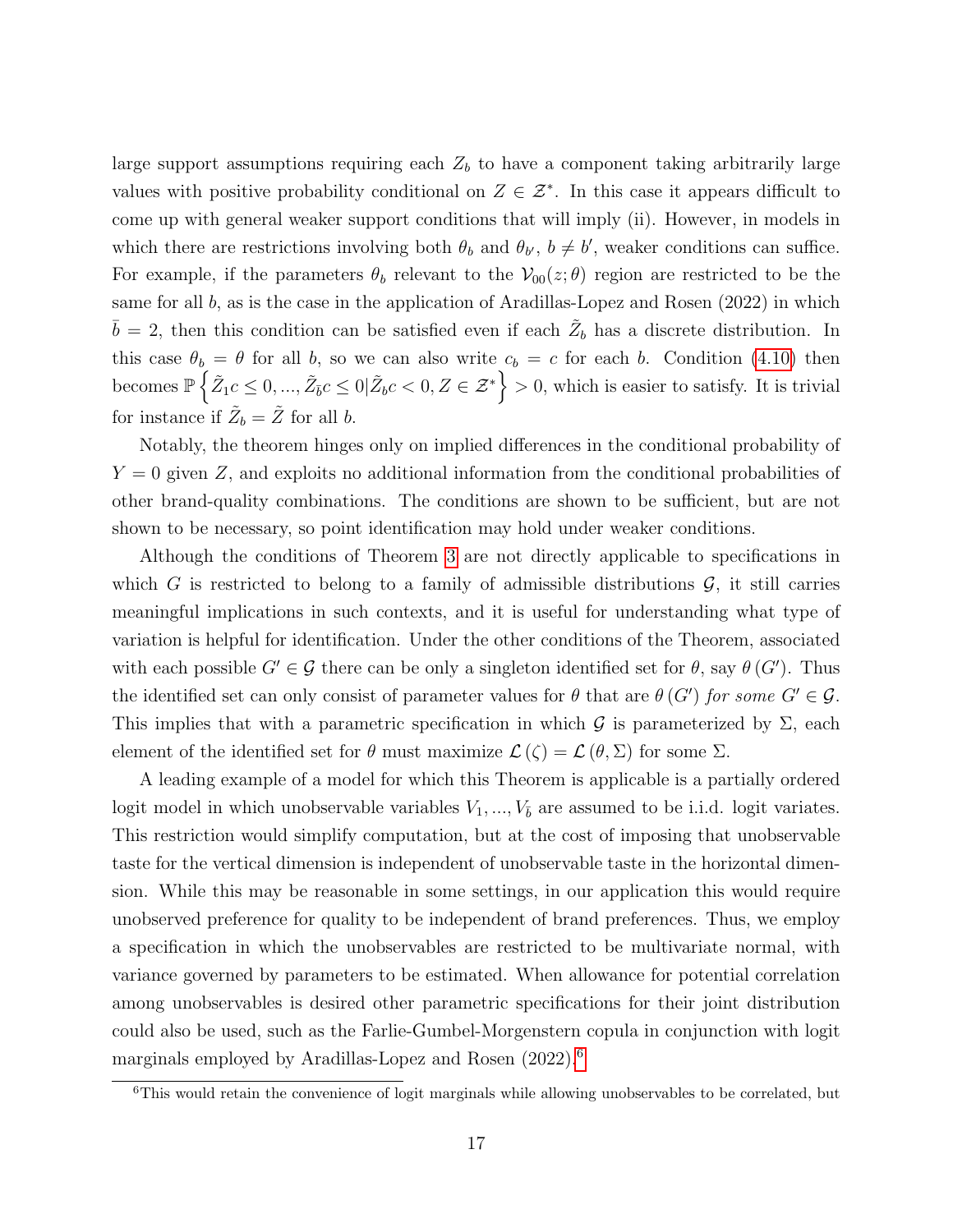### <span id="page-17-0"></span>5 CCPs for the Partially Ordered Probit Model

In this section  $\zeta$  will be used to denote the full vector of model parameters of a bivariate probit model with  $b = \bar{y} = 2$  and utility function as specified by [\(4.7\)](#page-12-3), and  $G(\cdot; \Sigma)$ corresponding to a bivariate normal distribution with variance matrix  $\Sigma$  with  $\Sigma_{11}$  normalized to one,  $\Sigma_{22} = \sigma$  and  $\Sigma_{12} = \Sigma_{21} = \rho\sigma$ , where  $\rho, \sigma$  are unknown parameters. Thus  $\zeta \equiv (\gamma_1, \gamma_2, \delta_1, \delta_2, \beta_1, \beta_2, \rho, \sigma)$ , where each  $\beta_b$  is a vector of coefficients on variables  $X_b$  that affect utility from alternatives from brand b. This is the specification used in our application in Section [6.](#page-19-0) The parameter space for  $\zeta$  is denoted  $\Upsilon$ , the parameter space for  $\zeta_k$  is denoted  $\Upsilon_k$ , and  $\Upsilon$  coincides with the product of  $\Upsilon_k$  across  $k = 1, ..., \dim(\zeta)$ . We focus attention on the partially ordered probit model, but other specifications for the distribution of unobservable heterogeneity could be used as alternatives, such as the partially ordered logit specification discussed at the end of the previous section.

The choice probabilities  $\wp_{by}(z,\zeta)$  implied by the partially ordered probit model must be computed in order to compute the likelihood. These are of the form set out in [\(3.5\)](#page-8-2), which with  $b = 2$  take the form of a bivariate integral and can thus be computed using numerical integration or simulation for any given  $(\zeta, z_i)$ . Although we experimented with implementing both approaches, maximization of the log-likelihood was found to perform relatively slowly using these methods. With  $(\rho, \sigma)$  unknown the log-likelihood is generally not concave in parameters.

To compute the choice probabilities (and therefore the log-likelihood) more quickly, we used results from Owen (1980) that allow us to show equivalence of the choice probabilities to a closed form expression that does not involve integration. This alternative formulation involves univariate and bivariate normal CDFs evaluated at functions of parameters and observable variables. Software was used that vectorizes function evaluation to compute the CDF at each value of  $z_i$  in one function call.<sup>[7](#page-17-1)</sup> This enabled computing likelihood contributions significantly more quickly than performing numerical integration or computing simulated probabilities separately for each observation. The details of how the conditional choice probabilities were manipulated to bypass the need for explicitly computing or simulating integrals are now set out. Section [6.2](#page-22-0) then explains how inference was implemented. The finite sample performance of inference methods using both Wald and quasi-likelihood ratio (QLR) statistics is investigated in Monte Carlo experiments reported in Appendix [D.](#page-43-0)

only to a limited extent relative to the bivariate normal specification employed in our application.

<span id="page-17-1"></span><sup>7</sup>We used the pbivnorm R package Kenkel (2015), which is based on Azzalini and Genz (2016).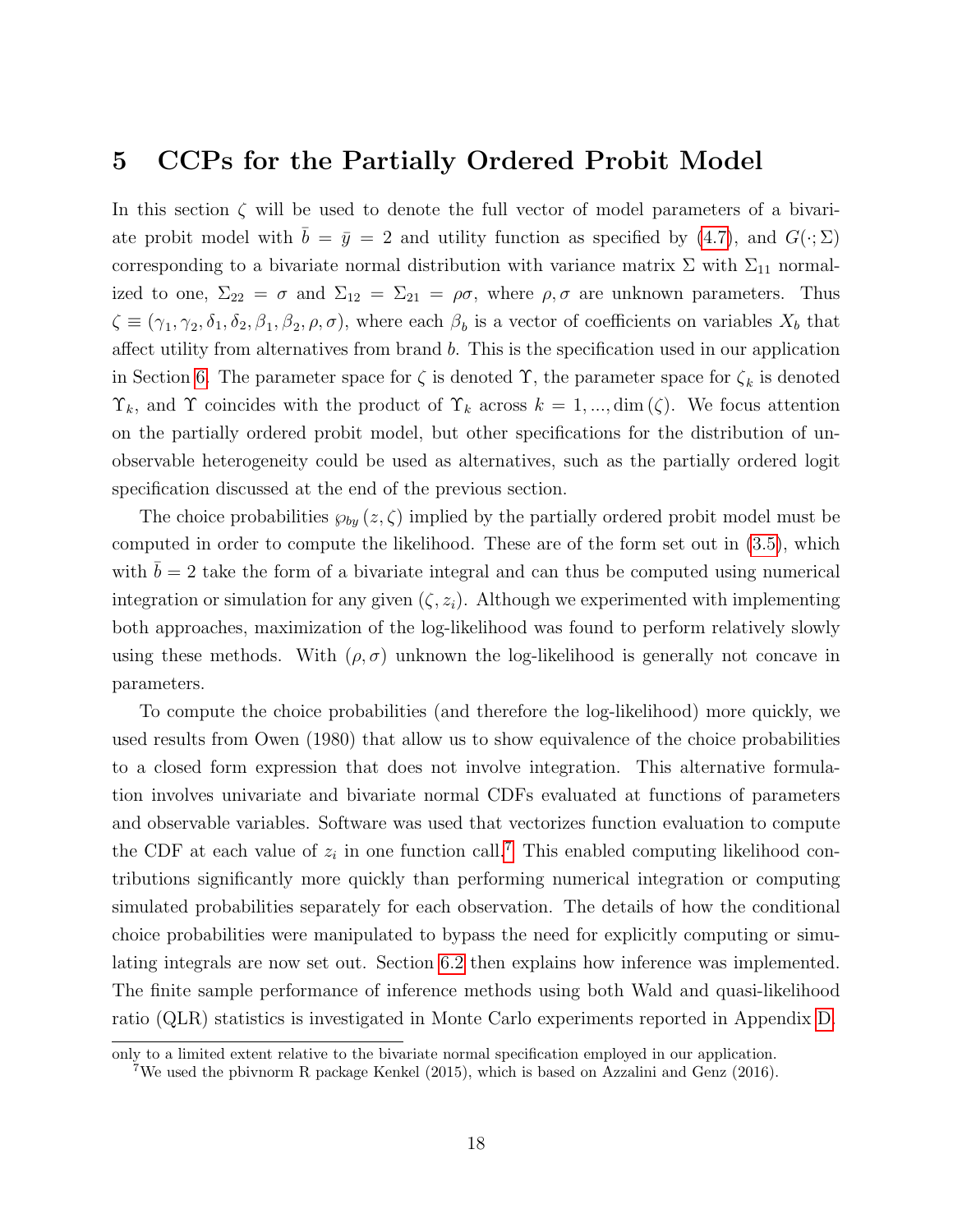In the partially ordered probit model in which  $G(\cdot;\Sigma)$  is the bivariate normal distribution, application of [\(3.5\)](#page-8-2) gives the following representation for the conditional choice probabilities:

$$
\forall (b, y) \in \mathcal{M}_{BY}, \qquad \wp_{by}(z, \zeta) = \frac{1}{\sigma_b} \int_{g_b(y; z, \theta)}^{g_b(y+1; z, \theta)} \Phi\left(\frac{h_b(y, z, v, \theta) - \rho \frac{\sigma_d}{\sigma_b} v}{\sigma_d \sqrt{1 - \rho^2}}\right) \phi\left(\frac{v}{\sigma_b}\right) dv, \tag{5.1}
$$

<span id="page-18-4"></span><span id="page-18-3"></span>
$$
h_b(y, z, v, \theta) \equiv \min_{\tilde{y} \in \{1, \dots, \tilde{y}_d\}} \frac{1}{\tilde{y}} \left[ y \left( x_b \beta_b + v \right) - \left( \alpha_{by} - \alpha_{d\tilde{y}} \right) \right] - x_d \beta_d, \tag{5.2}
$$

where  $d = 3 - b$  denotes the brand other than  $b$ <sup>[8](#page-18-0)</sup>.

To remove the need to simulate or numerically approximate the above integral, conditional choice probabilities  $\wp_{b\mu}(z,\zeta)$  can be further simplified using formulas for integrals of normal densities and distribution functions collected in Owen (1980). The representation so obtained is given in the following Proposition.

<span id="page-18-1"></span>**Proposition 2** Let Restrictions A1-A7 hold with  $\bar{b} = 2$ ,  $\bar{y}_b = 2$  for each b, and

$$
u(b, y, z, v_b) \equiv y \times (x_b \beta_b + v_b) - \alpha_{by},
$$

as in [\(4.1\)](#page-10-3) with  $\alpha_{00} \equiv 0$  and  $V = (V_1, V_2)$  normally distributed with mean zero and variance matrix  $\Sigma = \begin{pmatrix} 1 & \rho \sigma \\ 0 & \rho \end{pmatrix}$  $\rho \sigma$   $\sigma^2$  $\setminus$ with unknown parameters  $\rho \in [-1,1]$  and  $\sigma > 0$ . Then the conditional choice probabilities for each  $b = 1, 2$  and  $y = 1, 2$  can be expressed as

<span id="page-18-2"></span>
$$
\wp_{by}(z,\zeta) = \begin{pmatrix} 1 \left[ z_{by}^* < g_b(y+1;z,\theta) \right] \Delta \left( \sigma_b^{-1} \max \left\{ z_{by}^*, g_b(y;z,\theta) \right\}, \sigma_b^{-1} g_b(y+1;z,\theta), m_1^+, m_2^+ \right) \\ + 1 \left[ z_{by}^* > g_b(y;z,\theta) \right] \Delta \left( \sigma_b^{-1} g_b(y;z,\theta), \sigma_b^{-1} \min \left\{ z_{by}^*, g_b(y+1;z,\theta) \right\}, m_1^-, m_2^- \right) \end{pmatrix},
$$
\n
$$
(5.3)
$$

where  $g_b(\cdot; z, \theta)$  is as defined in [\(4.8\)](#page-13-0) and for any  $h, k, m_1, m_2$ ,

$$
\Delta(h, k, m_1, m_2) \equiv \Phi_2(k, m_1; m_2) - \Phi_2(h, m_1; m_2), \qquad (5.4)
$$

where  $\Phi_2(\cdot, \cdot, \rho)$  denotes the CDF of a bivariate normal random vector Z with mean zero and unit variance components with correlation  $\rho$ , and for  $d = 3 - b$ ,

$$
z_{by}^* \equiv \frac{\alpha_{d2} + \alpha_{by} - 2\alpha_{d1}}{y} - x_b \beta_b,
$$

<span id="page-18-0"></span><sup>&</sup>lt;sup>8</sup>Here  $h_b(y, z, v, \theta)$  is equal to  $h_{b,d}(y, z, v, \theta)$  defined in [\(4.9\)](#page-13-1) with  $d = 3-b$  since there are only two firms.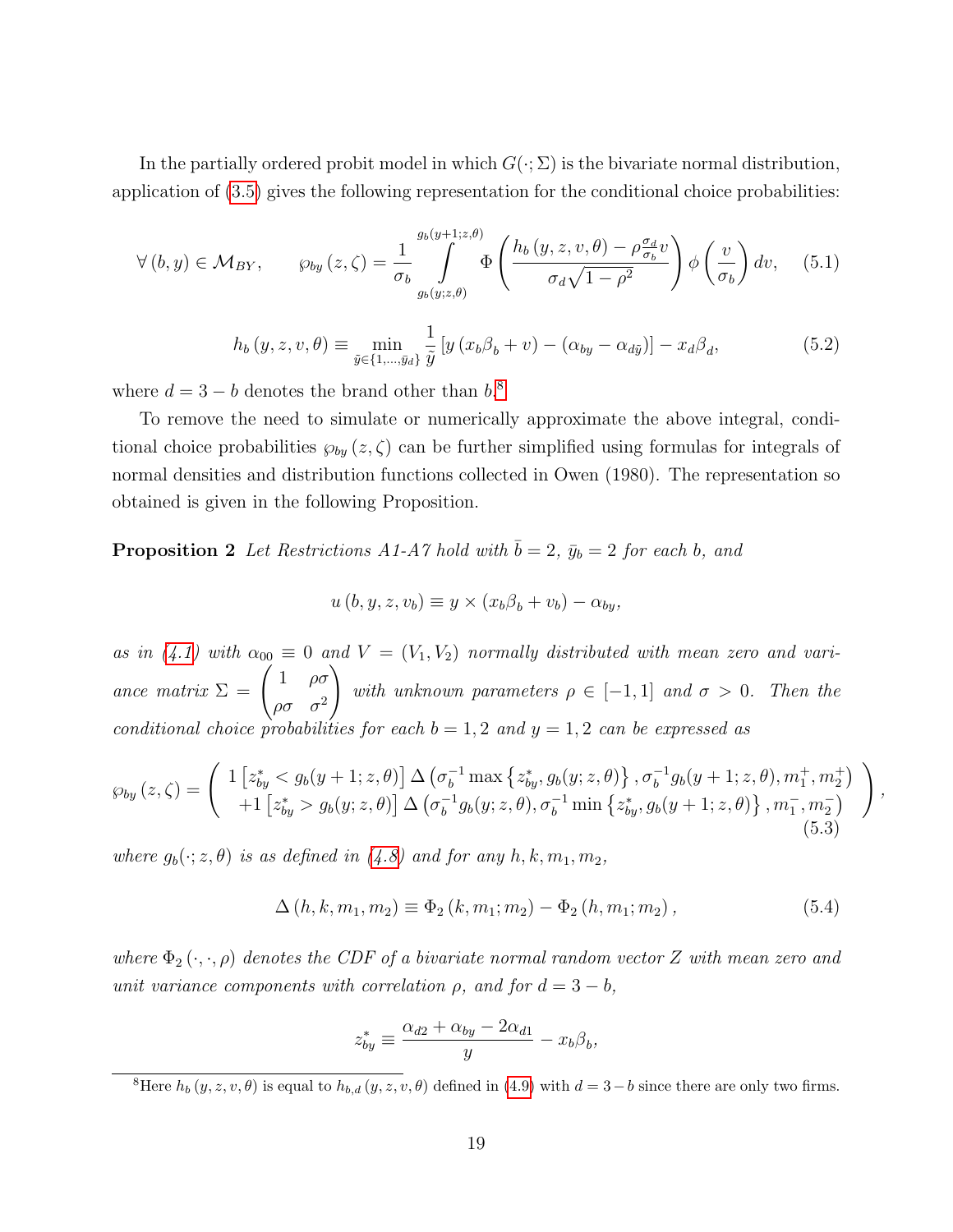and

<span id="page-19-2"></span>
$$
m_1^+ \equiv \frac{yx_b\beta_b + \alpha_{d2} - \alpha_{by} - 2x_d\beta_d}{\sqrt{\sigma_b^2 y^2 - 4\rho \sigma_b \sigma_d y + 4\sigma_d^2}}, \quad m_2^+ \equiv \frac{2\rho \sigma_d - \sigma_b y}{\sqrt{\sigma_b^2 y^2 - 4\rho \sigma_b \sigma_d y + 4\sigma_d^2}},
$$
(5.5)

$$
m_1^- \equiv \frac{yx_b\beta_b + \alpha_{d1} - \alpha_{by} - x_d\beta_d}{\sqrt{\sigma_b^2 y^2 - 2\rho\sigma_b\sigma_d y + \sigma_d^2}}, \quad m_2^- \equiv \frac{\rho\sigma_d - \sigma_b y}{\sqrt{\sigma_b^2 y^2 - 2\rho\sigma_b\sigma_d y + \sigma_d^2}}.
$$
 (5.6)

## <span id="page-19-0"></span>6 Application to Razor Blade Purchases

This section presents an application of the parametric bivariate probit model in Section [5](#page-17-0) to the market for women's razor blades using consumer data from Great Britain. We discuss the data, computational details, and empirical results in turn.

#### 6.1 Data

We use purchase data for a rolling panel of households from the Kantar FMCG Purchase Panel. The data comprise a representative sample of households observed making repeated purchases, obtained by a handheld scanner used to record all household grocery purchases at the UPC level. Data on razor blade purchases is used for the years 2004 − 2005.[9](#page-19-1) In particular we focus on consumers' decisions to buy a double or triple blade cartridge from one of the two leading razor blade brands, Gillette and Wilkinson Sword.

In our application, we consider households observed purchasing either razor blade cartridges for a reusable non-electric women's razor (which we refer to as "system blades") or disposable women's razors, where the main shopper of the household is a female between the age of 18 and 50 years old. The outside alternative is the purchase of a disposable razor. The total sample size consists of 4842 observations. Table [1](#page-20-0) shows the observed market shares of Gillette and Wilkinson Sword system blades and disposable razors. Out of the 4842 observations, 1973 observations correspond to system blade purchases and Table [2](#page-20-1) shows the observed market shares conditional on buying either double or triple blade cartridges from either Gillette or Wilkinson Sword.

The covariates used for each household are indicators for age of the main shopper being 31-40 and 41-50, indicators for the main shopper's marital and employment status, and an indicator specifying the presence of more than one female in the household. Table [3](#page-20-2) provides descriptive statistics. Further details are provided in Appendix [B.](#page-38-0)

<span id="page-19-1"></span><sup>9</sup>Razor blades can be purchased in three forms: as disposable razors, as reusable razors sold with razor blade cartridges, or as razor blade cartridges for use with a previously purchased handle.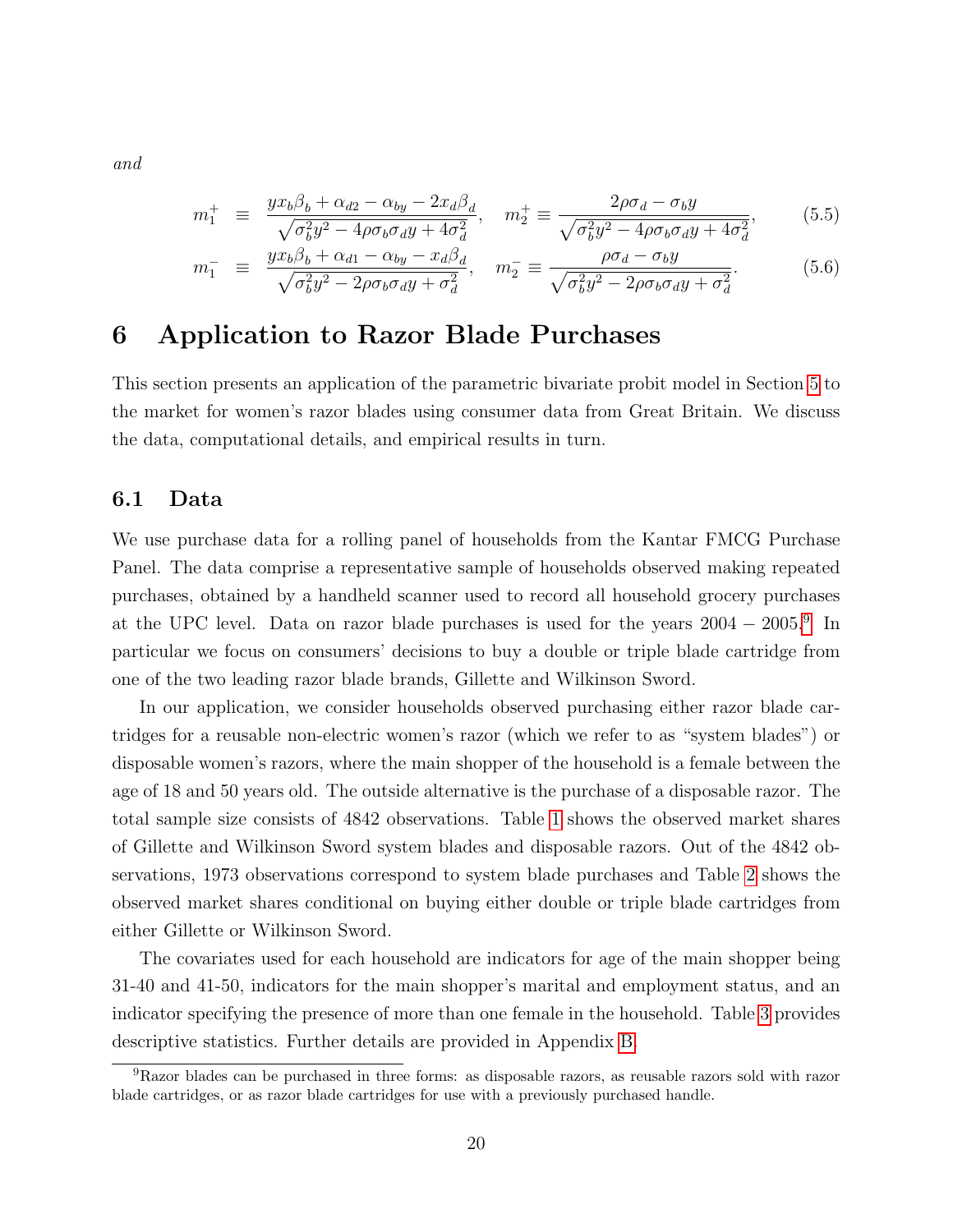| Razor Blade Type       | Market Share |
|------------------------|--------------|
| Gillette Blades        | 29.82%       |
| Wilkinson Sword Blades | 10.93%       |
| Disposable Razors      | 59.25%       |

Table 1: 2004–2005 market shares.

<span id="page-20-1"></span><span id="page-20-0"></span>

| Trading Company | Blade Type                | Total   |         |
|-----------------|---------------------------|---------|---------|
|                 | Double Blade Triple Blade |         |         |
| Gillette        | 17.74\%                   | 55.45\% | 73.19%  |
| Wilkinson Sword | $9.22\%$                  | 17.59%  | 26.81\% |
| Total           | 26.96%                    | 73.04%  | 100.00% |

Table 2: Market shares conditional on purchasing double or triple blade cartridges from Gillette or Wilkinson Sword in 2004-2005.

For each observation in the sample the brand  $(b)$ -quality  $(y)$  combination of cartridges purchased is observed, in addition to the individual characteristics. For each purchase we observe the amount spent  $(w)$ , the quantity purchased  $(q)$  and the specific pack size  $(v)$ , as well as the month  $(m)$  and store  $(s)$  of purchase. For the observed purchases, the average unit price per cartridge  $p_{bymsv}$ , defined as the total amount spent divided by the total quantity purchased in a specific month and store, for each specific brand-quality combination and each pack size was computed as

<span id="page-20-3"></span>
$$
p_{bymsv} = \frac{\sum_{i=1}^{N^{bymsv}} w_{bymsv,i}}{\sum_{i=1}^{N^{bymsv}} q_{bymsv,i}}.
$$
\n(6.1)

where  $i = 1, ..., N^{bymsv}$  and  $N^{bymsv}$  is the number of observations for each bymsv combination. Regarding the unit prices faced by the consumers of the cartridges not bought, since these are not observed, we estimated them using the best linear predictor (BLP) under two

<span id="page-20-2"></span>

|           | Age group         | Marital status    |           | Employment status |           | Number of females                  |        |
|-----------|-------------------|-------------------|-----------|-------------------|-----------|------------------------------------|--------|
|           | $18-30$ $34.30\%$ | Married $61.83\%$ |           | Employed          | $70.76\%$ | One female                         | 43.04% |
| 31-40     | $40.75\%$         | Other             | $38.17\%$ |                   |           | Unemployed $29.24\%$ More than one | 56.96% |
| $41 - 50$ | $24.95\%$         |                   |           |                   |           |                                    |        |

Table 3: Main shopper characteristics for 2004-2005.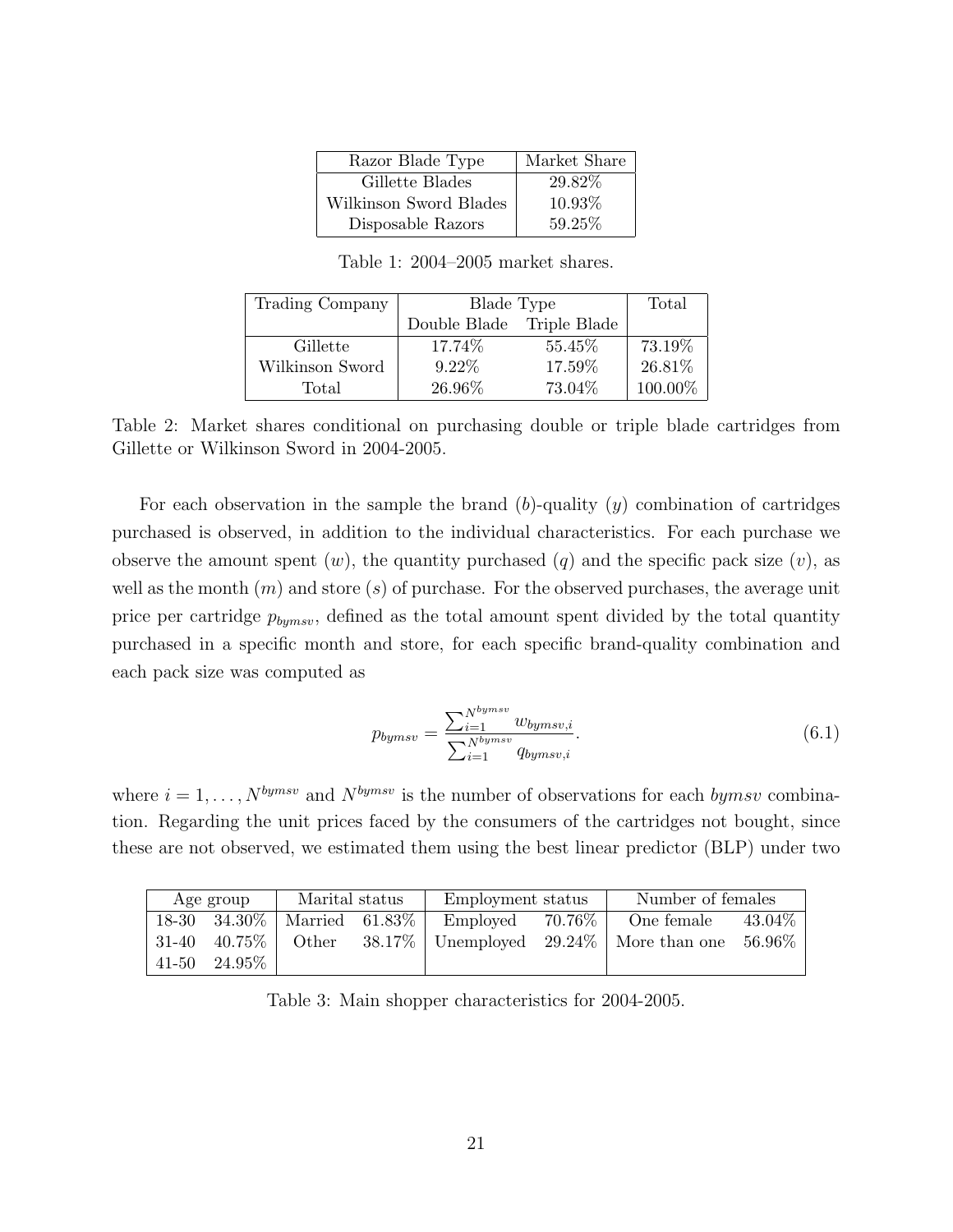different specifications,

<span id="page-21-0"></span>
$$
p_{bymsv} = \beta_0 + 1[b = 2]\beta_1 + 1[y = 2]\beta_2 + \sum_{\tilde{m}=2}^{24} 1[m = \tilde{m}]\kappa_m + \sum_{\tilde{s}=2}^{15} 1[s = \tilde{s}]\tau_s + \sum_{\tilde{v}=2}^{3} 1[v = \tilde{v}]\mu_v + \varepsilon, \tag{6.2}
$$

<span id="page-21-2"></span>
$$
p_{bymsv} = \beta_0 + 1[b = 2]\beta_1 + 1[y = 2]\beta_2 + \sum_{\tilde{m}=2}^{24} 1[m = \tilde{m}]\kappa_m + \sum_{\tilde{s}=2}^{15} 1[s = \tilde{s}]\tau_s + \varepsilon,
$$
 (6.3)

where  $\varepsilon$  denotes the residual of the BLP regression,  $b = 2$  corresponds to Wilkinson Sword system blades, and  $y = 2$  corresponds to triple blade cartridges. The intercept,  $\beta_0$ , corresponds to the price of a Gillette double blade cartridge sold in January 2004 in the store group category "All other" and for specification [\(6.2\)](#page-21-0) in the small pack size. All of the other Greek letters denote BLP coefficients. These were estimated using all 1973 observations of cartridge purchases in our data for the 24 months spanning  $2004 - 2005$ , 15 stores, and three different pack sizes. To impute counterfactual prices for brand-quality combinations of system blades not purchased, the best linear predictors were matched to each observation according to the actual month, store and (in the case of specification [\(6.2\)](#page-21-0)) pack size pur-chased.<sup>[10](#page-21-1)</sup> The difference in specification  $(6.2)$  and specification  $(6.3)$  is that in the former we also control for pack size. We chose to differentiate between the two specifications as not all the blade-types and/or brands are observed offering all pack sizes. For example, double blade razors were only offered in five cartridge packs. In order to deal with this, pack size was categorized according to small, medium and large. See Appendix [B](#page-38-0) for further details and descriptive statistics.

Using this data our application employs the partially ordered probit specification with  $\bar{b} = 2$  and  $\bar{y}_b = 2$  for each b considered in Section [5](#page-17-0) with

$$
U_{by} \equiv y \times (X\beta_b + V_b) - \delta_b - \gamma_b P_{by} \quad \text{if } (b, y) \neq (0, 0), \qquad U_{00} \equiv 0,
$$

where  $X$  are the individual specific indicators for the household's main shopper's age categories, marital status, employment, and the presence of multiple females in the household as previously described, and which here do not vary across brand.<sup>[11](#page-21-3)</sup> Prices  $P_{by}$  on the other hand vary at both the product and individual level. The index  $X\beta_b + V_b$  captures the

<span id="page-21-1"></span> $10$ The imputed prices are treated as observed variables; sample variation from the BLP regressions by which they were obtained is not taken into account in the subsequent analysis.

<span id="page-21-3"></span><sup>&</sup>lt;sup>11</sup>It is straightforward to use specifications with a common price coefficient  $\gamma = \gamma_1 = \gamma_2$ . See Section [6.3](#page-23-0) for further discussion in the context of the present application.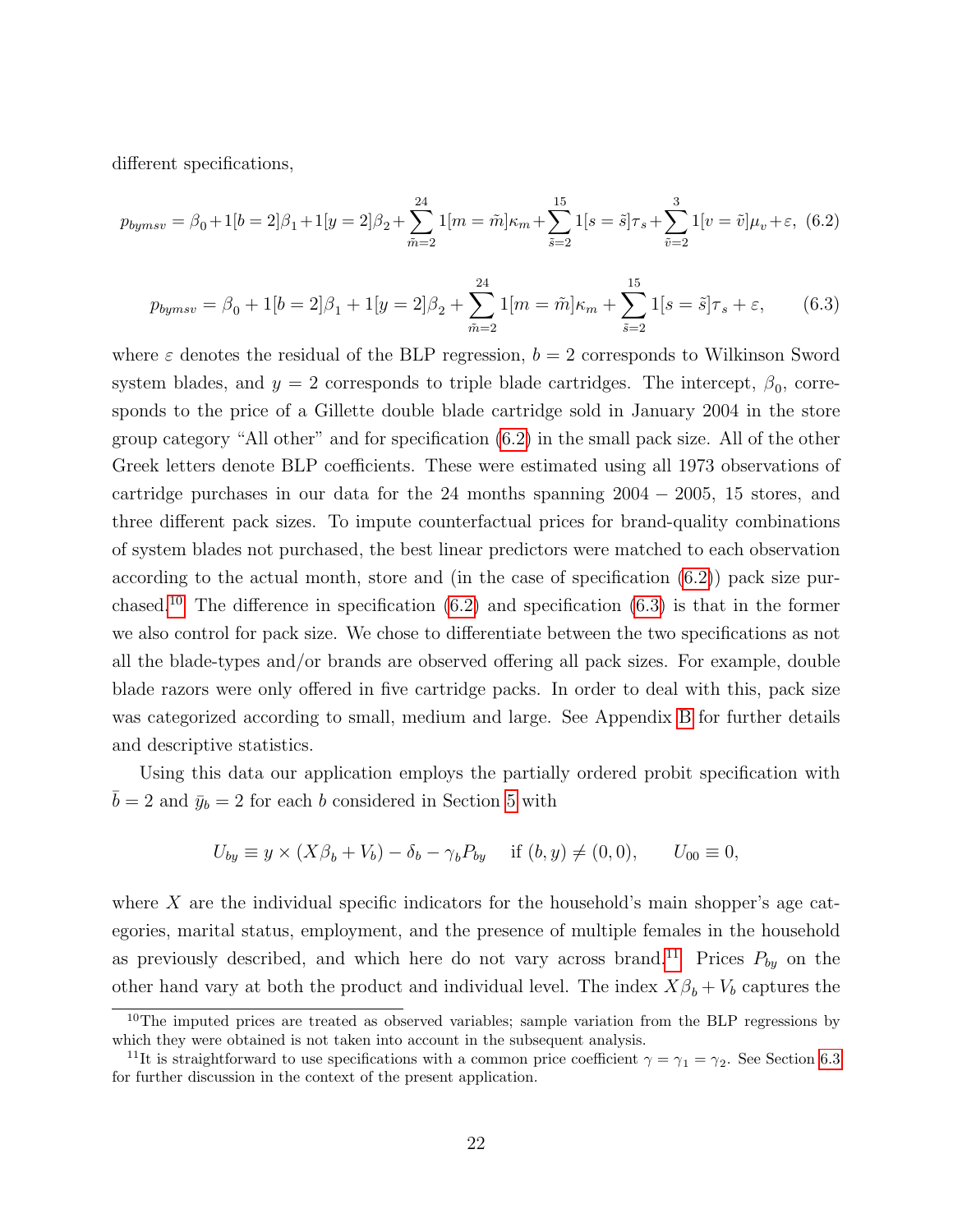marginal effect on utility from an increase in quality  $Y$  when choosing brand b. All else equal, a higher value of this index increases both the utility of choosing the higher quality option  $(Y = 2)$  relative to the lower quality option  $(Y = 1)$  of brand b. It also increases the relative utility of brand b's offerings relative to those of its rival. The distribution of  $V \equiv (V_1, V_2)$  is multivariate normal with parameters as indicated in Proposition [2.](#page-18-1) Thus, a positive value of the correlation parameter  $\rho$  indicates positive correlation in the taste for higher quality cartridges across the different brands, as would be expected if individuals who have higher unobserved taste for Gillette's triple blade cartridges also have higher unobserved taste for Wilkinson Sword's triple blade cartridges.

#### <span id="page-22-0"></span>6.2 Empirical Implementation

Estimation and inference were carried out by maximum likelihood. Specifically, we report point estimates obtained by maximizing the likelihood

<span id="page-22-2"></span>
$$
L_n(\zeta) \equiv \sum_{i=1}^n \left[ \ln \wp_{b_i y_i} \left( z_i; \zeta \right) \right] \tag{6.4}
$$

with respect to  $\zeta$ , and 95% confidence intervals for each parameter component  $\zeta_k$  obtained using both Wald and QLR statistics. Wald confidence intervals are computed as those values that come within 1.96 estimated standard deviations of the point estimate, where the Hessian form of the information matrix was used to estimate the asymptotic variance. The QLR confidence intervals are more time consuming to compute, but can be robust to a possible lack of point identification under certain conditions as shown by Chen, Christensen, and Tamer  $(2018)$ , which are not verified here.<sup>[12](#page-22-1)</sup> With point identification, both approaches are valid under standard conditions. In Appendix [D](#page-43-0) we report the results of several Monte Carlo experiments comparing the two approaches.

<span id="page-22-1"></span><sup>12</sup>See Chen, Christensen, and Tamer (2018) for sufficient conditions for asymptotic validity of profile QLR confidence intervals for the *identified set* of parameter components  $\zeta_k$ , each k, when  $\zeta_k$  is not point identified. Note that a confidence interval that guarantees coverage of the entire identified set for  $\zeta_k$  with pre-specified probability asymptotically is also guaranteed to contain the parameter  $\zeta_k$  itself with at least the same probability asymptotically. This ensures that the confidence sets are asymptotically valid for  $\zeta_k$ , although for coverage of the true parameter value only, it may in principle be possible to establish either weaker sufficient conditions or strictly smaller confidence intervals. Furthermore, while Chen, Christensen, and Tamer (2018) provide sufficient conditions for profile QLR confidence intervals to achieve at least the desired asymptotic coverage for identified sets of univariate *components* of the structural parameter, one could consider using the likelihood ratio statistic for inference on other objects, such as partial effects or various counterfactuals, although we are unaware of sufficient conditions for this to achieve valid inference under partial identification. These are questions we leave open to future research.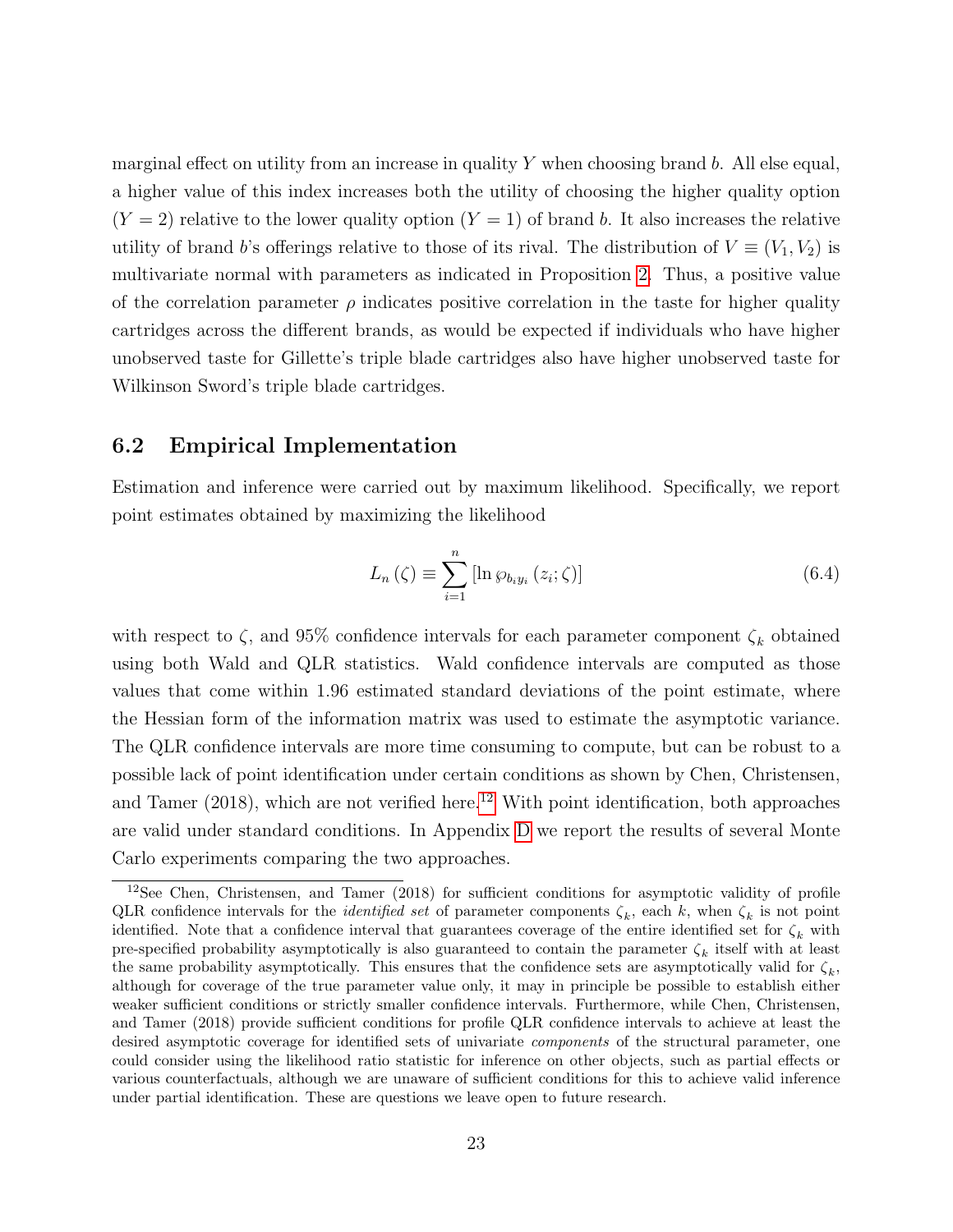The steps taken to compute the QLR confidence intervals  $\mathcal{C}_{\alpha,k}^{LR}$  were as follows, for each  $k = 1, ..., dim(\zeta)$  with  $\alpha = 0.95$ . First compute the unconstrained maximum of the loglikelihood denoted  $L_n^*$  and the quasi-likelihood ratio statistic

<span id="page-23-2"></span>
$$
Q_{k,n}(\mu) \equiv \inf_{\zeta \in \Upsilon: \zeta_k = \mu} 2n \left[ L_n^* - L_n(\zeta) \right],\tag{6.5}
$$

was computed at values of  $\mu$  over a grid of values  $\mathcal{M}$ <sup>[13](#page-23-1)</sup>. The values

$$
\overline{\mu_0} \equiv \min \{ \mu \in \mathcal{M} : Q_{k,n}(\mu) \leq \chi_{1,\alpha}^2 \}, \quad \underline{\mu_0} \equiv \max \{ \mu \in \mathcal{M} : \mu < \overline{\mu_0} \},
$$
\n
$$
\underline{\mu_1} \equiv \max \{ \mu \in \mathcal{M} : Q_{k,n}(\mu) \leq \chi_{1,\alpha}^2 \}, \quad \overline{\mu_1} \equiv \min \left\{ \mu \in \mathcal{M} : \mu > \underline{\mu_1} \right\},
$$

were recorded, with  $\chi^2_{1,\alpha}$  the  $\alpha$  quantile of the chi-square distribution with one degree of freedom. Here  $\overline{\mu_0}$  and  $\underline{\mu_1}$  are the lowest and greatest values of  $\mu$  on the grid M that pass the criterion  $Q_{k,n}(\mu) \leq \chi^2_{1,\alpha}$  required for  $\mu \in C_{\alpha,k}^{LR}$ . The value  $\mu_0$  is the next lowest value to  $\overline{\mu_0}$  on M while  $\overline{\mu_1}$  is the next highest value to  $\mu_1$  on the grid. Then a minimal tolerance  $\varepsilon > 0$  was set for the desired precision within which to compute each endpoint of  $\mathcal{C}_{\alpha,k}^{LR}$  and the following steps were iterated.

- 1. Set  $\widetilde{\mu} \equiv \left(\underline{\mu_0} + \overline{\mu_0}\right)/2$  the halfway point between  $\underline{\mu_0}$  and  $\overline{\mu_0}$ . Compute  $Q_{k,n}(\widetilde{\mu})$ .
- 2. If  $Q_{k,n}(\widetilde{\mu}) \leq \chi^2_{1,\alpha}$  then set  $\overline{\mu_0} \equiv \widetilde{\mu}$ . Otherwise set  $\underline{\mu_0} \equiv \widetilde{\mu}$ .
- 3. If  $\left|\overline{\mu_0} \underline{\mu_0}\right|$  $\epsilon$  then return to step 1 and continue. Otherwise set the terminal value  $\mu_0 \equiv \mu_0$  and stop iterating.

Then the same steps were carried out for the upper bound of  $C_{\alpha,k}^{LR}$  by setting  $\tilde{\mu} \equiv$  $(\mu_1 + \overline{\mu_1})/2$  and replacing  $\overline{\mu_0}$  with  $\mu_1$  and  $\mu_0$  with  $\overline{\mu_1}$  in the subsequent step. Here we let the terminal value be denoted  $\mu_1$ . When the procedure is done,  $\mu_0$  and  $\mu_1$  serve as lower and upper bounds for  $\mathcal{C}_{\alpha,k}^{LR}$ .

#### <span id="page-23-0"></span>6.3 Empirical Results

Tables [4](#page-26-0) and [5](#page-26-1) report maximum likelihood point estimates and confidence intervals constructed as described above using specifications [\(6.2\)](#page-21-0) and [\(6.3\)](#page-21-2), respectively, for counterfac-tual prices. The results in Table [4](#page-26-0) lead to several observations. The coefficients  $\gamma_1$  and  $\gamma_2$ 

<span id="page-23-1"></span><sup>&</sup>lt;sup>13</sup>The likelihood  $L_n(\zeta)$  is as defined in [\(6.4\)](#page-22-2) with  $\wp_{by}(z_i;\zeta)$  defined in [\(5.3\)](#page-18-2).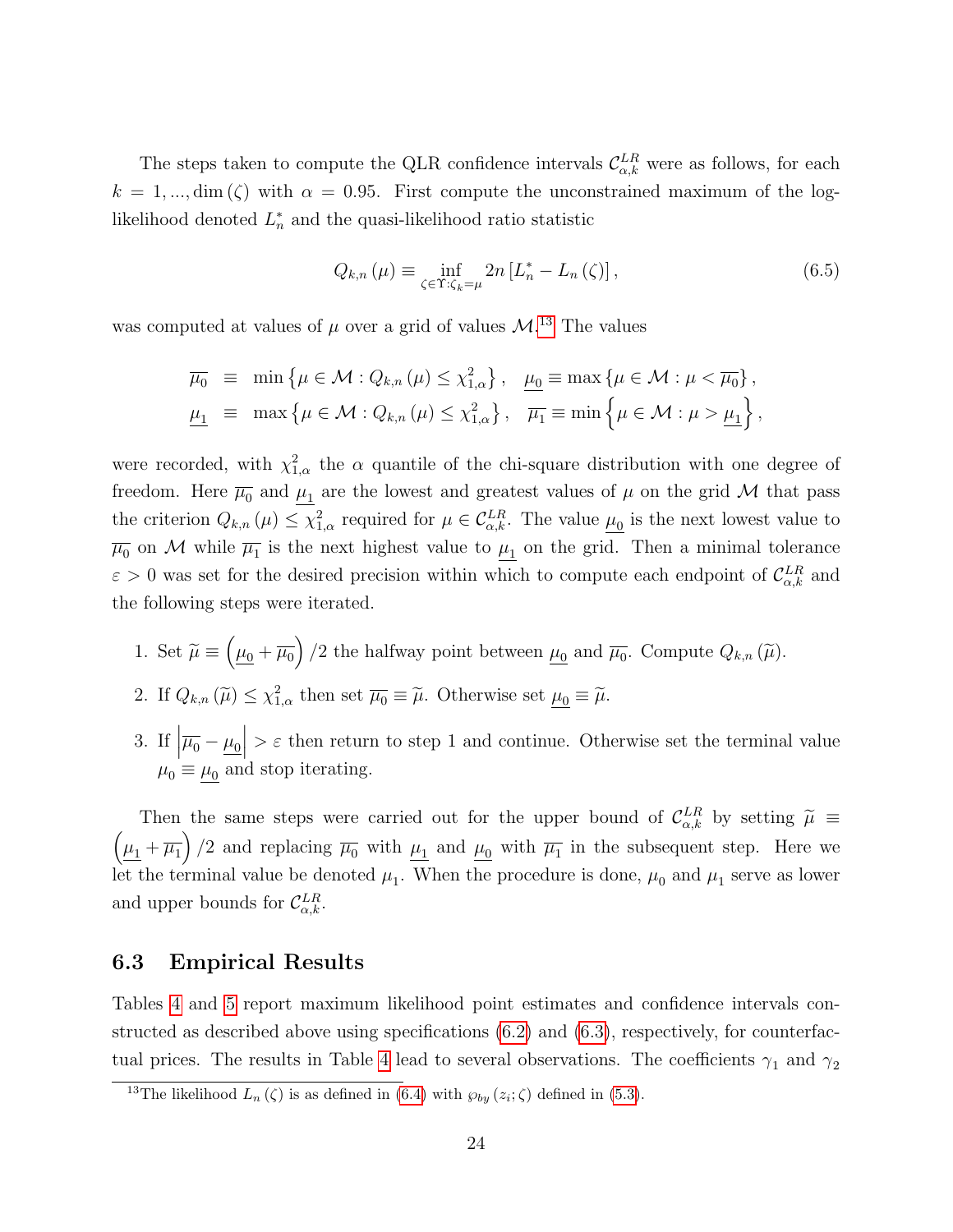on price are positive, so that utility is measured to be decreasing in price. The coefficient  $\gamma_1$  on price for Gillette is considerably smaller than the coefficient  $\gamma_2$  for Wilkinson Sword, even after scaling by the estimate of  $\sigma_2$ .<sup>[14](#page-24-0)</sup> The coefficient on the dummy variables for both age groups 31-40 and 41-50 are negative, as are their associated confidence intervals, with the exception of the coefficient on the 31-40 age group for Wilkinson Sword. This indicates a lower utility of system blade purchases of these age groups relative to the 18-30 age group. Likewise, the estimated coefficient on the more females indicator for both brands is negative. Coefficient estimates for employment and married dummy variables are negative and statistically indistinguishable from zero for both brands.

The estimated correlation coefficient between brand-specific unobservables is effectively one, indicating perfect correlation in unobserved preference for quality as reflected by blades per cartridge across the two different brands.[15](#page-24-1) This indicates that consumers who have higher unobservable taste for the high quality product of one brand have higher unobservable taste for the higher quality product of the other brand too. This reflects choice patterns delivered by our fitted conditional choice probabilities with respect to variations in price, and is consistent with a setting in which consumers purchasing the higher quality offering of one brand would likely choose the higher quality offering of the rival brand if their chosen brand's product was not available or was prohibitively high-priced. While a high correlation in unobserved taste in the quality dimension thus seems reasonable in this application, a value of  $\hat{\rho} \approx 1$  indicates roughly perfect correlation in unobserved taste for quality across brands. It also suggests that the population parameter  $\rho$  may be on the boundary of the parameter space, which can be problematic for inference. Indeed, the Hessian of the loglikelihood computed at the maximizing parameter vector was singular. Consequently, Wald confidence intervals are not reported for this specification. The QLR statistic can still be computed and the confidence intervals reported here use the  $\chi^2$  critical value which is valid if the parameter is on the interior of the parameter space.<sup>[16](#page-24-2)</sup> The QLR confidence interval

<span id="page-24-0"></span><sup>&</sup>lt;sup>14</sup>As noted previously, it is straightforward to impose that  $\gamma = \gamma_1 = \gamma_2$ . This was tried in the present application, but produced estimates implying essentially zero variance in  $V_2$ . Thus, results are reported using the more flexible specification in which  $\gamma_1$  and  $\gamma_2$  may differ, which appears to better fit the data. This may be down to several factors, such as unobservable factors in brand–quality offerings or heterogeneity in consumer consideration sets (see e.g. Barseghyan, Coughlin, Molinari, and Teitelbaum (2021)) possibly due to the need to have previously purchased a compatible handle, or lack of availability of certain combinations of products in all stores. Such issues are further discussed at the end of this section. A potentially worthwhile generalization, not attempted here, could also be to specify  $\gamma$  as a brand-constant random coefficient that varies across consumers.

<span id="page-24-1"></span><sup>&</sup>lt;sup>15</sup>The maximum likelihood estimate was 0.99999992, effectively indistinguishable from 1.

<span id="page-24-2"></span><sup>&</sup>lt;sup>16</sup>If in fact the population value of  $\rho$  is one, alternative critical values are needed, see for example Self and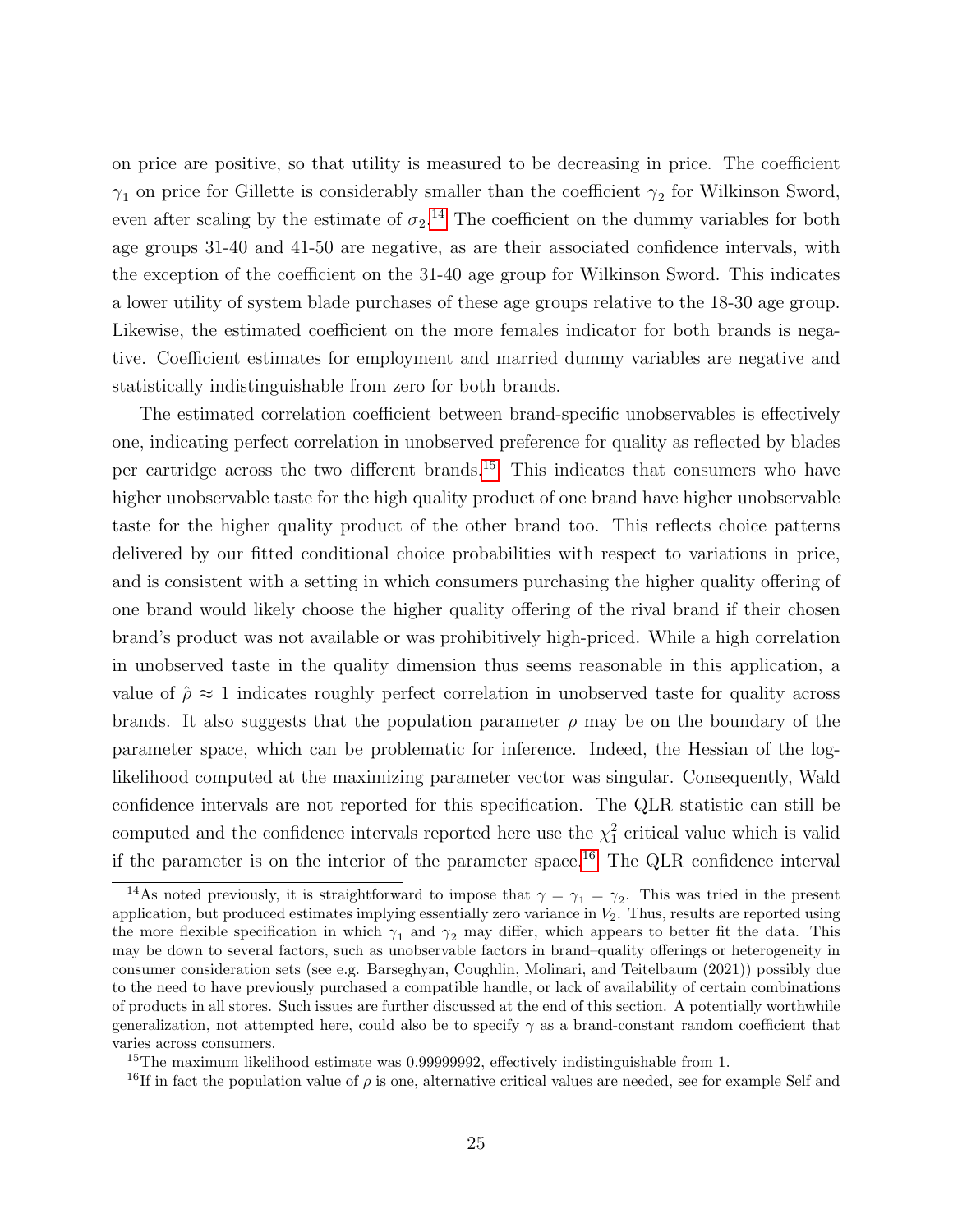obtained for  $\rho$  is very tightly concentrated around 1.

Table [5](#page-26-1) reports results obtained using specification [\(6.3\)](#page-21-2) for counterfactual prices. The estimate of the correlation coefficient  $\rho$  between brand-specific unobservables is again very close to one, again indicating near perfect correlation in preference for quality (blades per cartridge) across the two different brands. However, the likelihood-maximizing value of  $\rho$ was slightly lower than was found using specification [\(6.2\)](#page-21-0) for counterfactual prices. The Hessian was nonsingular and both Wald and QLR confidence intervals for each parameter are reported.<sup>[17](#page-25-0)</sup> The point estimate for  $\gamma_1$ , the price coefficient for Gillette, is negative, indicating that utility is increasing in price, although its magnitude is small and the confidence intervals indicate it is nearly statistically indistinguishable from zero. The coefficient estimate on price for Wilkinson Sword is positive, and statistically significantly different from zero, indicating that utility from purchasing these products is decreasing in price. For the most part, the signs of coefficient estimates and confidence intervals for other variables accord qualitatively with those of the prior specification. Two slight exceptions are that although  $\beta_{2Aqe31-40}$ and  $\beta_{2married}$  are again estimated to be negative, their associated confidence intervals now lie fully below zero. The estimate of  $\sigma_2$  is slightly smaller than it was using the previous specification, but of similar magnitude.

Table [6](#page-30-1) reports features of the estimated own- and cross-price elasticities

<span id="page-25-3"></span>
$$
\eta_{bykl}(z_i;\zeta) \equiv \frac{\partial \wp_{by}(z_i;\zeta)}{\partial p_{k\ell}} \cdot \frac{p_{k\ell}}{\wp_{by}(z_i;\zeta)} \tag{6.6}
$$

for each  $(b, y)$  product combination and for the outside good implied by the parameter estimates reported in Table [4.](#page-26-0) For each household  $i$  the corresponding elasticity of the choice probability with respect to each price was computed.[18](#page-25-1) Table [6](#page-30-1) displays the resulting means and 0.2, 0.5, and 0.8 quantiles of these elasticities.<sup>[19](#page-25-2)</sup> Relative to the means, the quantiles illustrate considerable heterogeneity in household substitution patterns. Focusing first on

Liang (1987) and Andrews (1999).

<span id="page-25-0"></span><sup>&</sup>lt;sup>17</sup>Small perturbations of  $\rho$  near the maximizing parameter vector were investigated and confirmed to result in a decrease in the log-likelihood.

<span id="page-25-1"></span><sup>&</sup>lt;sup>18</sup>Note that elasticities were computed conditional on individual household covariates  $z_i$ . They are not elasticities of an aggregate demand function. Mean estimates are sensitive to the presence of  $z_i$  with very small estimated conditional choice probabilities  $\wp_{by}(z_i;\zeta)$ .

<span id="page-25-2"></span><sup>&</sup>lt;sup>19</sup>Fitted shares less than  $10^{-8}$  were rounded to zero, and corresponding elasticity estimates were likewise set to zero to avoid approximation error. Code for computing these elasticities is included with the code used to compute the likelihood and produce the Monte Carlo results in Appendix [D,](#page-43-0) which can be downloaded at <https://sites.google.com/site/amr331/home/por-code>. An additional link on this page provides a pdf web supplement that derives the expressions that were used to compute the elasticities.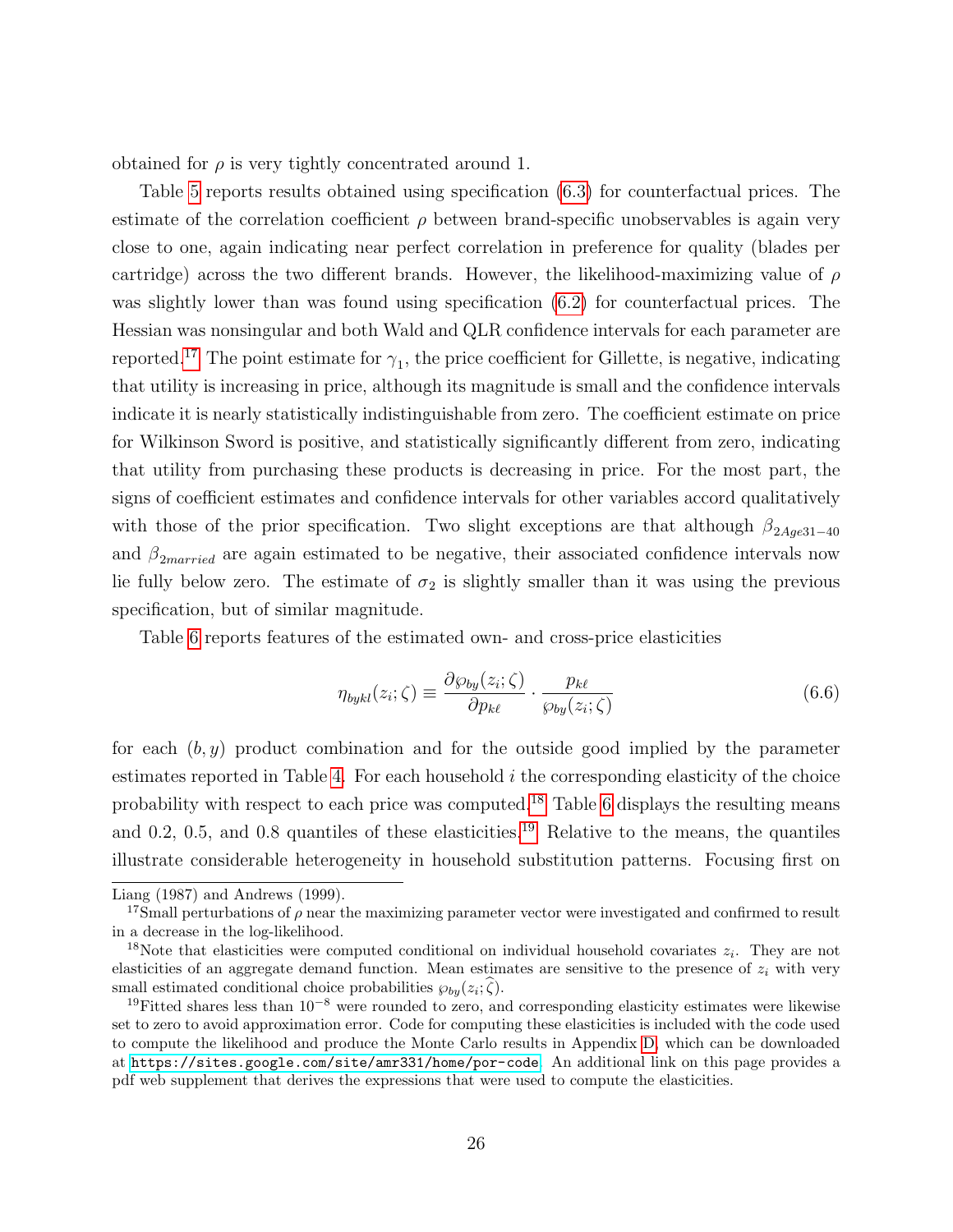<span id="page-26-0"></span>

| Parameter           | ML Point Estimate | QLR 95% CI           |
|---------------------|-------------------|----------------------|
| $\gamma_1$          | 0.0613            | $[-0.0380, 0.1736]$  |
| $\gamma_{2}$        | 4.2811            | [3.4006, 5.8717]     |
| $\delta_1$          | $-0.2019$         | $[-0.2485, -0.1611]$ |
| $\delta_2$          | $-4.0530$         | $[-5.3888, -3.3035]$ |
| $\beta_{1Age31-40}$ | $-0.1567$         | $[-0.2359, -0.0772]$ |
| $\beta_{1Age41-50}$ | $-0.2261$         | $[-0.3208, -0.1323]$ |
| $\beta_{1Married}$  | $-0.0445$         | $[-0.1092, 0.0202]$  |
| $\beta_{1Emploged}$ | $-0.0381$         | $[-0.1072, 0.0320]$  |
| $\beta_{1Females}$  | $-0.2238$         | $[-0.2920, -0.1560]$ |
| $\beta_{2Aqe31-40}$ | $-0.2394$         | $[-0.4837, 0.0042]$  |
| $\beta_{2Age41-50}$ | $-0.3626$         | $[-0.6418, -0.0869]$ |
| $\beta_{2Married}$  | $-0.1859$         | $[-0.3859, 0.0128]$  |
| $\beta_{2Employed}$ | $-0.1138$         | $[-0.3316, 0.0915]$  |
| $\beta_{2Females}$  | $-0.6102$         | $[-0.8768, -0.4079]$ |
|                     | 1.0000            | [0.9994, 1.0000]     |
| $\sigma_2$          | 2.6938            | [2.3475, 3.3302]     |

Table 4: 95% confidence intervals with prices as specified in [\(6.2\)](#page-21-0).

<span id="page-26-1"></span>

| Parameter           | ML Point Estimate | Wald 95% CI          | QLR 95% CI           |
|---------------------|-------------------|----------------------|----------------------|
| $\gamma_1$          | $-0.0643$         | $[-0.1250, -0.0037]$ | $[-0.1157, -0.0037]$ |
| $\gamma_2$          | 2.6258            | [2.3509, 2.9006]     | [2.3448, 2.9130]     |
| $\delta_1$          | $-0.1650$         | $[-0.1855, -0.1445]$ | $[-0.1850, -0.1467]$ |
| $\delta_2$          | $-2.5891$         | $[-2.7745, -2.4037]$ | $[-2.7805, -2.3872]$ |
| $\beta_{1Age31-40}$ | $-0.1595$         | $[-0.2381, -0.0810]$ | $[-0.2369, -0.0822]$ |
| $\beta_{1Age41-50}$ | $-0.2163$         | $[-0.3107, -0.1218]$ | $[-0.3087, -0.1240]$ |
| $\beta_{1Married}$  | $-0.0814$         | $[-0.1439, -0.0190]$ | $[-0.1435, -0.0192]$ |
| $\beta_{1Employd}$  | $-0.0585$         | $[-0.1323, 0.0154]$  | $[-0.1266, 0.0098]$  |
| $\beta_{1Females}$  | $-0.2378$         | $[-0.3078, -0.1678]$ | $[-0.3045, -0.1710]$ |
| $\beta_{2Age31-40}$ | $-0.3057$         | $[-0.4811, -0.1303]$ | $[-0.4763, -0.1361]$ |
| $\beta_{2Age41-50}$ | $-0.4181$         | $[-0.6270, -0.2092]$ | $[-0.6209, -0.2171]$ |
| $\beta_{2Married}$  | $-0.1937$         | $[-0.3360, -0.0514]$ | $[-0.3319, -0.0553]$ |
| $\beta_{2Employed}$ | $-0.1127$         | $[-0.2741, 0.0488]$  | $[-0.2620, 0.0368]$  |
| $\beta_{2Females}$  | $-0.5249$         | $[-0.6803, -0.3694]$ | $[-0.6720, -0.3800]$ |
|                     | 0.9998            | [0.9996, 1.0000]     | [0.9996, 1.0000]     |
| $\sigma_2$          | 2.1580            | [2.0518, 2.2641]     | [2.0334, 2.2734]     |

Table 5: 95% confidence intervals with prices as specified in [\(6.3\)](#page-21-2).

mean own-price elasticities, sales of Gillette cartridges  $(B = 1)$  appear to be less sensitive to changes in own-price than Wilkinson Sword cartridges  $(B = 2)$ . However, shifting focus to the quantiles of elasticities shows a more nuanced picture. For example, the estimated mean own-price elasticity for alternative  $(2, 1)$  is roughly -65, which is extremely high, but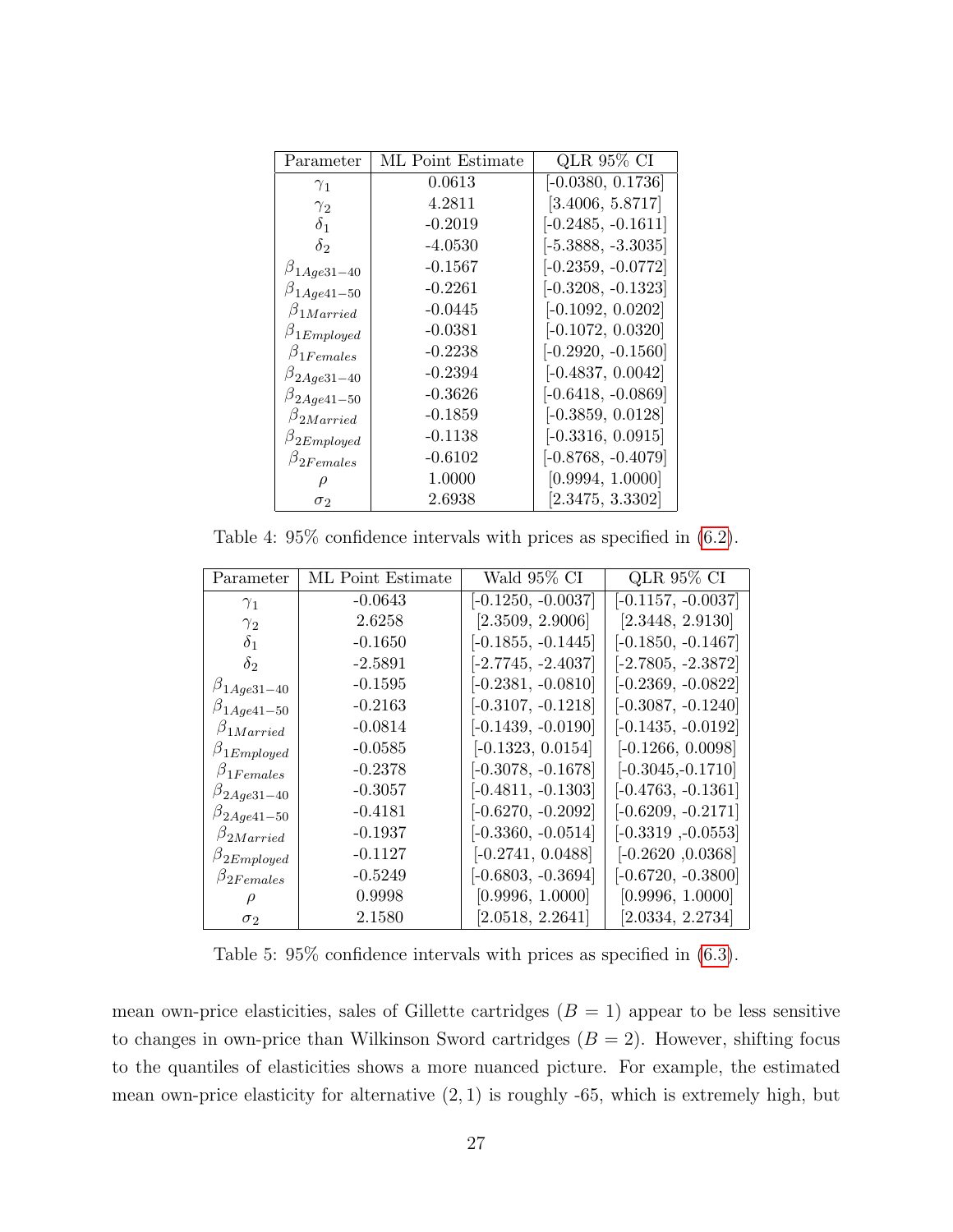the estimated median elasticity is zero and the estimated 0.2 quantile is -2.136. In addition, the 0.1 and 0.05 quantiles (not reported in the table) are roughly -32 and -67, respectively. The estimates suggest that the majority of households are not considering this product at the margin. For these households  $\wp_{21}(z_i;\zeta)$  is unaffected by a local change in price. However there is a small subset of households that in fact are quite sensitive to a change in the price of this product. Indeed this is consistent with this product offering having by far the smallest market share in our data. A small price increase that leads to even a handful of households no longer purchasing can produce a large percentage change in the share purchasing. That said, elasticities featuring extremely small conditional choice probabilities  $\wp_{by}(z_i;\zeta)$  in the denominator in [\(6.6\)](#page-25-3) may be especially sensitive to sampling variation and should thus be interpreted with caution.

A qualitatively similar observation holds for  $\eta_{2122}$ ; the purchase probability  $\wp_{21}$  is insensitive to a change in  $p_{22}$  for households not locally considering product  $(2, 1)$ , but purchase probabilities for the segment of households that are purchasing or are locally close to purchasing this product respond considerably to changes in  $p_{22}$ . For these households, product (2, 2) appears to be the closest substitute. The large estimated mean own-price elasticity of  $-3.887$  for  $\wp_{22}$  presents a more uniform level of sensitivity to price changes, as the quantiles are much less disperse. This product has nearly double the market share of product  $(2, 1)$ and is generally the most expensive product available.

Cross-price elasticity estimates reflect various additional substitution patterns. For instance, the elasticity estimates for Gillette's double blade offering (1, 1) with respect to Wilkinson blade cartridges  $(B = 2)$  are zero for most consumers, up to at least the 0.8 quantile. However, the substantially higher mean estimate with respect to  $p_{21}$  illustrates that there is a segment of consumers who are locally sensitive to price changes in Wilkinson's double blade razors; in this sense product  $(2,1)$  is a closer substitute for  $(1,1)$  than is product  $(2, 2)$ . On the other hand, for Gillette's triple blade razors, product  $(1, 2)$ , there are more consumers sensitive to price changes in Wilkinson's triple blade cartridges (2, 2) than Wilkinson's double blade cartridges (2, 1). Given the ordered nature of the product offerings, the probability of purchasing the outside good, disposable razors, is somewhat sensitive to changes in the price of double blade razors  $(Y = 1)$ , but is insensitive to changes in the price of triple blade razors  $(Y = 2)$ .

Before concluding, it should be noted that these observations come with at least two important caveats. First of all, our model is static. We do not model consumers' purchase or prior possession of handle for any brand/quality offering. Ownership of a handle for product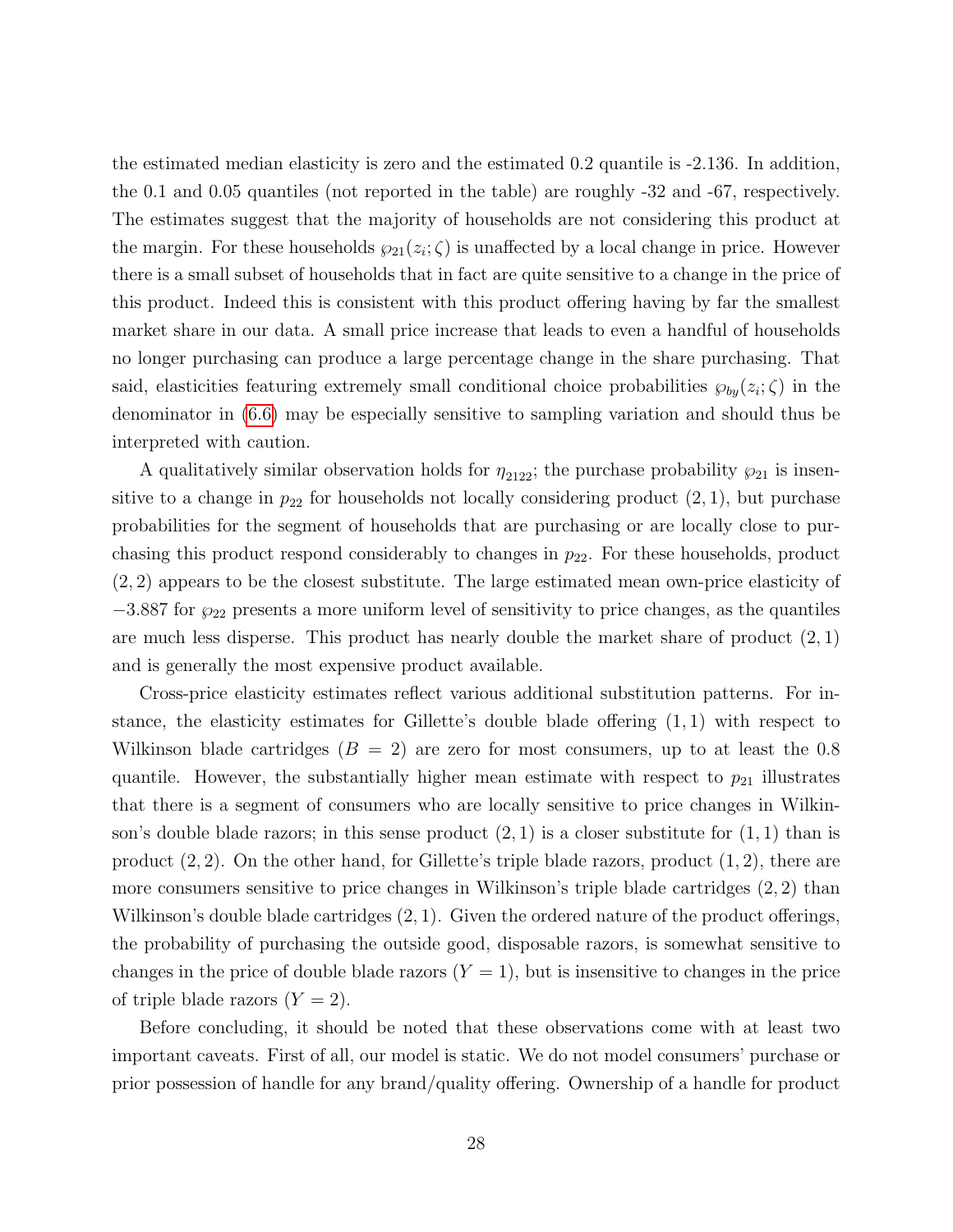$(b, y)$  that is not compatible with other products may be an important factor in consumer demand and observed substitution patterns. Addressing this would require a dynamic model and data on handle purchases that may have occurred well in the past, which we do not have. Second, we do not actually observe the menu of products each consumer faces when making their purchase. Even if we were able to accurately impute counterfactual prices based on prices paid by other consumers in a given store and month, it is possible that products a consumer did not purchase were actually not available in the store at the time the consumer was shopping. This could be problematic if some stores regularly did not carry or sold out of certain products, rendering imputed prices invalid.

Despite these caveats, the application illustrates the ability of the partially ordered response model to produce consumer substitution patterns that accord with the dual horizontal and vertical dimensions of product differentiation. To illustrate this point, for the sake of comparison we report in Table [15](#page-44-0) in Appendix [C](#page-41-0) elasticities instead obtained using the alternative specific conditional logit model of McFadden (1974), implemented as the asclogit command in Stata, using price specification [\(6.2\)](#page-21-0). Relative to our model, this model ignores the vertical dimension of differentiation, thus treating all products as horizontally differentiated. In comparison to the average elasticities in Table [6,](#page-30-1) the magnitude of the average own-price elasticities for Gillette products  $(B = 1)$  in Table [15](#page-44-0) is larger, indicating a greater average substitution effect following an increase in own price, while the reverse is true for Wilkson products  $(B = 2)$ . Comparing the quantiles the picture is also quite different. An implication of the logit model is that no matter what the value of  $z_i$  for a household, there is a strictly positive probability that a marginal change in the price of the product it purchases will induce it to switch to any one of the other alternatives. Consequently, at each quantile of price elasticities, there is a non-zero proportion of households considering each product. An even more striking difference is with respect to the cross-price elasticities. While in our model the cross-price elasticities are different, the cross-price elasticities for product  $(b, y)$ with respect to  $p_{k\ell}$  implied by the alternative specific conditional logit model are the same regardless of  $(b, y)$ . For example, the mean cross-price elasticity of product  $(b, y)$  induced by a change in the price of the Gillette double blade cartridge (product  $(1, 1)$ ) reported in Table [15](#page-44-0) is estimated as 0.0874, across all  $(b, y) \neq (1, 1)$ . This is restrictive, as we would expect individuals to respond to price changes of a given product (e.g.  $(1, 1)$ ) differently depending on which product they are currently purchasing.[20](#page-28-0) Our model allows this, as the

<span id="page-28-0"></span><sup>20</sup>This issue as well as other implications of the logit elasticities have been previously discussed in the literature, for example in Nevo (2000).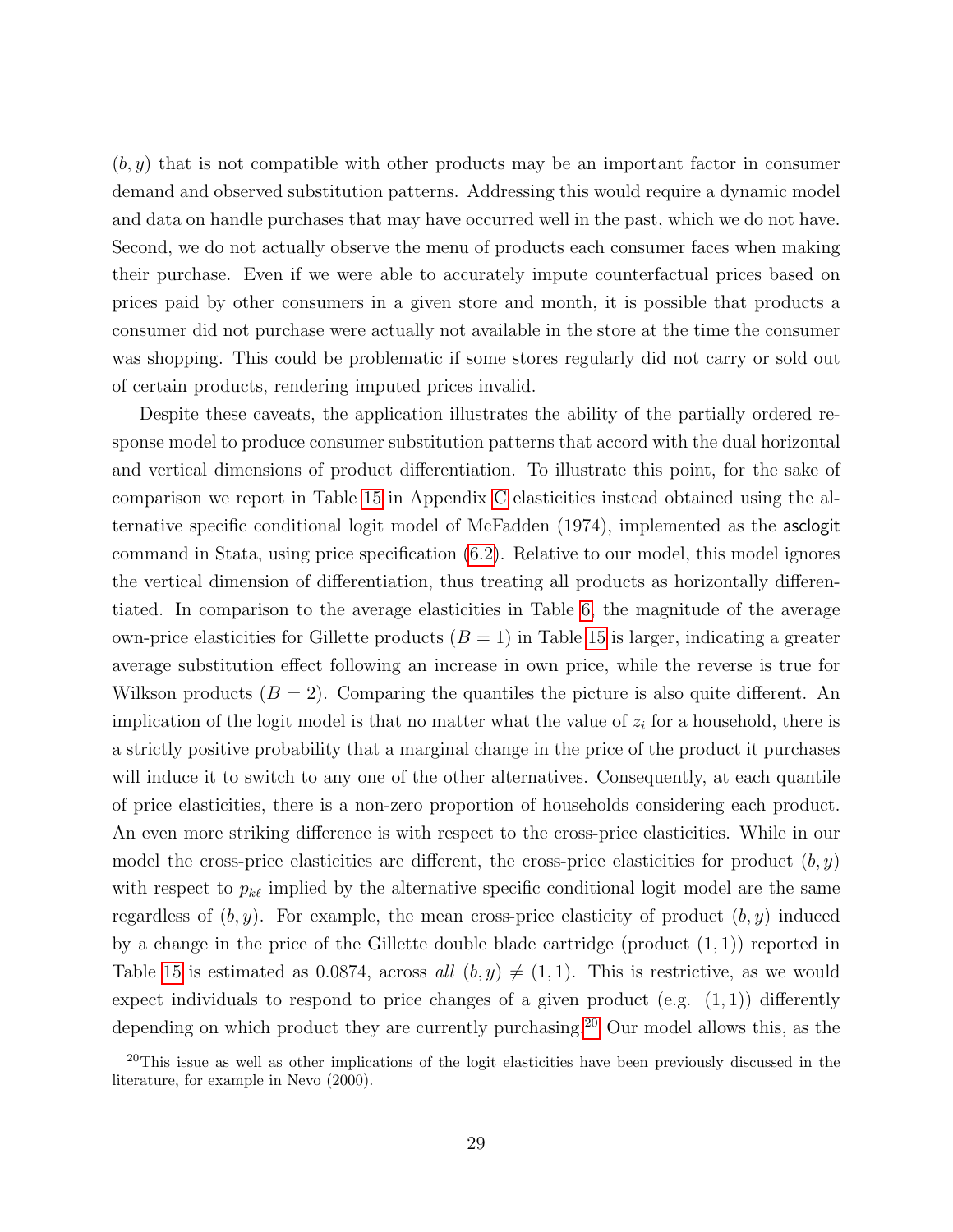first column of Table [6](#page-30-1) indicates that the share of (1, 2) and the outside alternative are both locally sensitive to changes in  $p_{11}$ , although the corresponding cross-price elasticities differ. Furthermore, Table [6](#page-30-1) indicates consumers choosing the shares of  $(2, 1)$  and  $(2, 2)$  are locally insensitive to changes in  $p_{11}$ . More generally it is easy to see from the columns of Table [6](#page-30-1) that cross-price elasticities reported with respect to any given product price may vary.

The estimated elasticities further indicate interesting substitution patterns within and across brands. Looking at the rows for  $\wp_{11}$  and  $\wp_{12}$ , we generally see non-zero cross-price elasticities for consumers choosing Gillette's alternative product offering, but zero quantiles of many of the cross-price elasticities with respect to Wilkinson's products. This suggests most consumers who purchase Gillette cartridges are more responsive to local changes in the price of Gillette's other product than they are to local changes in Wilkinson's prices. Considering the rows for  $\wp_{21}$  and  $\wp_{22}$  we instead see that consumers purchasing Wilkinson's products are comparatively insensitive to changes in the prices of other products, with exceptions at some quantiles of estimated cross-price elasticities.

## <span id="page-29-0"></span>7 Conclusion

In this paper we proposed a new discrete choice model for partially ordered alternatives, applicable when discrete choices are differentiated along both vertical and horizontal dimensions. We provided general characterizations of the identified set of structures admitted by the model and conditional choice probabilities under mild shape restrictions that induce an ordered (i.e. vertically differentiated) choice problem holding the horizontal dimension of choice fixed. We considered specialized results for a partially ordered probit model in which brand-specific unobservables are restricted to be multivariate normal with parameterized covariance matrix. Closed form expressions for choice probabilities were obtained in a duopoly (two-brand) setting, useful for computing the log-likelihood. An empirical illustration was provided using data on razor blade cartridge purchases in a setting that features two dominant competing firms with vertically differentiated products. The application demonstrated the model's ability to capture interesting substitution patterns commensurate with the two levels of differentiation, and which reflect underlying heterogeneity in preferences.

Estimating such patterns as accurately as possible can be important for measuring welfare, predicting reactions to the introduction of new products, and for modeling firm competition. Indeed, future analysis combining demand modeled by way of a vertically and horizontally ordered choice model with a model of equilibrium firm behavior could be useful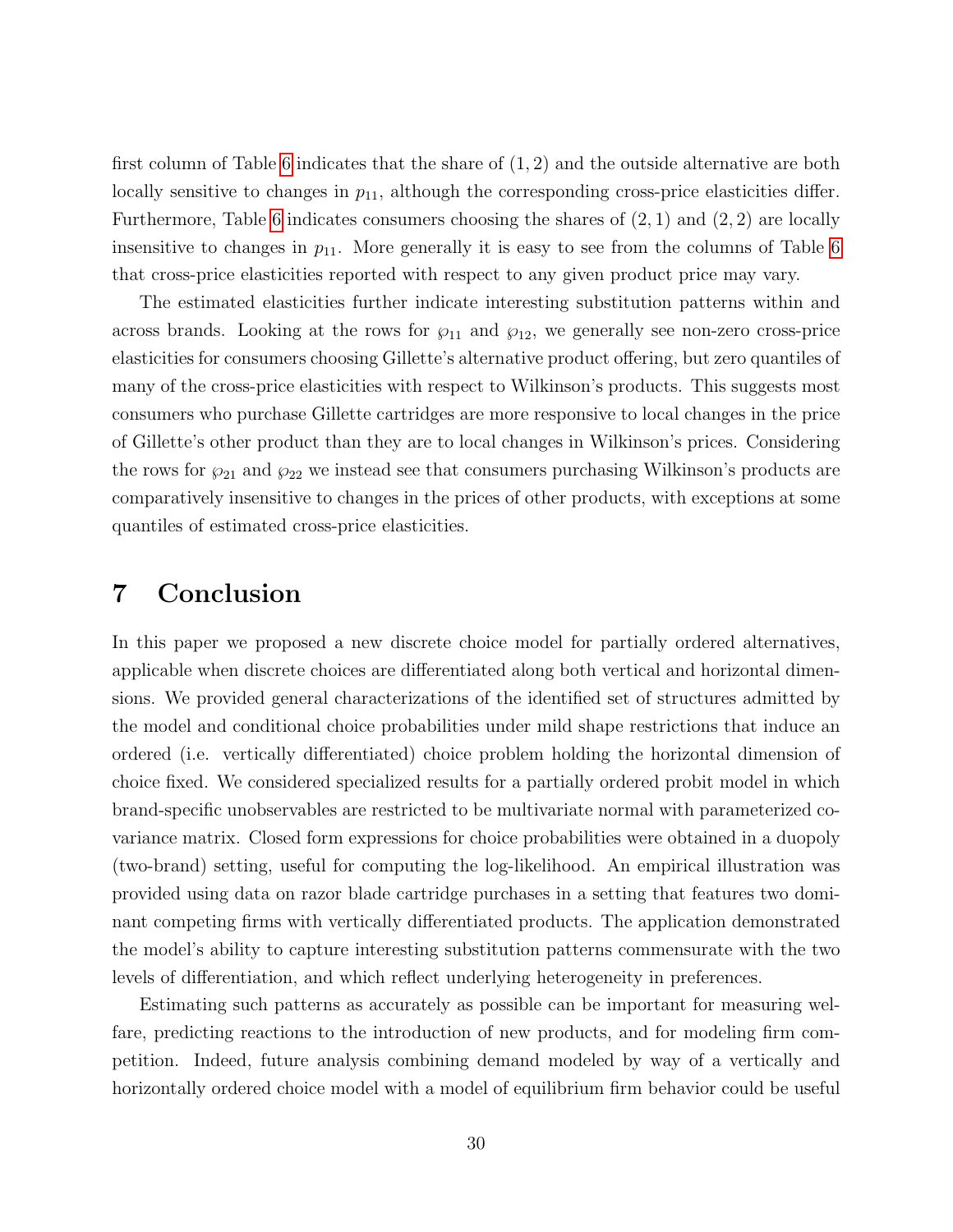<span id="page-30-1"></span>

|                                                          |          |                      |                   |                      | Price Elasticities |                      |                    |                      |          |
|----------------------------------------------------------|----------|----------------------|-------------------|----------------------|--------------------|----------------------|--------------------|----------------------|----------|
| $\frac{\partial \log \wp_{by}}{\partial \log p_{k\ell}}$ |          | $p_{11}$             |                   | $p_{12}$             |                    | $p_{21}$             |                    | $p_{22}$             |          |
| $\wp_{11}$<br>mean<br>quantiles                          | $-0.596$ | $-0.528$<br>$-0.543$ | $-0.422$   0.362  | 0.398<br>0.421       | 0.455<br>0.000     | $\,0.902\,$<br>0.000 | $0.000 \mid 0.000$ | 0.001<br>0.000       | 0.000    |
| $\wp_{12}$<br>mean<br>quantiles                          | 0.061    | 0.187<br>0.072       | $-0.152$<br>0.080 | $-0.658$<br>$-0.134$ | $-0.116$ 0.000     | 20.549<br>0.000      | $0.000 \mid 0.000$ | 1.142<br>1.332       | 1.629    |
| $\wp_{21}$<br>mean<br>quantiles                          | 0.000    | 0.000<br>0.000       | 0.000<br>0.000    | 0.801<br>0.000       | $-2.136$<br>0.000  | $-64.979$<br>0.000   | $0.000 \mid 0.000$ | 19.384<br>0.000      | 1.003    |
| $\wp_{22}$<br>mean<br>quantiles                          | 0.000    | 0.000<br>0.000       | 0.000<br>0.000    | 0.033<br>0.040       | 0.045<br>0.000     | 0.564<br>0.000       | $2.245$ -4.243     | $-3.887$<br>$-3.848$ | $-3.446$ |
| $\wp_0$<br>mean<br>quantiles                             | 0.028    | 0.033<br>0.033       | 0.000<br>0.040    | 0.000<br>0.000       | 0.000<br>0.000     | $\,0.025\,$<br>0.000 | $0.000 \mid 0.000$ | 0.000<br>0.000       | 0.000    |

Table 6: Estimated means and 0.2, 0.5, and 0.8 quantiles of household elasticities.

for estimating such quantities. In this way, the choice model developed here could potentially be applied to study equilibrium pricing by multiproduct firms engaging in second degree price discrimination. This could in turn be used to empirically measure the direction and magnitude of welfare effects of competition in markets with non-linear pricing, for which the incorporation of both horizontal and vertical differentiation is important.

## <span id="page-30-0"></span>A Proofs

**Proof of Proposition [1.](#page-9-1)** First consider any  $(u_0, G_0) \in S_0$ . By the same argument as when there is point identification we have for almost every  $z \in \mathcal{Z}$ ,

<span id="page-30-2"></span>
$$
E\left[\ln G_0\left(\mathcal{V}_{BY}\left(z;u_0\right)\right)|Z=z\right] \ge E\left[\ln G\left(\mathcal{V}_{BY}\left(z;u\right)\right)|Z=z\right] \tag{A.1}
$$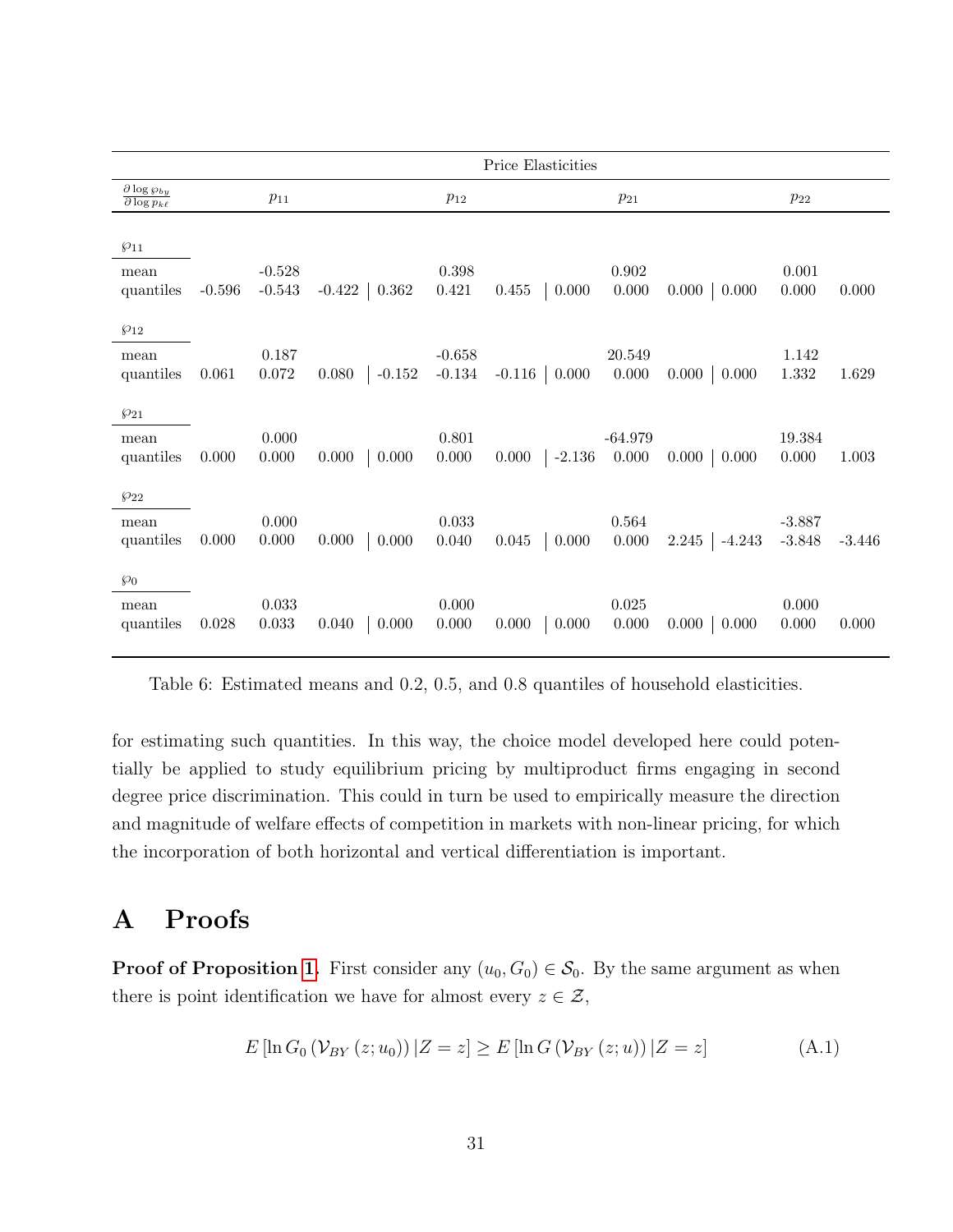for all  $(u, G) \in \mathcal{S}$ . Thus  $\mathcal{S}_0$  is contained in the set of maximizers of  $Q(u, G)$ . Consider now  $(\tilde{u}, \tilde{G}) \notin \mathcal{S}_0$ . Then for some  $(b, y) \in \mathcal{M}_{BY}$  there exists a positive measure set  $\mathcal{Z}^* (\tilde{u}, \tilde{G})$  as defined in [\(3.7\)](#page-8-3) on which  $\tilde{G}(\mathcal{V}_{by}(z;\tilde{u})) \neq G_0(\mathcal{V}_{BY}(z; u_0)) = f_z^0(b, y)$  for at least one  $(b, y)$ pair. We therefore have

$$
\forall z \in \mathcal{Z}^* \left( \tilde{u}, \tilde{G} \right), E \left[ \ln G_0 \left( \mathcal{V}_{BY} \left( z; u_0 \right) \right) \middle| Z = z \right] > E \left[ \ln \tilde{G} \left( \mathcal{V}_{BY} \left( z; \tilde{u} \right) \right) \middle| Z = z \right]
$$

.

Combining this with [\(A.1\)](#page-30-2) it follows that  $Q(u_0, G_0) > Q(\tilde{u}, \tilde{G})$ , completing the proof.  $\blacksquare$ **Proof of Theorem [1.](#page-7-3)** From the utility maximization hypothesis,  $(b, y)$  is chosen if and only if it maximizes  $u(b, y, z, v_b)$ . This is so if and only (i)  $(b, y)$  provides higher utility than that delivered by all within brand options  $\{u (b, \tilde{y}, z, v_b) : \tilde{y} \neq y\}$ , and (ii)  $(b, y)$  provides higher utility than that delivered by all alternative brand options  $\left\{ u \left( \tilde{b}, \tilde{y}, z, v_{\tilde{b}} \right) : \left( \tilde{b}, \tilde{y} \right) \neq (b, y) \right\}$ .

Condition (i) requires that y maximizes  $u(b, \cdot, z, v_b)$  for the stated brand b, that is  $Y_b^* = y$ . Given the single-crossing property of Restriction A6(iii) we can apply Theorem 4 of Milgrom and Shannon (1994), implying that  $Y_b^*$  is nondecreasing in  $v_b$ . It follows that for each  $y \in \{0, ..., \bar{y}_b + 1\}$ , there is a nondecreasing sequence of thresholds  $\{g_b(y) : y = (0, ..., \bar{y}_b + 1)\}$ such that  $Y_b^* = y$  if and only if  $v_b \in (g_b(y), g_b(y+1)]$ , where possibly  $g_b(y) = g_b(y+1)$  if alternative  $(b, y)$  is never chosen. That  $g_b(0) \equiv -\infty$  and  $g_b(\bar{y}_b + 1) \equiv \infty$  follows from  $y = 0$ and  $\bar{y}_b$  being the lowest and highest feasible values of y.

Condition (ii) stems from Restriction A6(ii), strict monotonicity of  $u(b, y, z, v_b)$  in  $v_b$  for each b. The consumer will choose brand b if and only if for any other brand  $d$ , the utility from choosing  $(b, Y_b^*)$  exceeds that from choosing  $(d, Y_d^*)$ , that is if

<span id="page-31-0"></span>
$$
u(b, Y_b^*, z, v_b) > \max_{y \in \mathcal{Y}_d} u(d, y, z, v_d), \text{ if } b < d,
$$
\n(A.2)

$$
u(b, Y_b^*, z, v_b) \ge \max_{y \in \mathcal{Y}_d} u(d, y, z, v_d), \text{ if } b > d. \tag{A.3}
$$

By A6(ii) it follows that

$$
u_d^*(z, v_d) \equiv \max_{y \in \mathcal{Y}_d} u(d, y, z, v_d)
$$

is strictly monotone and thus invertible in  $v<sub>d</sub>$ . Inequalities [\(A.2\)](#page-31-0) and [\(A.3\)](#page-31-0) thus simplify to

$$
q_d \{ u (b, Y_b^*, z, v_b) \; ; z \} > v_d, \text{ if } b < d,
$$
\n
$$
q_d \{ u (b, Y_b^*, z, v_b) \; ; z \} \geq v_d, \text{ if } b > d,
$$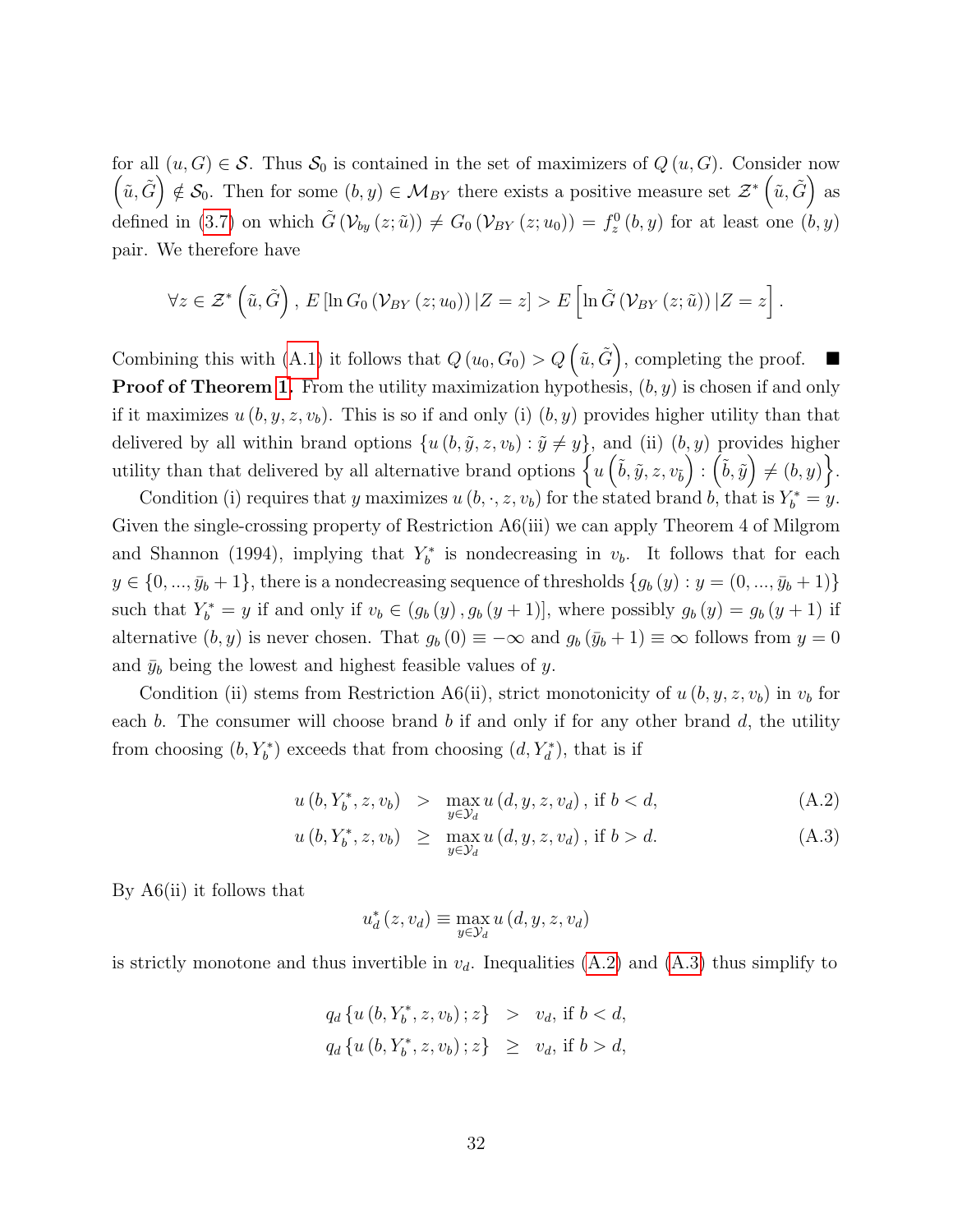where  $q_d(\cdot; z)$  denotes the inverse of  $u_d^*(z, v_d)$  with respect to  $v_d$ , i.e. for any  $(z, v_d)$ ,

$$
q_d(u_d^*(z,v_d);z) = v_d.
$$

Then we have the inequalities [\(3.3\)](#page-7-2) and [\(3.4\)](#page-7-2) with

$$
h_{b,d}(y) \equiv q_d \{ u(b, Y_b^*, z, v_b) \, ; z \},
$$

for each pair  $b \neq d$ . The integral [\(3.5\)](#page-8-2) for the conditional choice probabilities then follows immediately from their definition  $\wp_{by}(z; S) \equiv G(\mathcal{V}_{by}(z; u))$ .

**Proof of Theorem [2.](#page-14-0)** It is straightforward to verify that the function

$$
h(v, \theta) \equiv f_V(v; \Sigma) 1 [v \in \mathcal{V}_{by}(z; \theta)]
$$

is log-concave in  $(v, \theta)$ . This follows from log-concavity of  $f_V(v; \Sigma)$  in v and log-concavity of  $1 [v \in V_{by}(z; \theta)]$  in  $(v, \theta)$ , which is easy to establish given  $V_{by}(z; \theta)$  comprises a system of linear inequalities in  $(v, \theta)$ . By Theorem 6 of Prekopa (1973) it then follows that

$$
\int h\left(v,\theta\right)dv
$$

is log-concave in  $\theta$  and concavity of  $\mathcal{L}(\theta, G)$  follows.

**Proof of Theorem [3.](#page-15-0)** Let  $\tilde{\theta} \neq \theta$  and for each  $b \in \mathcal{B}$  let  $\theta_b \equiv (\delta_b, \gamma_b, \beta'_b)'$  and  $\tilde{\theta}_b \equiv$  $\left(\tilde{\delta}_b, \tilde{\gamma}_b, \tilde{\beta}'_b\right)$  $\big(\begin{smallmatrix} \prime \ b \end{smallmatrix}\big)^\prime, \, \theta_{-b} \equiv \big(\theta_1^\prime$  $\theta'_{1},...,\theta'_{b-1},\theta'_{b+1},...,\theta'_{b}$ , and likewise for  $\tilde{\theta}_{-b}$ . Let  $k_{b}$  denote the number of components of  $\theta_b$ .

Let

$$
\mathbf{z} \equiv \left( \begin{array}{ccccccccc} \tilde{z}_{1,1} & \cdots & \tilde{z}_{1,k_1} & 0 & \cdots & \cdots & \cdots & \cdots & \cdots & 0 \\ 0 & \cdots & 0 & \tilde{z}_{2,1} & \cdots & \tilde{z}_{2,k_2} & 0 & \cdots & 0 & \vdots \\ 0 & \cdots & \cdots & \cdots & \cdots & 0 & \ddots & 0 & \cdots & 0 \\ 0 & \cdots & \cdots & \cdots & \cdots & \cdots & 0 & \tilde{z}_{\bar{b},1} & \cdots & \tilde{z}_{\bar{b},k_{\bar{b}}} \end{array} \right)
$$

and let  $\mathbf{z}_{-b}$  denote the matrix z with the  $b_{th}$  row removed. Let  $\mathbf{z}_b$  denote the  $b_{th}$  row of z excluding zero entries. As in the main text, z (not in bold font) is used to denote a realization of all exogenous variables excluding repetitions.

Define the sets

$$
S_b^+ \equiv \left\{ z \in \mathcal{Z}^* : \mathbf{z}_b \left( \tilde{\theta}_b - \theta_b \right) > 0 \text{ and } \mathbf{z}_{-b} \left( \tilde{\theta}_{-b} - \theta_{-b} \right) \ge 0 \right\},\
$$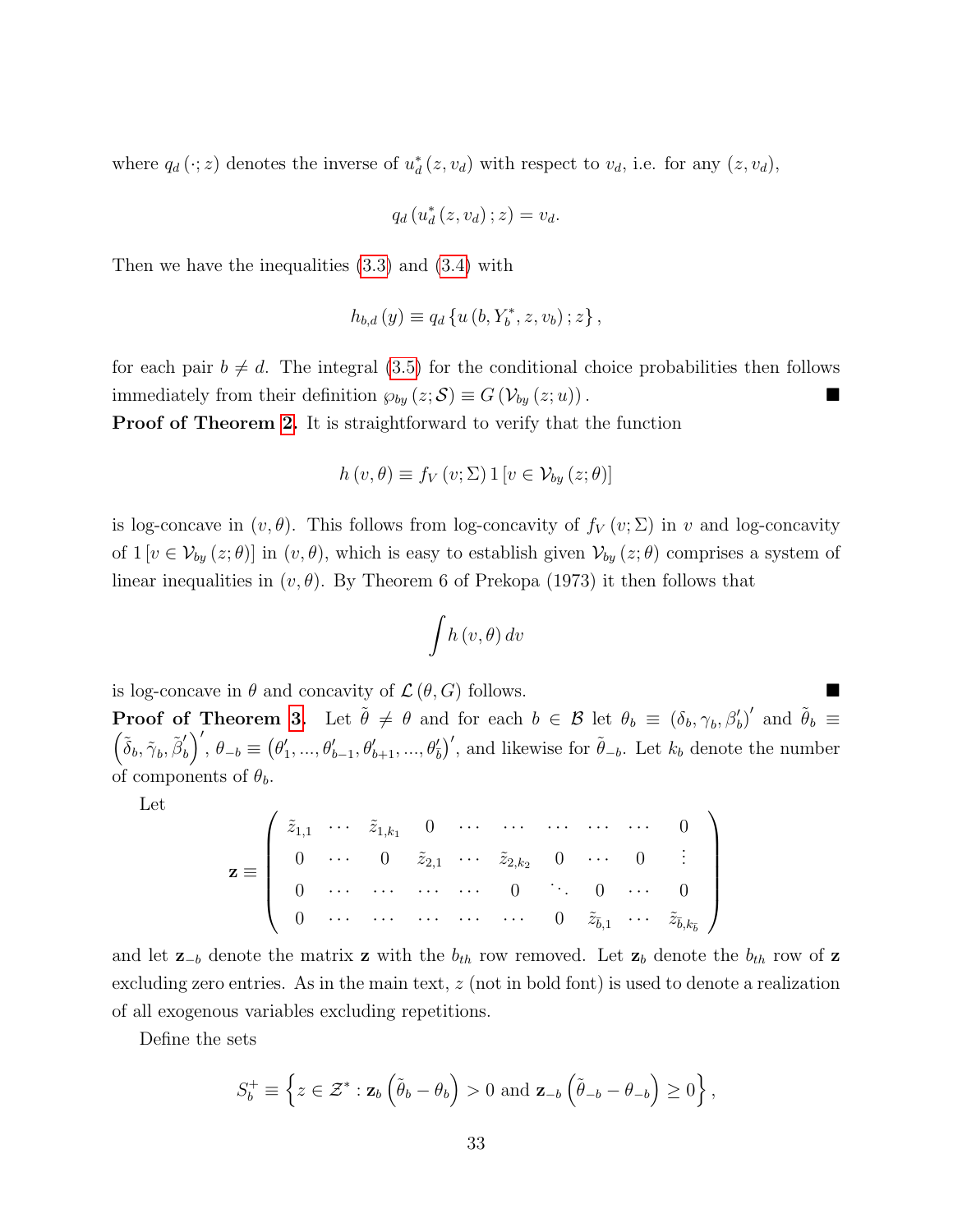$$
S_b^- \equiv \left\{ z \in \mathcal{Z}^* : \mathbf{z}_b \left( \tilde{\theta}_b - \theta_b \right) < 0 \text{ and } \mathbf{z}_{-b} \left( \tilde{\theta}_{-b} - \theta_{-b} \right) \leq 0 \right\}.
$$

Let  $\Phi_{\bar{b}}(z\theta;\Sigma)$  denote the cumulative distribution function for the  $\bar{b}$ -variate distribution  $G(\cdot, \Sigma)$  evaluated at  $\mathbf{z}\theta$ . For any  $z \in S_b^+$  we have that

$$
\Phi_{\bar{b}}\left(\mathbf{z}\tilde{\theta};\Sigma\right) > \Phi_{\bar{b}}\left(\mathbf{z}\theta;\Sigma\right) = f_z^0\left(0,0\right),\tag{A.4}
$$

and likewise for any  $z \in S_h^ _{b}^{-}$ ,

$$
\Phi_{\bar{b}}\left(\mathbf{z}\tilde{\theta};\Sigma\right) < \Phi_{\bar{b}}\left(\mathbf{z}\theta;\Sigma\right) = f_z^0\left(0,0\right),\tag{A.5}
$$

where  $f_z^0(0,0) = \mathbb{P}\{(B,Y)=(0,0)|Z=z\}$ . The probability that  $Z \in S_b \equiv S_b^+ \cup S_b^ \bar{b}$  is

$$
\mathbb{P}\left\{Z \in S_b\right\} = \mathbb{P}\left\{Z \in S_b^+\right\} + \mathbb{P}\left\{Z \in S_b^-\right\} \n= \left( \begin{array}{c} \mathbb{P}\left\{Z_{-b}\left(\tilde{\theta}_{-b} - \theta_{-b}\right) \ge 0 | \mathbf{Z}_b\left(\tilde{\theta}_b - \theta_b\right) > 0, Z \in \mathcal{Z}^* \right\} \mathbb{P}\left\{Z_b\left(\tilde{\theta}_b - \theta_b\right) > 0, Z \in \mathcal{Z}^* \right\} \\ + \mathbb{P}\left\{Z_{-b}\left(\tilde{\theta}_{-b} - \theta_{-b}\right) \le 0 | \mathbf{Z}_b\left(\tilde{\theta}_b - \theta_b\right) < 0, Z \in \mathcal{Z}^* \right\} \mathbb{P}\left\{Z_b\left(\tilde{\theta}_b - \theta_b\right) < 0, Z \in \mathcal{Z}^* \right\} \end{array} \right)
$$

At least one of  $\mathbb{P}\left\{ \mathbf{Z}_{b}\left(\tilde{\theta}_{b}-\theta_{b}\right)>0,Z\in\mathcal{Z}^{\ast}\right\}$  and  $\mathbb{P}\left\{ \mathbf{Z}_{b}\left(\tilde{\theta}_{b}-\theta_{b}\right)<0,Z\in\mathcal{Z}^{\ast}\right\}$  are strictly positive because of condition (i), and  $\mathbb{P}\{Z \in \mathcal{Z}^*\} > 0$ , and it follows that at least one of

$$
\mathbb{P}\left\{\mathbf{Z}_{-b}\left(\tilde{\theta}_{-b}-\theta_{-b}\right)\geq 0|\mathbf{Z}_{b}\left(\tilde{\theta}_{b}-\theta_{b}\right)>0,Z\in\mathcal{Z}^{*}\right\}\mathbb{P}\left\{\mathbf{Z}_{b}\left(\tilde{\theta}_{b}-\theta_{b}\right)>0,Z\in\mathcal{Z}^{*}\right\},\
$$

$$
\mathbb{P}\left\{\mathbf{Z}_{-b}\left(\tilde{\theta}_{-b}-\theta_{-b}\right)\leq 0|\mathbf{Z}_{b}\left(\tilde{\theta}_{b}-\theta_{b}\right)<0,Z\in\mathcal{Z}^{*}\right\}\mathbb{P}\left\{\mathbf{Z}_{b}\left(\tilde{\theta}_{b}-\theta_{b}\right)<0,Z\in\mathcal{Z}^{*}\right\},\
$$

or both must be strictly positive by condition (ii). Therefore  $\mathbb{P}\{Z \in S_b\} > 0$ , implying that  $\tilde{\theta}$  is observationally distinct from  $\theta$  since for each  $z \in S_b$ ,  $f_z^0(0,0) \neq \Phi_{\bar{b}}\left(z\tilde{\theta}; \Sigma\right)$ .

Before proving Proposition [2,](#page-18-1) the following Lemma is first proven.

**Lemma 1** When  $\bar{y}_b = 2$  for each b, then [\(5.2\)](#page-18-3) can be simplified to

<span id="page-33-0"></span>
$$
h_b(y, z, v, \theta) = 1 \left[ v < z_{by}^* \right] m_{by}^-(z, v, \theta) + 1 \left[ v \ge z_{by}^* \right] m_{by}^+(z, v, \theta) , \tag{A.6}
$$

where

<span id="page-33-1"></span>
$$
m_{by}^{-}(z,v,\theta) \equiv y(x_b\beta_b+v) + \alpha_{d1} - \alpha_{by} - x_d\beta_d, \qquad (A.7)
$$

$$
m_{by}^{+}(z,v,\theta) \equiv \frac{1}{2} \left[ y \left( x_b \beta_b + v \right) + \alpha_{d2} - \alpha_{by} \right] - x_d \beta_d, \tag{A.8}
$$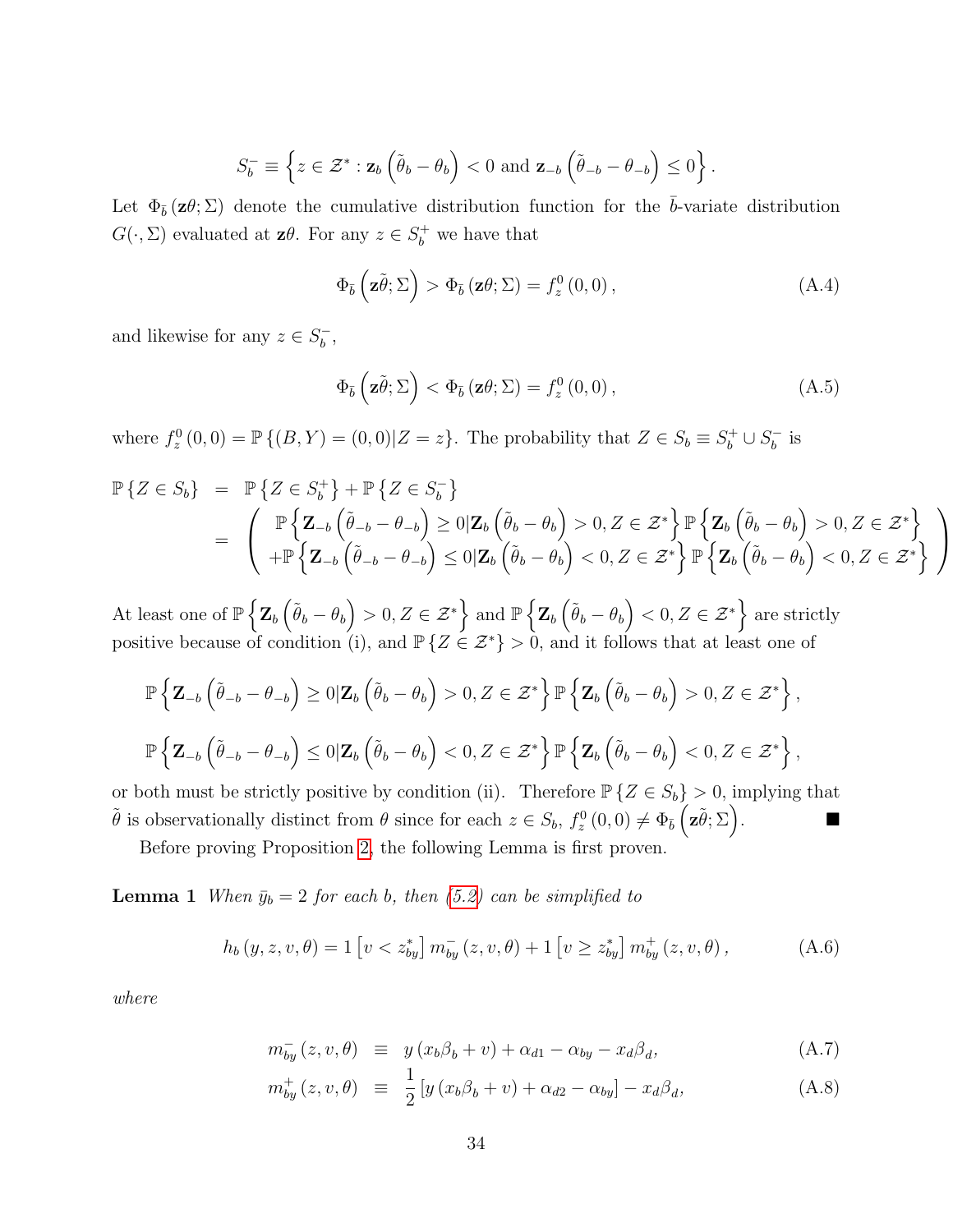**Proof.** Since  $\bar{y}_b = 2$ , [\(5.2\)](#page-18-3) simplifies to

<span id="page-34-0"></span>
$$
h_b(y, z, v, \theta) = \min_{\tilde{y} \in \{1, \dots, \tilde{y}_d\}} \frac{1}{\tilde{y}} \left[ y \left( x_b \beta_b + v \right) - \left( \alpha_{by} - \alpha_{d\tilde{y}} \right) \right] - x_d \beta_d \tag{A.9}
$$

= min 
$$
\{m_{by}^{-}(z, v, \theta), m_{by}^{+}(z, v, \theta)\}
$$
. (A.10)

Both  $m_{by}^-(z, v, \theta)$  and  $m_{by}^+(z, v, \theta)$  are linear and strictly increasing in v. Setting  $m_{by}^-(z, v, \theta)$  =  $m_{by}^{+}(z, v, \theta)$  reveals that the two functions are equal at

$$
v = z_{by}^* \equiv \frac{\alpha_{d2} + \alpha_{by} - 2\alpha_{d1}}{y} - x_b \beta_b,
$$

and since  $m_{by}^-(z, v, \theta)$  has a larger slope with respect to v, it follows that for all  $v < z_{by}^*$ ,  $m_{by}^{-}(z, v, \theta) < m_{by}^{+}(z, v, \theta)$ , while for all  $v > z_{by}^{*}$ ,  $m_{by}^{-}(z, v, \theta) > m_{by}^{+}(z, v, \theta)$ . Thus [\(A.10\)](#page-34-0) simplifies to  $(A.6)$ , completing the proof.

Proof of Proposition [2](#page-18-1). The starting point is  $(5.1)$ :

$$
\wp_{by}(z,\zeta) = \frac{1}{\sigma_b} \int_{g_b(y,z,\theta)}^{g_b(y+1;z,\theta)} \Phi\left(\frac{h_b(y,z,v,\theta) - \rho \frac{\sigma_d}{\sigma_b}v}{\sigma_d\sqrt{1-\rho^2}}\right) \phi\left(\frac{v}{\sigma_b}\right) dv,
$$

which is broken into three cases, depending on whether  $z_{by}^{*}$  lies below, inside, or above the interval  $[g_b(y; z, \theta), g_b(y + 1; z, \theta)]$  on which the integral is to be evaluated.

1.  $g_b(y; z, \theta) < z_{by}^* < g_b(y+1; z, \theta)$ .

$$
\wp_{by}(z,\zeta) = \sigma_b^{-1} \int_{g_b(y;z,\theta)}^{z_{by}^*} \Phi\left(\frac{m_{by}^-(z,v,\theta) - \rho_{\sigma_b}^{\sigma_d}v}{\sigma_d\sqrt{1-\rho^2}}\right) \phi\left(\frac{v}{\sigma_b}\right) dv + \sigma_b^{-1} \int_{z_{by}^*}^{g_b(y+1;z,\theta)} \Phi\left(\frac{m_{by}^+(z,v,\theta) - \rho_{\sigma_b}^{\sigma_d}v}{\sigma_d\sqrt{1-\rho^2}}\right) \phi\left(\frac{v}{\sigma_b}\right) dv \quad (A.11)
$$

2.  $g_b(y; z, \theta) \le g_b(y+1; z, \theta) \le z_{by}^*$ .

<span id="page-34-1"></span>
$$
\wp_{by}(z,\zeta) = \sigma_b^{-1} \int\limits_{g_b(y;z,\theta)}^{g_b(y+1;z,\theta)} \Phi\left(\frac{m_{by}^-(z,v,\theta) - \rho \frac{\sigma_d}{\sigma_b}v}{\sigma_d\sqrt{1-\rho^2}}\right) \phi\left(\frac{v}{\sigma_b}\right) dv \tag{A.12}
$$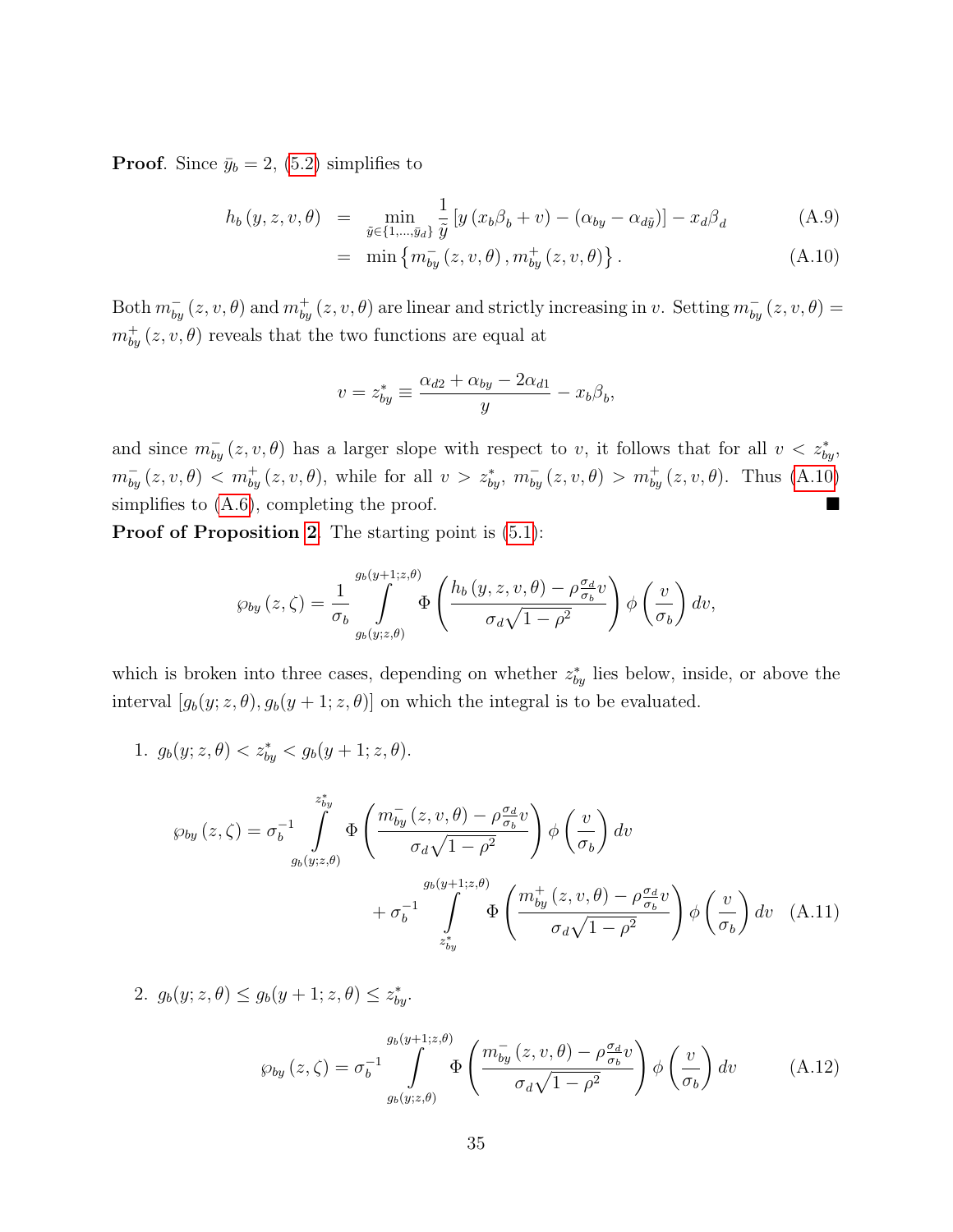<span id="page-35-1"></span>3. 
$$
z_{by}^* \le g_b(y; z, \theta) \le g_b(y+1; z, \theta).
$$
  
\n
$$
\wp_{by}(z,\zeta) = \sigma_b^{-1} \int_{g_b(y; z, \theta)}^{g_b(y+1; z, \theta)} \Phi\left(\frac{m_{by}^+(z, v, \theta) - \rho_{\sigma_b}^{q} v}{\sigma_d \sqrt{1 - \rho^2}}\right) \phi\left(\frac{v}{\sigma_b}\right) dv \tag{A.13}
$$

The expressions in each case simplify as follows, using [\(A.7\)](#page-33-1) and [\(A.8\)](#page-33-1) and a change of variables substitution for  $\frac{v}{\sigma_b}$ .

<span id="page-35-0"></span>
$$
\sigma_b^{-1} \int_{g_b(y;z,\theta)}^{z_{by}^*} \Phi\left(\frac{m_{by}^-(z,v,\theta) - \rho_{\sigma_b}^{\sigma_d}v}{\sigma_d\sqrt{1-\rho^2}}\right) \phi\left(\frac{v}{\sigma_b}\right) dv
$$
\n
$$
= \int_{\sigma_b^{-1}g_b(y;z,\theta)}^{\sigma_b^{-1}z_{by}^*} \Phi\left(\frac{yx_b\beta_b + \alpha_{d1} - \alpha_{by} - x_d\beta_d + (\sigma_b y - \rho_{d})v}{\sigma_d\sqrt{1-\rho^2}}\right) \phi(v) dv \quad (A.14)
$$

$$
\sigma_b^{-1} \int_{z_{by}^*}^{g_b(y+1;z,\theta)} \Phi\left(\frac{m_{by}^+(z,v,\theta) - \rho_{\sigma_b}^{\sigma_d}v}{\sigma_d\sqrt{1-\rho^2}}\right) \phi\left(\frac{v}{\sigma_b}\right) dv
$$
\n
$$
= \int_{\sigma_b^{-1}z_{by}^*}^{\sigma_b^{-1}g_b(y+1;z,\theta)} \Phi\left(\frac{\frac{1}{2}\left[yx_b\beta_b + \alpha_{d2} - \alpha_{by}\right] - x_d\beta_d + \left(\frac{1}{2}\sigma_b y - \rho\sigma_d\right)v}{\sigma_d\sqrt{1-\rho^2}}\right) \phi\left(v\right) dv. \quad (A.15)
$$

$$
\sigma_b^{-1} \int_{g_b(y;z,\theta)}^{g_b(y+1;z,\theta)} \Phi\left(\frac{m_{by}^-(z,v,\theta) - \rho_{\sigma_b}^{\sigma_d}v}{\sigma_d\sqrt{1-\rho^2}}\right) \phi\left(\frac{v}{\sigma_b}\right) dv
$$
\n
$$
= \int_{\sigma_b^{-1}g_b(y;z,\theta)}^{\sigma_b^{-1}g_b(y+1;z,\theta)} \Phi\left(\frac{yx_b\beta_b + \alpha_{d1} - \alpha_{by} - x_d\beta_d + (\sigma_b y - \rho_{d})v}{\sigma_d\sqrt{1-\rho^2}}\right) \phi(v) dv \quad (A.16)
$$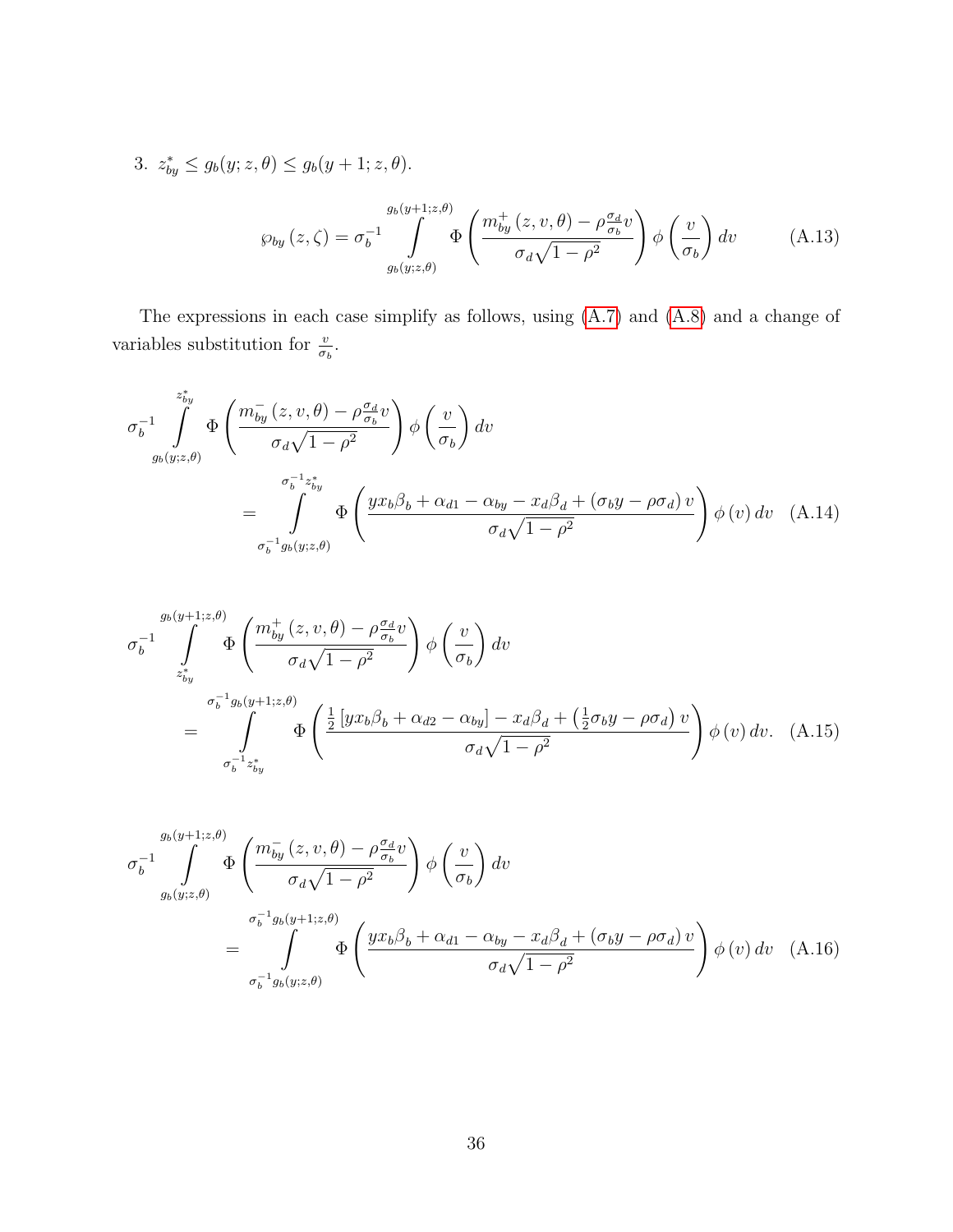$$
\sigma_b^{-1} \int_{g_b(y;z,\theta)}^{g_b(y+1;z,\theta)} \Phi\left(\frac{m_{by}^+(z,v,\theta) - \rho_{\sigma_b}^{\sigma_d}v}{\sigma_d\sqrt{1-\rho^2}}\right) \phi\left(\frac{v}{\sigma_b}\right) dv
$$
\n
$$
= \int_{\sigma_b^{-1}g_b(y;z,\theta)}^{\sigma_b^{-1}g_b(y+1;z,\theta)} \Phi\left(\frac{\frac{1}{2}\left[yx\beta_b + \alpha_{d2} - \alpha_{by}\right] - x_d\beta_d + \left(\frac{1}{2}\sigma_by - \rho_{\sigma_d}\right)v}{\sigma_d\sqrt{1-\rho^2}}\right) \phi(v) dv \quad (A.17)
$$

Page 403 of Owen (1980) gives us formula 10,010.4:

<span id="page-36-2"></span><span id="page-36-1"></span>
$$
\int_{h}^{k} \Phi(c_1 + c_2 z) \phi(z) dz = \Lambda(k, c_1, c_2) - \Lambda(h, c_1, c_2)
$$
\n(A.18)

where the function  $\Lambda\left(\cdot,\cdot,\cdot\right)$  is given by

<span id="page-36-0"></span>
$$
\Lambda(k, c_1, c_2) = \int_{-\infty}^{\frac{c_1}{\sqrt{c_2^2 + 1}}} \phi(z) \Phi\left(k\sqrt{c_2^2 + 1} + c_2 z\right) dz.
$$
\n(A.19)

Formula 10,010.1 on page 402 of Owen (1980) is

$$
\int_{-\infty}^{y} \phi(z) \, \Phi(a + bz) \, dz = \Phi_2 \left( \frac{a}{\sqrt{1 + b^2}}, y; \frac{-b}{\sqrt{1 + b^2}} \right). \tag{A.20}
$$

Applying this formula to [\(A.19\)](#page-36-0) with

$$
y = \frac{c_1}{\sqrt{c_2^2 + 1}},
$$
  $a = k\sqrt{c_2^2 + 1},$   $b = c_2$ 

gives

<span id="page-36-3"></span>
$$
\Lambda(k, c_1, c_2) = \Phi_2\left(k, \frac{c_1}{\sqrt{c_2^2 + 1}}; \frac{-c_2}{\sqrt{1 + c_2^2}}\right).
$$
\n(A.21)

Define now

$$
c_1^- \equiv \frac{yx_b\beta_b + \alpha_{d1} - \alpha_{by} - x_d\beta_d}{\sigma_d\sqrt{1 - \rho^2}}, \quad c_2^- \equiv \frac{\sigma_b y - \rho\sigma_d}{\sigma_d\sqrt{1 - \rho^2}},
$$
  

$$
c_1^+ \equiv \frac{yx_b\beta_b + \alpha_{d2} - \alpha_{by} - 2x_d\beta_d}{2\sigma_d\sqrt{1 - \rho^2}}, \quad c_2^+ \equiv \frac{\sigma_b y - 2\rho\sigma_d}{2\sigma_d\sqrt{1 - \rho^2}}.
$$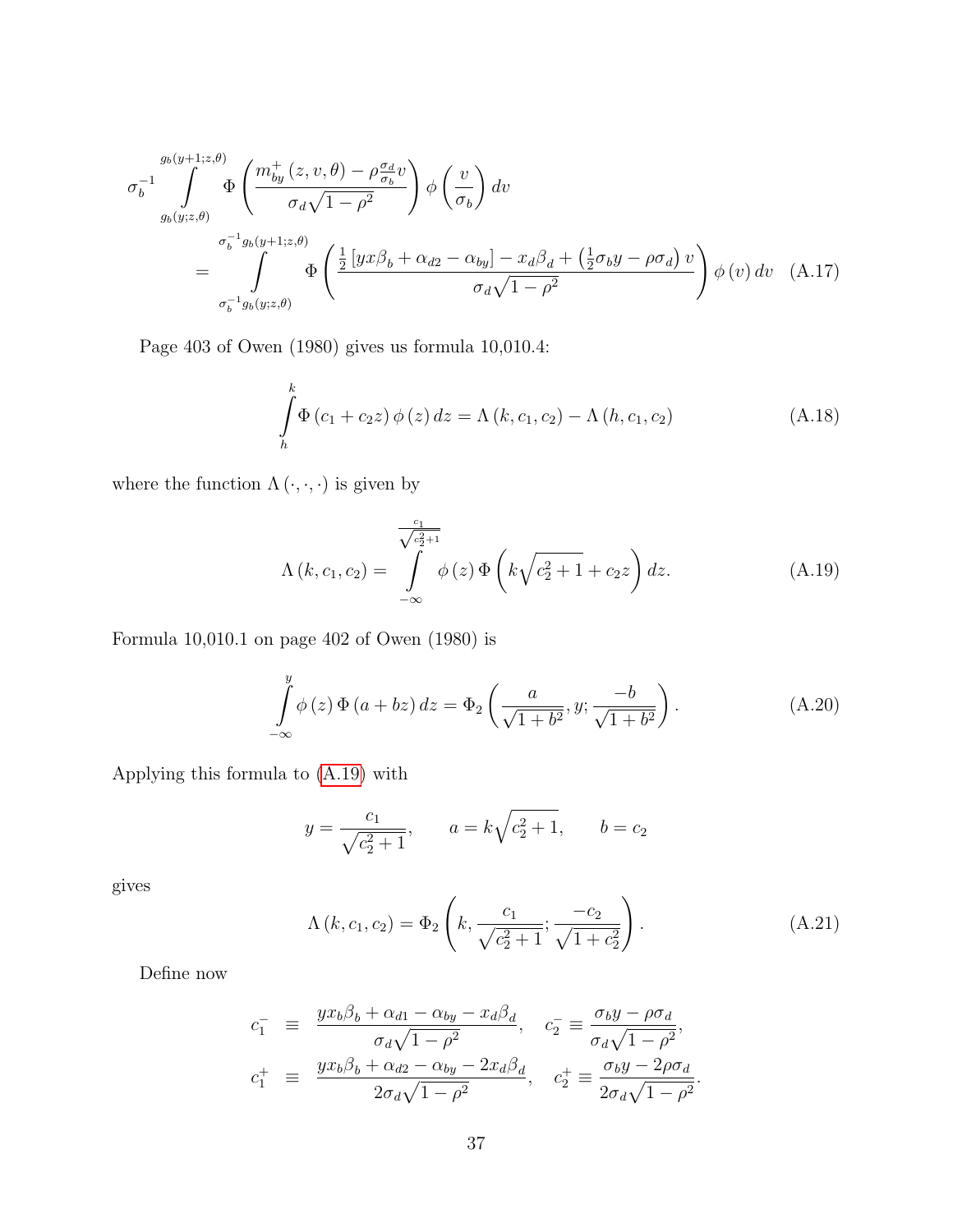as well as

<span id="page-37-0"></span>
$$
\tilde{\Delta}(h,k,c_1,c_2) \equiv \Lambda(k,c_1,c_2) - \Lambda(h,c_1,c_2). \tag{A.22}
$$

Referring back to [\(A.18\)](#page-36-1), substitution of  $c_2$  with those coefficients multiplying v and substitution of  $c_1$  with those terms not multiplying  $v$  in the integrands on the rights hand side of  $(A.14)$  -  $(A.17)$  combined with  $(A.11)$  -  $(A.13)$  gives the following expression for conditional choice probabilities according to where  $z_{by}^*$  lies with respect to the interval  $[g_b(y; z, \theta), g_b(y + 1; z, \theta)].$ 

1. 
$$
g_b(y; z, \theta) < z_{by}^* < g_b(y+1; z, \theta).
$$
  
\n
$$
\wp_{by}(z,\zeta) = \sigma_b^{-1} \left\{ \begin{array}{l} z_{by}^* \\ \int \limits_{g_b(y; z, \theta)} \Phi\left(\frac{m_{by}^-(z, v, \theta) - \rho \frac{\sigma_d}{\sigma_b} v}{\sigma_d \sqrt{1 - \rho^2}}\right) \phi\left(\frac{v}{\sigma_b}\right) dv \\ + \int \limits_{g_{by}^+(y+1; z, \theta)} \Phi\left(\frac{m_{by}^+(z, v, \theta) - \rho \frac{\sigma_d}{\sigma_b} v}{\sigma_d \sqrt{1 - \rho^2}}\right) \phi\left(\frac{v}{\sigma_b}\right) dv \end{array} \right\}
$$
\n
$$
= \tilde{\Delta} \left(\sigma_b^{-1} g_b(y; z, \theta), \sigma_b^{-1} z_{by}^*, c_1^-, c_2^- \right) + \tilde{\Delta} \left(\sigma_b^{-1} z_{by}^*, \sigma_b^{-1} g_b(y+1; z, \theta), c_1^+, c_2^+ \right).
$$

2. 
$$
g_b(y; z, \theta) \le g_b(y+1; z, \theta) \le z_{by}^*
$$
.

$$
\wp_{by}(z,\zeta) = \sigma_b^{-1} \int_{g_b(y;z,\theta)}^{g_b(y+1;z,\theta)} \Phi\left(\frac{m_{by}^-(z,v,\theta) - \rho \frac{\sigma_d}{\sigma_b}v}{\sigma_d\sqrt{1-\rho^2}}\right) \phi\left(\frac{v}{\sigma_b}\right) dv
$$
  
=  $\tilde{\Delta} \left(\sigma_b^{-1} g_b(y;z,\theta), \sigma_b^{-1} g_b(y+1;z,\theta), c_1^-, c_2^-\right).$ 

3.  $z_{by}^* \leq g_b(y; z, \theta) \leq g_b(y+1; z, \theta)$ .

$$
\wp_{by}(z,\zeta) = \sigma_b^{-1} \int_{g_b(y;z,\theta)}^{g_b(y+1;z,\theta)} \Phi\left(\frac{m_{by}^+(z,v,\theta) - \rho \frac{\sigma_d}{\sigma_b}v}{\sigma_d\sqrt{1-\rho^2}}\right) \phi\left(\frac{v}{\sigma_b}\right) dv
$$
  
=  $\tilde{\Delta} \left(\sigma_b^{-1} g_b(y;z,\theta), \sigma_b^{-1} g_b(y+1;z,\theta), c_1^+, c_2^+\right).$ 

Using indicators for whether  $z_{by}^* < g_b(y+1; z, \theta)$  and  $z_{by}^* > g_b(y; z, \theta)$  to cover each of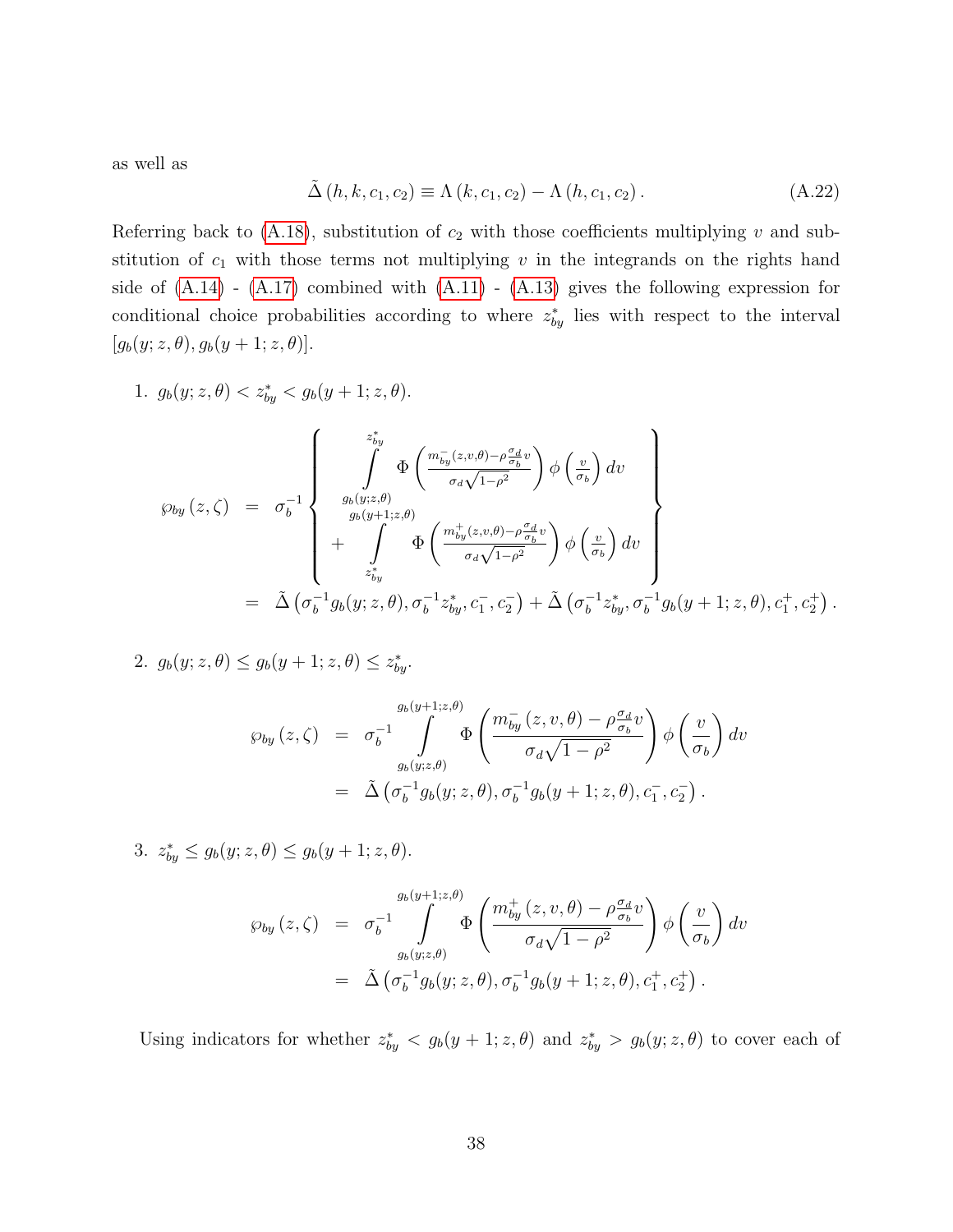these cases gives

<span id="page-38-1"></span>
$$
\wp_{by}(z,\zeta) = \begin{pmatrix} 1 \left[ z_{by}^* < g_b(y+1;z,\theta) \right] \tilde{\Delta} \left( \sigma_b^{-1} \max \left\{ z_{by}^*, g_b(y;z,\theta) \right\}, \sigma_b^{-1} g_b(y+1;z,\theta), c_1^+, c_2^+ \right) \\ + 1 \left[ z_{by}^* > g_b(y;z,\theta) \right] \tilde{\Delta} \left( \sigma_b^{-1} g_b(y;z,\theta), \sigma_b^{-1} \min \left\{ z_{by}^*, g_b(y+1;z,\theta) \right\}, c_1^-, c_2^- \right) \end{pmatrix} . \tag{A.23}
$$

,

This produces [\(5.3\)](#page-18-2) by noting that the variables defined in [\(5.5\)](#page-19-2) and [\(5.6\)](#page-19-2) satisfy

$$
m_1^+ = \frac{c_1^+}{\sqrt{(c_2^+)^2 + 1}}, \qquad m_2^+ = -\frac{c_2^+}{\sqrt{(c_2^+)^2 + 1}},
$$
  

$$
m_1^- = \frac{c_1^-}{\sqrt{(c_2^-)^2 + 1}}, \qquad m_2^- = -\frac{c_2^-}{\sqrt{(c_2^-)^2 + 1}},
$$

from which it follows from [\(A.21\)](#page-36-3) and [\(A.22\)](#page-37-0) that  $\wp_{by}(z,\zeta)$  in [\(A.23\)](#page-38-1) is equal to [\(5.3\)](#page-18-2) in the statement of the Proposition for each b and  $y \in \{1, 2\}$ .

## <span id="page-38-0"></span>B Data

In the application in Section [6](#page-19-0) we used data on purchases of women's razor blades for the years 2004-2005 in Great Britain. The razor blade market is divided into three different sectors: cartridges bought with a razor (referred to as "system razors"), cartridges bought alone (referred to as "system blades"), and disposable razors. The original data consists of 7234 observations in which the main shopper was a female. Table [7](#page-38-2) shows the observed market share of the three sectors in 2004-2005.

| Sector            | Total  |
|-------------------|--------|
| System razors     | 16.80% |
| System blades     | 33.67% |
| Disposable razors | 49.53% |

<span id="page-38-2"></span>Table 7: Market shares of the sectors System razors, System blades and Disposable razors in 2004-2005

For the application we concentrate on the market for system blades, where consumers buy a set of cartridges to use with a handle they already own from Gillette or Wilkinson Sword. We define the outside option as the purchase of a disposable razor. On average in our sample, using equation [\(6.1\)](#page-20-3) for the per-cartridge unit price of system blades, a double blade cartridge costs £0.79 and a triple blade cartridge costs £1.45. Table [8](#page-39-0) provides the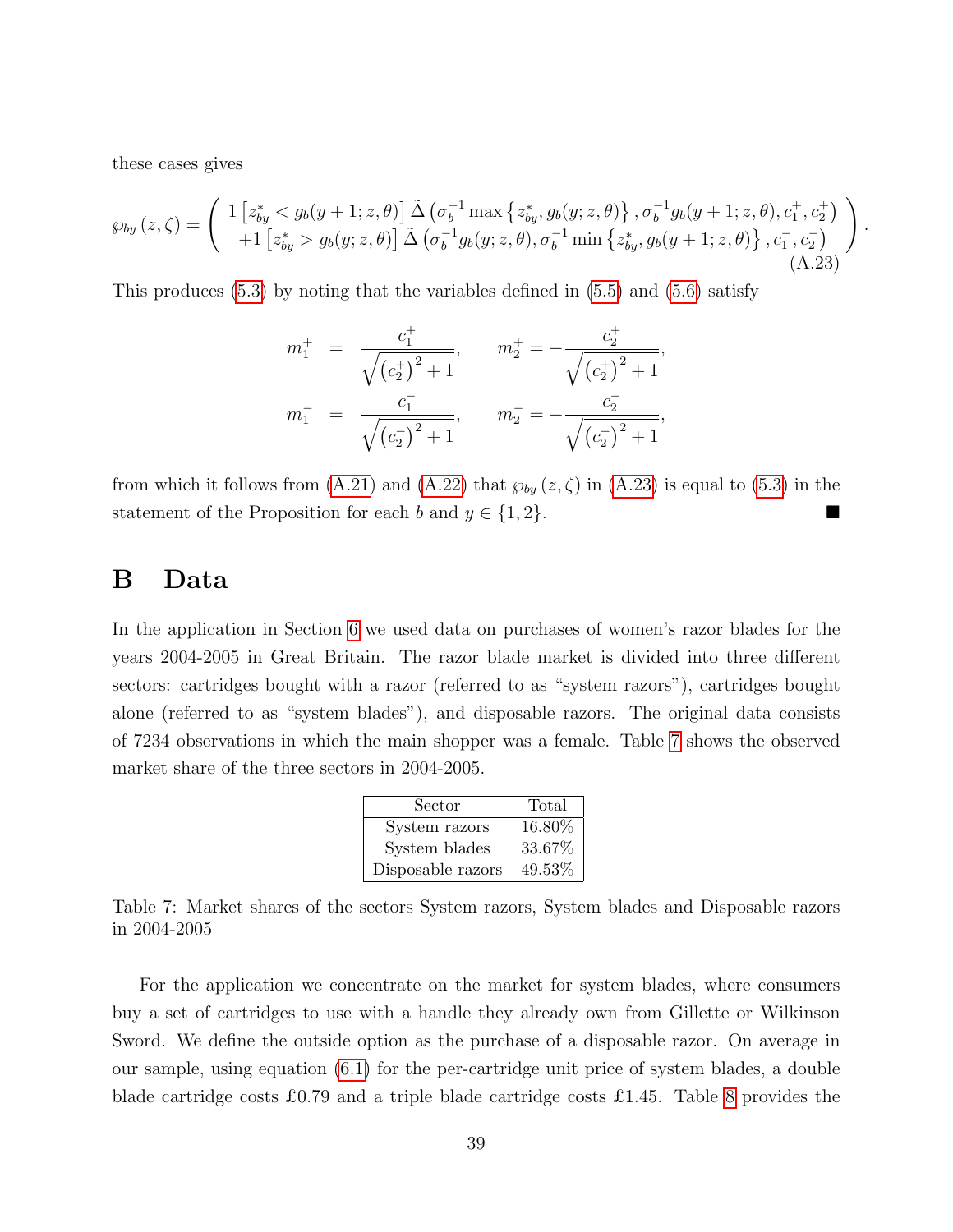average unit price per cartridge for each  $(b, y)$  combination of cartridges in our sample as estimated using equation [\(6.1\)](#page-20-3).

As discussed in Section [2,](#page-4-0) Restriction A4 requires the explanatory variables and the unobservables to be stochastically independent. In our application prices are included as exogenous variable, so the independence assumption requires price to be independent of unobservable heterogeneity. Given the relatively small cost of razor blades as indicated in Table [8](#page-39-0) it seems reasonable to assume that this cost makes up only a small fraction of total expenditure, such that consumers are unlikely to choose where to shop for their groceries and personal care items on the basis of razor blade prices. Thus we think the assumption of price exogeneity is reasonable in this context.

| Trading Company | Blade Type   |              |
|-----------------|--------------|--------------|
|                 | Double Blade | Triple Blade |
| Gillette        | £0.75        | £1.32        |
|                 | (0.0786)     | (0.1028)     |
| Wilkinson Sword | £0.85        | £1.86        |
|                 | (0.0421)     | (0.2398)     |

<span id="page-39-0"></span>Table 8: Average unit prices of system blade cartridges in 2004-2005. Standard deviations in parentheses.

The women's market for reusable razors for the years 2004-2005 is dominated by two firms, Gillette and Wilkinson Sword, each offering razors and cartridges with two or three blades.[21](#page-39-1) Gillette's twin-blade reusable razor, Sensor for Women, was launched in 1992 and the first three-blade reusable razor, Venus (Original) Razor, was introduced in 2001. Wilkinson Sword introduced the double-edged system razor, Lady Protector, in 1994, and the triple blade reusable razor for women, Intuition, in 2003.<sup>[22](#page-39-2)</sup>

We use households in which the main shopper of the household is a female between  $18-50$ years old who is active in the labor force. This includes women who work full time, work part time, are unemployed or not working, or in full time education.<sup>[23](#page-39-3)</sup> In the analysis we also

<span id="page-39-1"></span><sup>&</sup>lt;sup>21</sup>Non-Gillette or non-Wilkinson Sword cartridges for reusable razors, for example stores' own-label system blades, were dropped from the sample as they accounted for only a small percentage of the market share for system blades in our data.

<span id="page-39-2"></span><sup>22</sup>Datta (2019) and Women's Razors, Shavers & Shaving Products UK | Wilkinson Sword (source: www.wilkinsonsword.com/en-gb/womens/). In 1992 Schick-Wilkinson Sword was formed and the Schick name was use in North America and elsewhere, while the Wilkinson Sword name was used in Europe (History of Wilkinson Sword Ltd. – FundingUniverse, source: www.fundinguniverse.com/companyhistories/wilkinson-sword-ltd-history/. )

<span id="page-39-3"></span> $23$ Retired individuals were excluded from the sample. In our analysis "Employed" corresponds to working some hours while "Unemployed" corresponds to either unemployed/not working or full time education.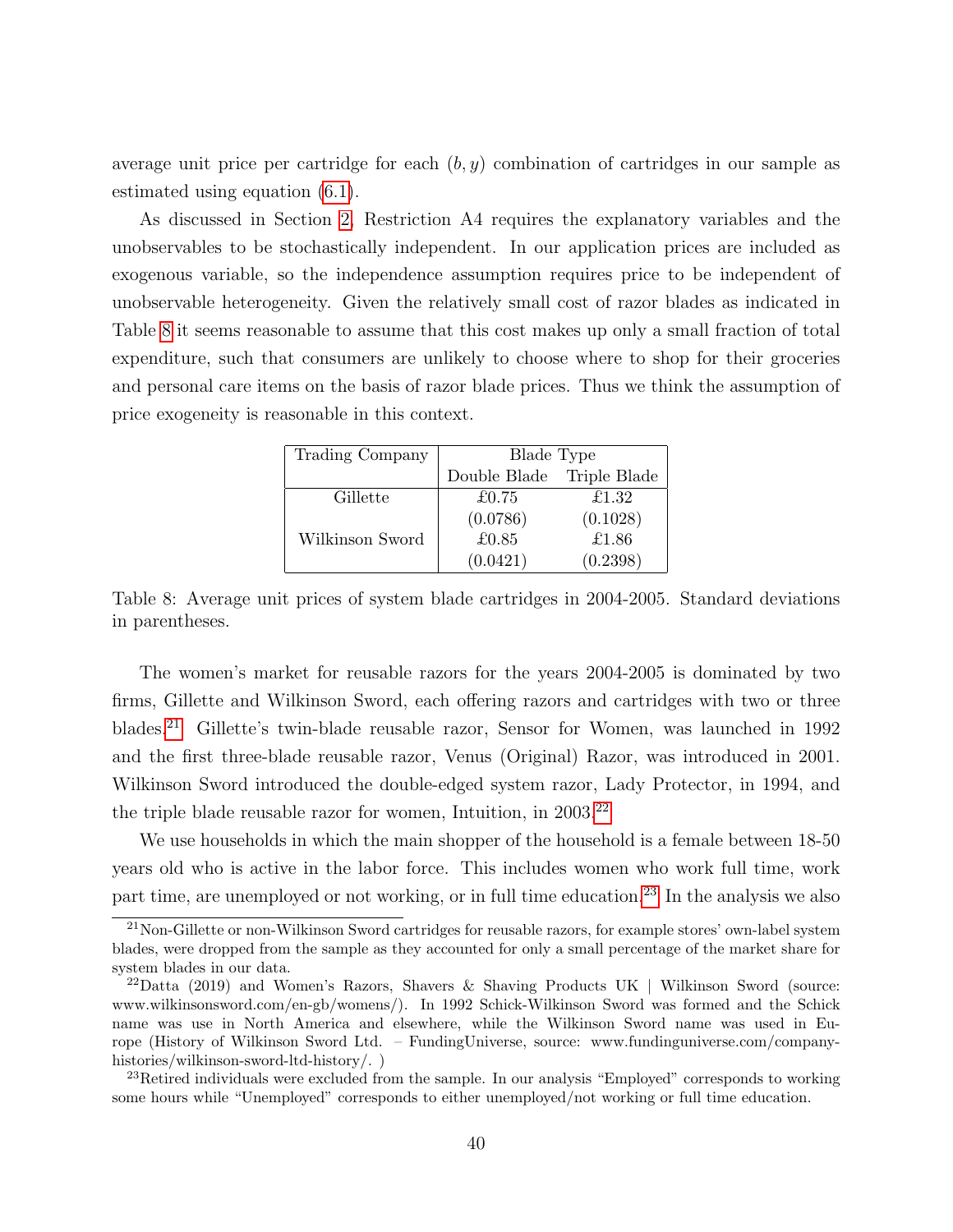include the marital status of the main shopper,  $^{24}$  $^{24}$  $^{24}$  and a variable indicating whether there is more than one female in the household. The sample used in our analysis consists of 4842 observations. Table [9](#page-40-1) gives summary statistics of the main shopper characteristics.

<span id="page-40-1"></span>

| Employment status        |           | Marital status             |           | No of females |           |
|--------------------------|-----------|----------------------------|-----------|---------------|-----------|
| Works more than 30 hours | $39.20\%$ | Married                    | $61.83\%$ | One female    | $43.04\%$ |
| Works 8-29 hours         | 29.18%    | Single                     | 31.50%    | More than one | $56.96\%$ |
| Works less than 8 hours  | 2.38%     | Divorced/Widowed/Separated | $6.67\%$  |               |           |
| Unemployed/not working   | 28.13%    |                            |           |               |           |
| Full time education      | 1.12%     |                            |           |               |           |

Table 9: Main shopper characteristics for 2004-2005.

For each observation in the sample we observe whether they purchased cartridges for reusable razors or disposable razors and the type of blade they bought, as well as the total amount they spent, the pack size of the product they bought, the month they made the purchase, and the store in which the purchase was made. As shown in Table [10,](#page-40-2) cartridges of system blades were observed in pack sizes of 3-8 cartridges, with double blade cartridges only offered in a pack size of 5. In the calculation of the average price in equation [\(6.1\)](#page-20-3) and of the counterfactual prices in equation  $(6.2)$  the pack sizes were redefined as small  $(S)$ if they contained 3 or 4 cartridges/disposable razors, medium (M) if they contained 5 or 6 cartridges/disposable razors, and large (L) if they contained 8 or more cartridges/disposable razors, as shown in Table [11.](#page-41-1)

<span id="page-40-2"></span>

| Pack size   |              | System Blades |          |                                         |          |  |  |
|-------------|--------------|---------------|----------|-----------------------------------------|----------|--|--|
|             | Double Blade |               |          | Triple Blade   Gillette Wilkinson Sword |          |  |  |
| 3           |              | 22.00%        |          | 59.92%                                  | $0.10\%$ |  |  |
| 4           |              | 72.80%        | 72.65%   |                                         | 23.74%   |  |  |
| 5           | 100.00%      |               | 24.24\%  | 34.40%                                  | 43.67%   |  |  |
| 6           |              | $3.05\%$      | $0.97\%$ | 5.67%                                   | $3.62\%$ |  |  |
| 8           |              | 2.15%         | 2.15%    |                                         | 13.21%   |  |  |
| more than 8 |              |               |          |                                         | 15.65%   |  |  |

Table 10: Pack sizes observed.

The counterfactual prices in equations [\(6.2\)](#page-21-0) and [\(6.3\)](#page-21-2) were calculated by conditioning and not conditioning on the pack size of the product purchased, respectively. As is evident from Table [10](#page-40-2) not all blade types and not all brands are observed being offered in all pack sizes. Table [13](#page-42-0) gives the estimates of regressions  $(6.2)$  and  $(6.3)$ . For the calculation of the

<span id="page-40-0"></span> $24$ The married indicator is zero for those who indicated they were single, divorced, widowed, or separated.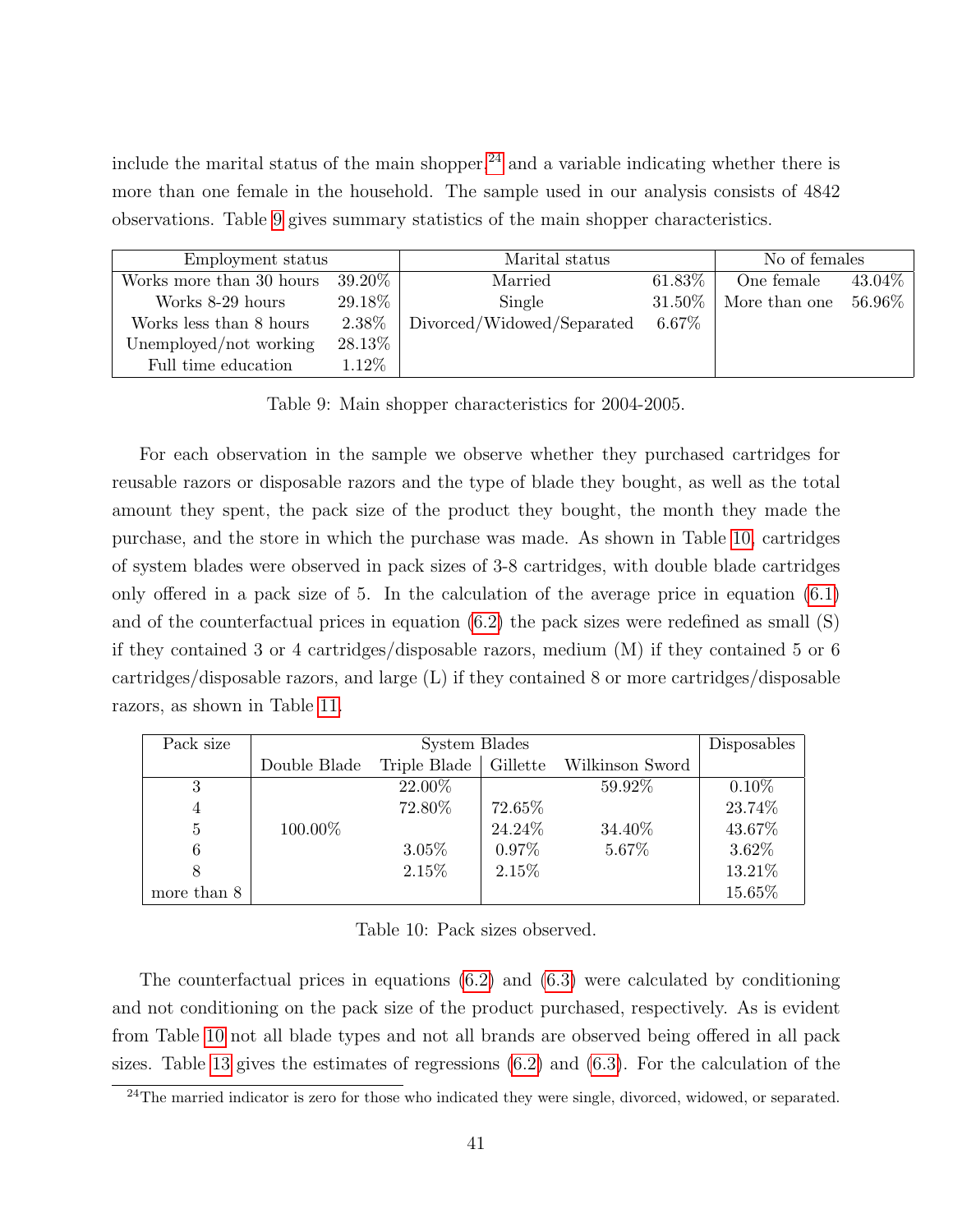|   | Pack size   System Blades | Total   |
|---|---------------------------|---------|
| S | 69.23\%                   | 42.34\% |
| М | 29.19%                    | 39.92%  |
|   | $1.57\%$                  | 17.74%  |

Table 11: Pack size grouping.

<span id="page-41-2"></span><span id="page-41-1"></span>average price in equation  $(6.1)$  and of the counterfactual prices in equations  $(6.2)$  and  $(6.3)$ , the stores were grouped according to Table [12.](#page-41-2)

| Company group | Percent of observed purchases |
|---------------|-------------------------------|
| Asda          | 22.24\%                       |
| <b>Boots</b>  | 8.57%                         |
| $Co$ -op      | $0.50\%$                      |
| Kwik Save     | $0.56\%$                      |
| Morrisons     | $7.95\%$                      |
| Safeway       | 1.47%                         |
| Sainsbury's   | $8.01\%$                      |
| Savacentre    | 0.64%                         |
| Somerfield    | $0.91\%$                      |
| Superdrug     | $4.03\%$                      |
| Tesco         | 25.01%                        |
| Waitrose      | $0.33\%$                      |
| Wilkinsons    | 13.78%                        |
| Default $25$  | 3.61%                         |
| All other     | 2.40%                         |

Table 12: Company groups of stores observed.

## <span id="page-41-0"></span>C Alternative Specific Conditional Logit Model

In this Appendix the results in Section [6.3](#page-23-0) are compared to the standard alternative specific conditional logit (asclogit) model. Following McFadden (1974) choice probabilities of the

<span id="page-41-3"></span><sup>&</sup>lt;sup>25</sup>Before grouping the stores in the 15 categories in Table [12,](#page-41-2) the different store names were identified using the shop identifier and/or the shop code available from the purchase data. The "Default" category in the original store data contains different shop codes. One of these shop codes also corresponded to the shop code of some "Tesco" stores in our data. These observations were re-classified from the "Default" to the "Tesco" category. All the other shop codes in the "Default" category remained in the category.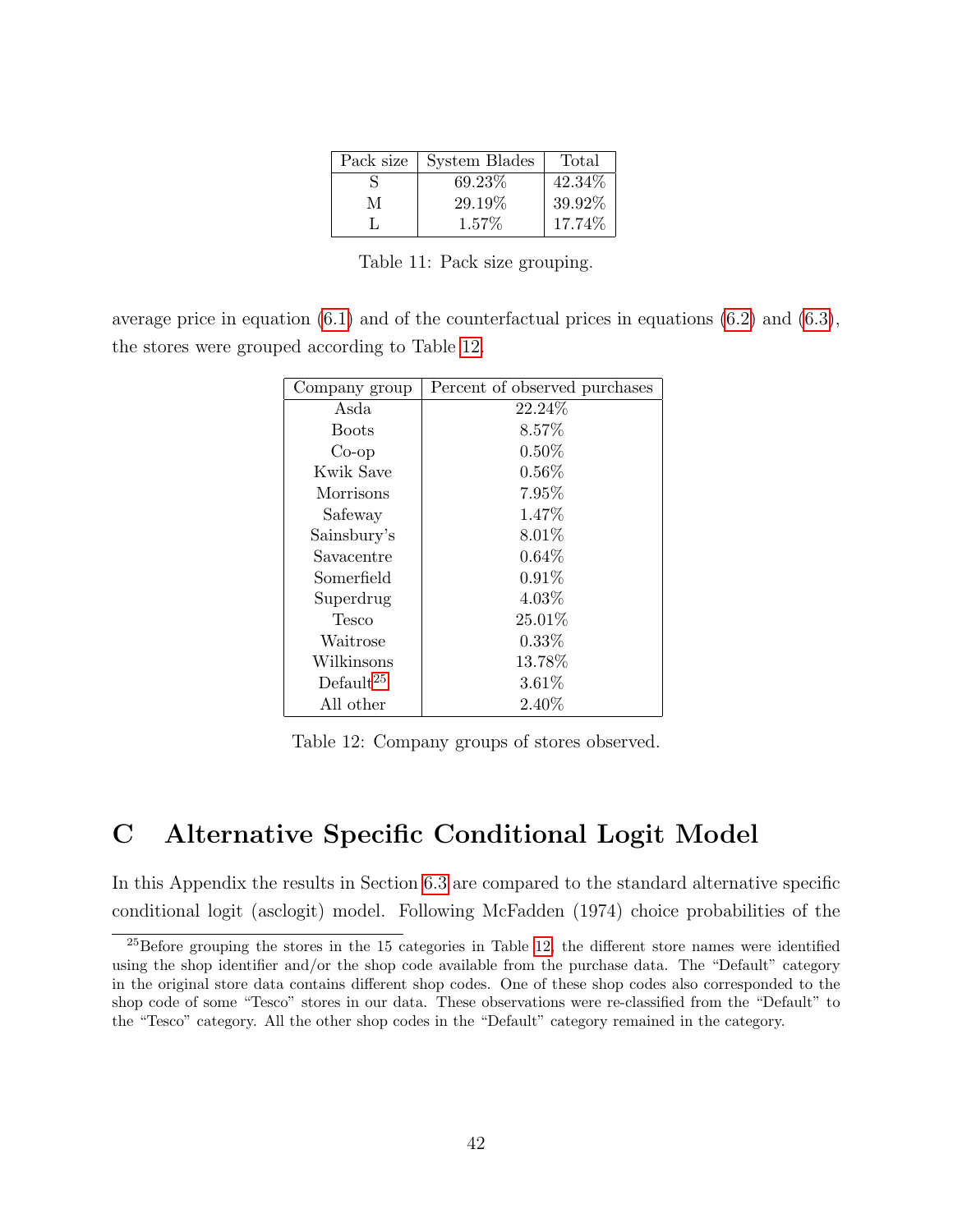<span id="page-42-0"></span>

|                  | Specification $(6.2)$ | Specification $(6.3)$ |
|------------------|-----------------------|-----------------------|
| Wilkinson Sword  | 0.4048                | 0.3961                |
|                  | (0.0080)              | (0.0081)              |
| Triple blade     | 0.5043                | 0.6948                |
|                  | (0.0240)              | (0.0082)              |
| Medium pack size | $-0.1988$             |                       |
|                  | (0.0236)              |                       |
| Large pack size  | $-0.0205$             |                       |
|                  | (0.0277)              |                       |
| Constant         | 0.7385                | 0.5456                |
|                  | (0.0429)              | (0.0370)              |

Notes: Monthly and store dummies are suppressed. Standard errors in parentheses.

Table 13: OLS estimates of [\(6.2\)](#page-21-0) and [\(6.3\)](#page-21-2) conditional on system blade purchases.

asclogit model are specified as:

$$
\wp_{by}(z;\zeta) = \frac{\exp(p_{by}\gamma_1 + 1[y=2]\gamma_2 + 1[b=2]\gamma_3 + x\beta_{by})}{\sum_{(b',y')\in\mathcal{M}_{BY}} \exp(p_{b'y'}\gamma_1 + 1[y'=2]\gamma_2 + 1[b'=2]\gamma_3 + x\beta_{b'y'})},
$$

where x denotes the same individual characteristics as in our model and  $p_{by}$  is the price for each of the four system blades alternatives each individual would have faced at the time of purchase. The specification includes both brand and high-quality (triple blade) productspecific dummy variables  $1(b = 2)$  and  $1(y = 2)$ , respectively.<sup>[26](#page-42-1)</sup> The mean value of the utility of the outside good, disposable razors, is imposed to be zero by setting the value of each of the alternative specific covariates, i.e. the price and the quality and brand dummies, for option  $(0,0)$  to zero. The estimated coefficients using only specification  $(6.2)$  are given in Table [14.](#page-43-1) These results were then used to calculate the predicted own and cross price elasticities, which following e.g. Cameron and Trivedi (2009) take the form:

$$
\eta_{ibykl} = \begin{cases} \gamma_1[1 - \wp_{by}(z_i; \beta, \gamma)]p_{iby} & \text{if } (b, y) = (k, l), \\ -\gamma_1 \wp_{kl}(z_i; \beta, \gamma)p_{ikl} & \text{if } (b, y) \neq (k, l). \end{cases}
$$

Table [15](#page-44-0) gives the estimates of the average and the 0.2, 0.5 and 0.8 quantiles of household own- and cross-price elasticities. For example, the mean own price elasticity of a Gillette double blade cartridge, (1, 1), is −0.8871, while the mean cross-price elasticity of the proba-

<span id="page-42-1"></span><sup>&</sup>lt;sup>26</sup>Constant terms are excluded from the alternative-specific utilities as these would not be identified with the inclusion of the brand and quality dummy variables.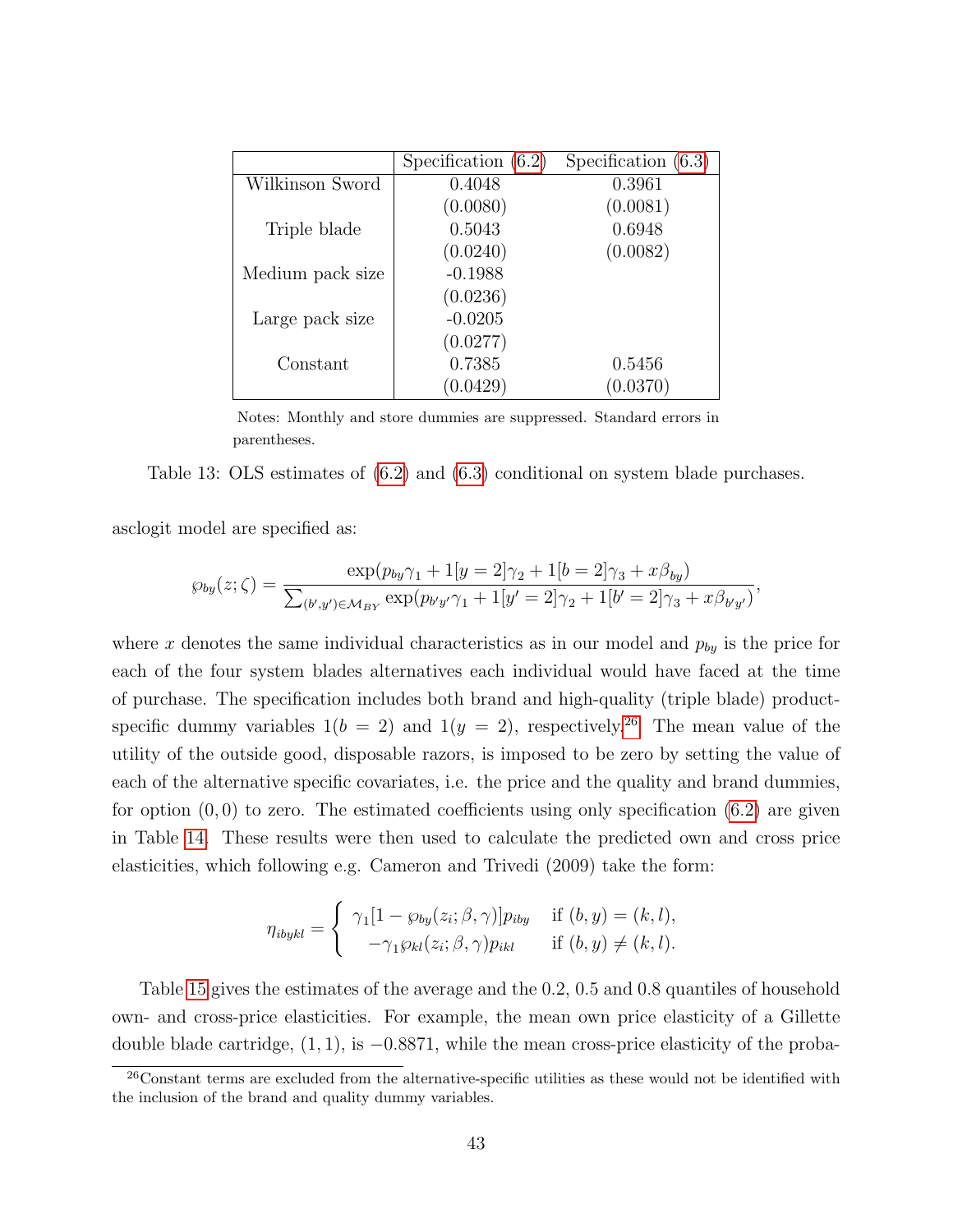<span id="page-43-1"></span>

|                 |           | Specification $(6.2)$ |              |              |              |  |  |  |  |  |  |
|-----------------|-----------|-----------------------|--------------|--------------|--------------|--|--|--|--|--|--|
|                 | $\gamma$  | $\beta_{11}$          | $\beta_{12}$ | $\beta_{21}$ | $\beta_{22}$ |  |  |  |  |  |  |
| Price           | $-1.2550$ |                       |              |              |              |  |  |  |  |  |  |
|                 | (0.1250)  |                       |              |              |              |  |  |  |  |  |  |
| Triple Blade    | 0.5209    |                       |              |              |              |  |  |  |  |  |  |
|                 | (0.1582)  |                       |              |              |              |  |  |  |  |  |  |
| Wilkinson Sword | $-1.3582$ |                       |              |              |              |  |  |  |  |  |  |
|                 | (0.1651)  |                       |              |              |              |  |  |  |  |  |  |
| $Age31-40$      |           | $-0.2304$             | $-0.1440$    | $-0.3202$    | 0.2973       |  |  |  |  |  |  |
|                 |           | (0.1172)              | (0.0854)     | (0.1831)     | (0.1443)     |  |  |  |  |  |  |
| $Age41-50$      |           | $-0.6836$             | $-0.4300$    | $-0.1935$    | 0.1617       |  |  |  |  |  |  |
|                 |           | (0.1567)              | (0.1014)     | (0.2013)     | (0.1640)     |  |  |  |  |  |  |
| Married         |           | $-0.1051$             | 0.1680       | 0.1166       | 0.2867       |  |  |  |  |  |  |
|                 |           | (0.1066)              | (0.0769)     | (0.1589)     | (0.1259)     |  |  |  |  |  |  |
| Employed        |           | $-0.3358$             | 0.3436       | 0.1396       | 0.8254       |  |  |  |  |  |  |
|                 |           | (0.1034)              | (0.0812)     | (0.1558)     | (0.1416)     |  |  |  |  |  |  |
| Females         |           | $-0.7164$             | $-0.0819$    | 0.2128       | $-0.2498$    |  |  |  |  |  |  |
|                 |           | (0.1077)              | (0.0754)     | (0.1572)     | (0.1199)     |  |  |  |  |  |  |

Notes: Standard errors in parentheses.

Table 14: Alternative specific conditional logit regression estimates.

bility of choosing any other alternative with respect to the price of the Gillette double blade is 0.0874.

## <span id="page-43-0"></span>D Monte Carlo Experiments

In this Appendix we report the results of Monte Carlo experiments to compare the finite sam-ple performance of Wald and profile QLR confidence intervals for inference with our model.<sup>[27](#page-43-2)</sup> For these experiments we generated data from the partially ordered probit model, with the number of parameters matching those employed in the subsequent application. There were five individual-specific dummy variables with corresponding coefficients  $\beta_{b_1},...,\beta_{b_5}$  for each  $b = 1, 2$ . Each product offering had a price  $P_{by}$  generated differently in each of the three data generation processes (DGPs) – referred to as DGP1, DGP2, and DGP3 – as described below. The linear-in-price specification described by [\(4.6\)](#page-12-0) was used.

<span id="page-43-2"></span><sup>27</sup>Code for the Monte Carlo experiments is available at [https://sites.google.com/site/amr331/home/](https://sites.google.com/site/amr331/home/por-code) [por-code](https://sites.google.com/site/amr331/home/por-code).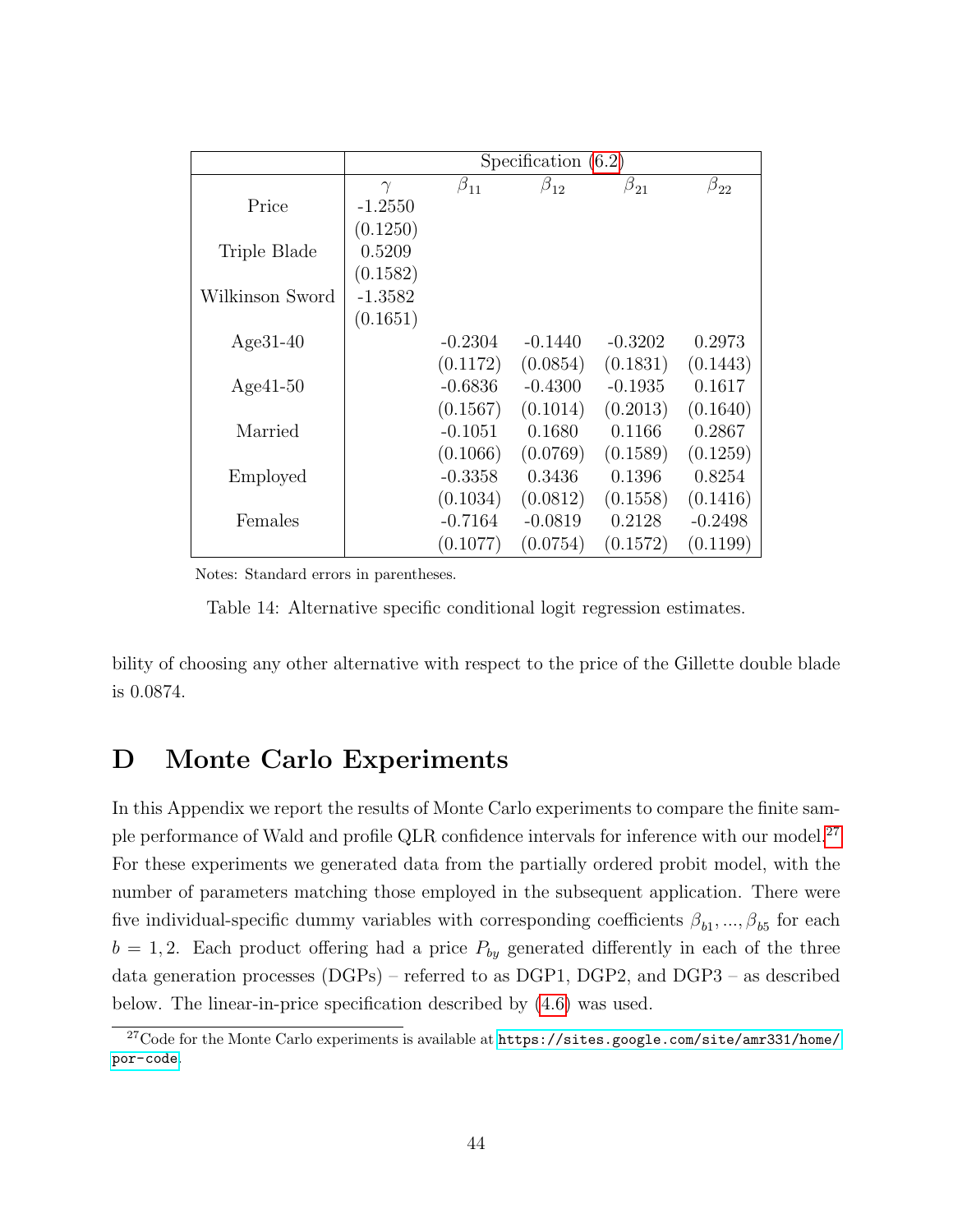<span id="page-44-0"></span>

|           |                       | Own Price Elasticities |           | Cross Price Elasticities |        |        |  |  |  |  |  |
|-----------|-----------------------|------------------------|-----------|--------------------------|--------|--------|--|--|--|--|--|
|           | Specification $(6.2)$ |                        |           |                          |        |        |  |  |  |  |  |
| (1,1)     |                       |                        |           |                          |        |        |  |  |  |  |  |
| mean      |                       | $-0.8871$              |           |                          | 0.0874 |        |  |  |  |  |  |
| quantiles | -1.0054               | $-0.9074$              | $-0.7554$ | 0.0514                   | 0.0797 | 0.1207 |  |  |  |  |  |
| (1, 2)    |                       |                        |           |                          |        |        |  |  |  |  |  |
| Mean      |                       | $-1.2300$              |           |                          | 0.3583 |        |  |  |  |  |  |
| Median    | $-1.3569$             | $-1.2362$              | -1.0941   | 0.3131                   | 0.3563 | 0.4050 |  |  |  |  |  |
| (2,1)     |                       |                        |           |                          |        |        |  |  |  |  |  |
| mean      |                       | $-1.4073$              |           |                          | 0.0562 |        |  |  |  |  |  |
| quantiles | -1.5371               | $-1.4531$              | $-1.2659$ | 0.0489                   | 0.0546 | 0.0685 |  |  |  |  |  |
| (2, 2)    |                       |                        |           |                          |        |        |  |  |  |  |  |
| mean      |                       | $-1.9675$              |           |                          | 0.1478 |        |  |  |  |  |  |
| quantiles | $-2.1028$             | $-1.9759$              | -1.8036   | (0.0940)                 | 0.1550 | 0.1952 |  |  |  |  |  |

Table 15: Alternative specific conditional logit mean and 0.2, 0.5, and 0.8 quantile estimates of household elasticities.

To simulate data population parameter values were set as follows.

$$
\gamma_1 = 1, \quad \gamma_2 = 0.8, \quad \delta_1 = -1.5, \quad \delta_2 = -1.2, \quad \rho = 0.5, \quad \sigma = 1,
$$
\n $\beta_1 = (1.3, 0.3, -0.1, -0.3, 0.7)', \quad \beta_2 = (1.0, 0.3, -0.1, -0.3, 0.7)'$ 

In our application the first two components of  $X$ ,  $X_1$  and  $X_2$ , are dummy variables indicating whether age of a female shopper is from 31-40, or 41-50, with 18-30 denoting the base category. These variables were drawn such that  $Pr[X_1 = 1] = 0.426$ ,  $Pr[X_2 = 1] = 0.234$ , and  $X_1 + X_2 \leq 1$ . The remaining components of X are dummy variables for marriage, employment, and a variable "more females" indicating the presence of more than one female in the household. These were generated from the Bernoulli distribution with parameters 0.4, 0.85, and 0.554, respectively. The age variable from which  $X_1$  and  $X_2$  were generated and the remaining dummy variables were drawn independently of one another.

Prices  $(P_{11}, P_{12}, P_{21}, P_{22})$  were generated independently of X, as follows. First, for each DGP and for each observation a vector  $\varepsilon$  was drawn from the bivariate normal distribution with each component having mean zero and variance one, with correlation 0.25. In DGP1 prices  $P_{11}$  and  $P_{21}$  were generated independently, and uniformly on the intervals [1, 4] and [1.35, 2.15], respectively. Prices  $P_{12}$  and  $P_{22}$  were then set to  $P_{12} = P_{11} + \varepsilon_1$  and  $P_{22} = P_{21} + \varepsilon_2$ . In this DGP, prices  $P_{12}$  and  $P_{22}$  thus both have positive density on all of R conditional on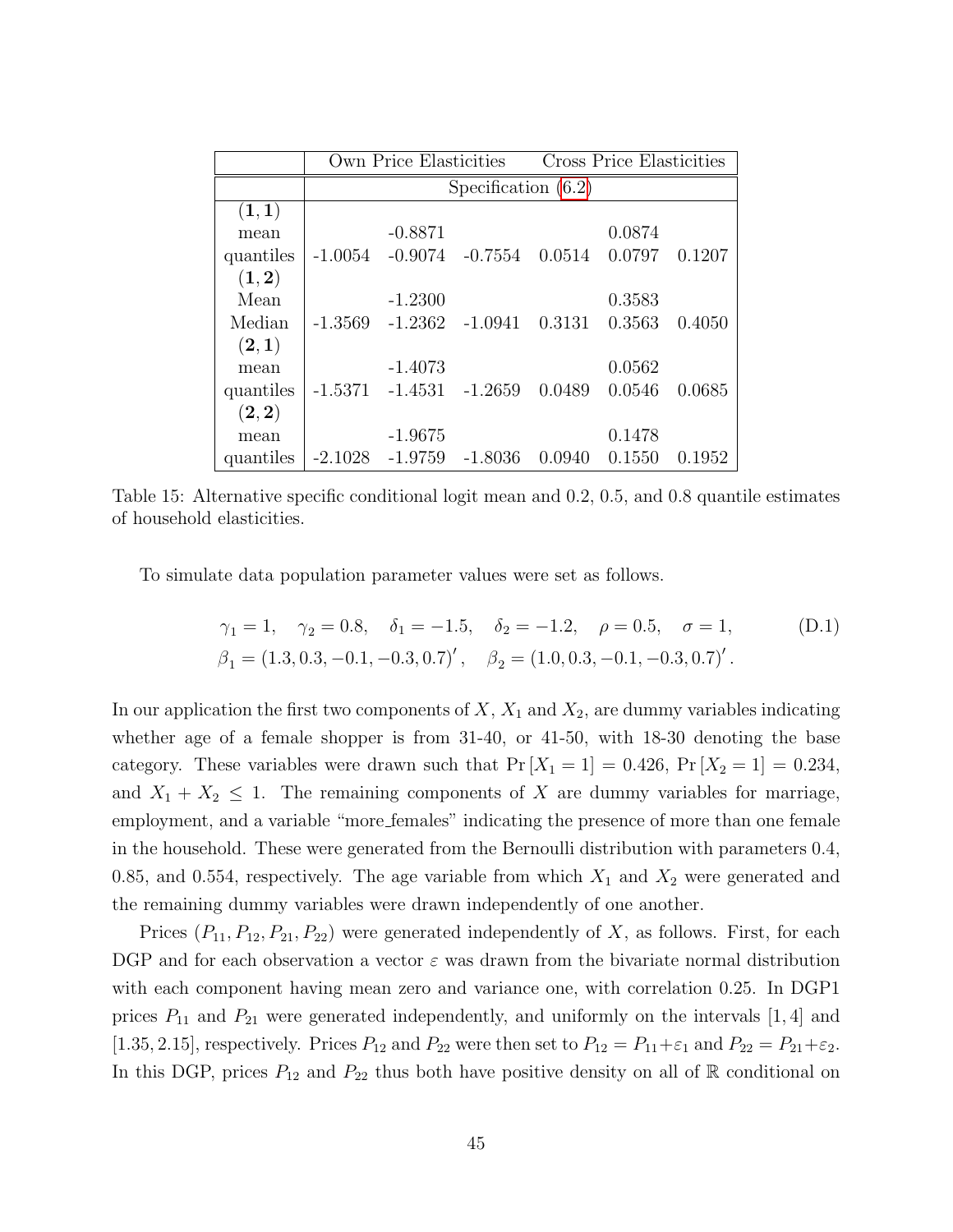all other variables. This implies that there is positive probability that the price of the higher quality product for either brand b undercuts the price of the lower quality product, i.e.  $P_{b2} < P_{b1}$ , as could happen under a promotion for the higher quality product. In such cases the conditional probability of choosing the lower quality product for the brand will be zero. Moreover, the large support for both  $P_{12}$  and  $P_{22}$  imply that this happens with positive probability for both brands, in which case the choice problem reduces to a simple multinomial choice setting between each brand's higher quality product and the outside option. Thus, the large support of these variables, artificial though it may be, demonstrates a setting in which point identification may be achieved. This is borne out in the Monte Carlo simulations below.

In practice prices will not have support on the entire real line, and neither DGP2 nor DGP3 have this feature. In DGP2,  $P_{11}$  and  $P_{21}$  were generated independently from the uniform distribution on [1, 2] and [1.35, 2.15], respectively, and each  $P_{b2}$  was set to  $P_{b1}$  +  $\max\{1, \min\{|\varepsilon_b|, 2\}\}.$  Thus the higher quality product for each brand always has a higher price than the lower quality product of that brand. Moreover, all prices have continuous, but bounded support. In DGP3,  $P_{11}$  and  $P_{21}$  were generated the same way, but the term added on to  $P_{b1}$  to determine  $P_{b2}$  was instead rounded to the nearest integer (which was either one or two) before adding. In this design prices again have bounded continuous support, but for each b the conditional support of  $P_{b2}$  given  $P_{b1}$  is discrete.

With variables X and prices  $P = (P_{11}, P_{12}, P_{21}, P_{22})$  generated as described above, and unobservables  $V = (V_1, V_2)$  drawn from the bivariate normal distribution with parameters  $ρ$  and  $σ$ , data  $(b_i, y_i, x_i, p_i)$  were generated with each  $(b_i, y_i)$  solving the individual choice problem with the corresponding  $(x_i, p_i, v_i)$  and utility parameters as in  $(D.1)$ . The expression [\(5.3\)](#page-18-2) obtained for choice probabilities in Proposition [2](#page-18-1) was used in the log-likelihood function based on *n* observations in each experiment, with  $n \in \{200, 500, 1000, 2000\}$ . In preliminary investigations, choice probabilities computed using [\(5.3\)](#page-18-2) conditional on several values of observable variables were compared to those obtained using the integral formula [\(5.1\)](#page-18-4) and those obtained by simulation, and these were all found to be in close agreement up to negligible computation difference.

In order to compare the empirical coverage frequencies of the Wald and QLR confidence intervals in each repetition of our Monte Carlo simulations, we carried out the following steps. First, the R package Ghalanos and Stefan (2015) was used to minimize  $-L_n(\zeta)$  with respect to the full parameter vector  $\zeta$ , producing an optimizing vector  $\hat{\zeta}_{ML}$  and an optimal value  $L_n^*$ . To ensure accuracy 500 randomly generated starting values were employed using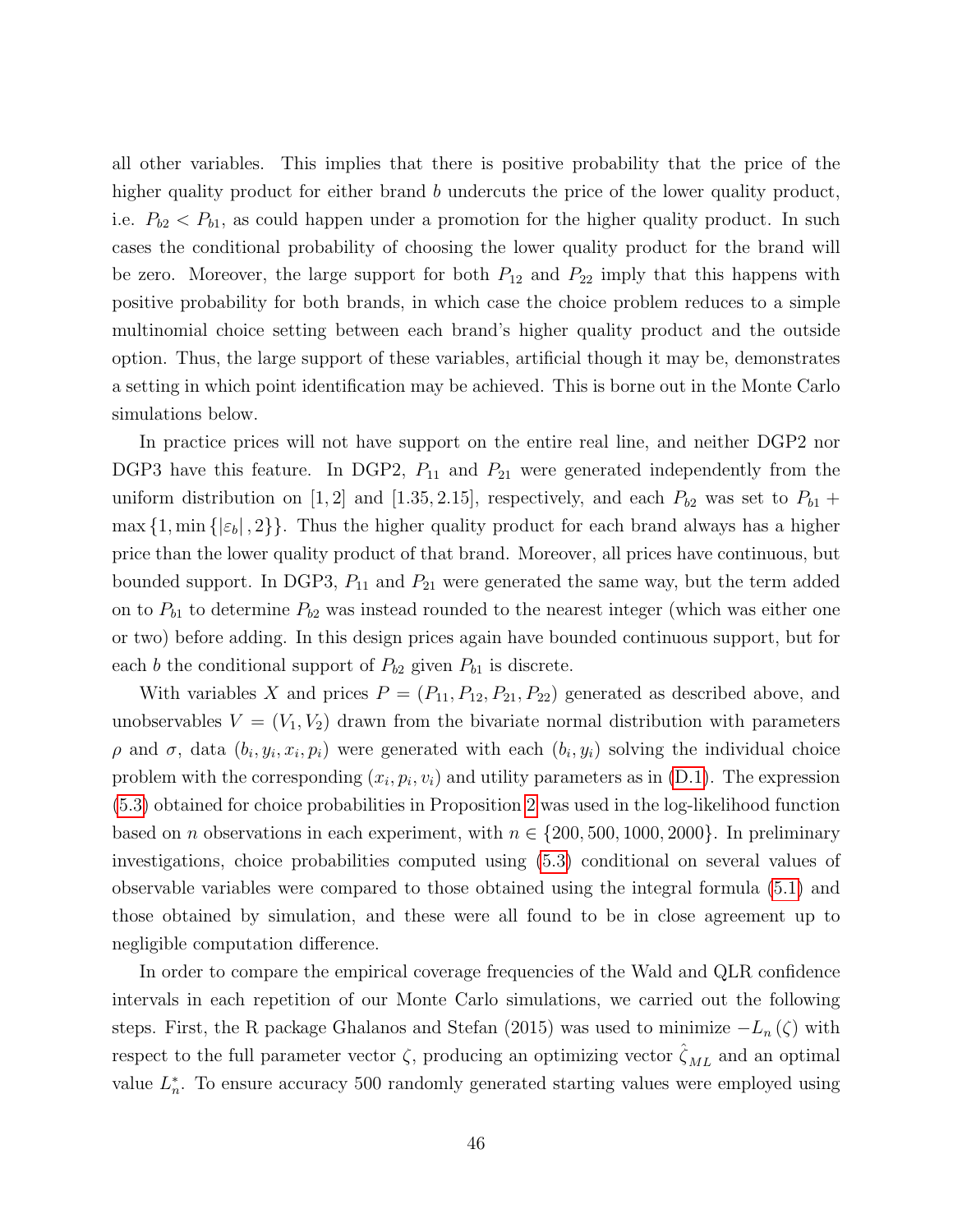the function gosolnp. [28](#page-46-0) The optimization routine also returned a numerical approximation to the Hessian at the optimal value, and this was used to compute asymptotic variance estimators  $\widehat{var}(\hat{\zeta}_k)$  for each component of the maximum likelihood estimator  $\hat{\zeta}_{ML}$ . There is no guarantee that  $\zeta$  is point identified. If it is point identified confidence intervals for each parameter component based on the usual asymptotic normal approximation should be expected to perform well, but if it is not point identified the classical theory will be invalid. Nonetheless QLR confidence intervals can sometimes remain valid under partial identification as shown by Chen, Christensen, and Tamer (2018).[29](#page-46-1)

In Monte Carlo experiments where the true population parameter is known, the same routine was also used to compute the maximum likelihood estimator taking the values of  $\rho$ and  $\sigma$  fixed at their population values. In our application  $\rho$  and  $\sigma$  are not known, so this approach is infeasible. However, with these parameters known, the rest of the parameters are point identified under mild conditions on the variation in observable payoff shifters. Thus, these confidence intervals should be expected to perform well, and in our Monte Carlo experiments this was indeed the case. In our reported results, we refer to confidence intervals for each  $\zeta_k$  based on the maximum likelihood estimator  $\hat{\zeta}_k$  plus or minus  $1.96 \times \sqrt{\widehat{var}(\hat{\zeta}_k)}$ as Wald confidence intervals, considering both cases where maximum likelihood was carried out with  $\rho$  and  $\sigma$  fixed at their population values, as well as with  $\rho$  and  $\sigma$  as additional parameters to estimate. Only the latter approach is feasible if the population values of  $\rho$ and  $\sigma$  are unknown. In order to compute Monte Carlo coverage frequencies of  $\mathcal{C}_{\alpha,k}^{LR}$  for  $\zeta_k$  we additionally computed  $Q_{k,n}$  ( $\zeta_k$ ) as defined in [\(6.5\)](#page-23-2) at the population value of  $\zeta_k$  and checked whether  $Q_{k,n}(\mu) \leq \chi^2_{1,\alpha}$  in each simulation.<sup>[30](#page-46-2)</sup>

The empirical coverage frequency of the three different procedures for DGPs 1-3 out of 1000 Monte Carlo repetitions for each sample size are reported in Tables [16,](#page-47-0) [17,](#page-48-0) and [18.](#page-49-0) The target coverage level in each case was 0.95. All procedures performed reasonably well, although coverage probabilities for the distributional parameters are substantially below the

<span id="page-46-0"></span><sup>28</sup>In Monte Carlo simulations the population parameter value was also used as an additional starting value. The number of randomly generated starting values was chosen based on experimentation; increasing it further was not found to be beneficial.

<span id="page-46-1"></span><sup>&</sup>lt;sup>29</sup>All reported coverage frequencies are for individual parameters  $\zeta_k$ . Chen, Christensen, and Tamer (2018) provide sufficient conditions for the QLR confidence interval to achieve asymptotic coverage for the identified set for  $\zeta_k$ , which also guarantee at least as high a level of asymptotic coverage for  $\zeta_k$ .

<span id="page-46-2"></span> $30$ Our implementation employed the solnp function from the package Ghalanos and Stefan (2015) to compute  $\sup_{\zeta \in \Upsilon: \zeta_k = \mu} L_n(\zeta)$ . In the constrained optimizations conducted with solnp, the population value of  $\zeta_{-k}$  was used as a starting value to speed up computations. In terms of coverage frequency for  $\zeta_k$ , this was found to produce the same results in a subset of the Monte Carlo iterations attempted when as many of 500 random starting values were used.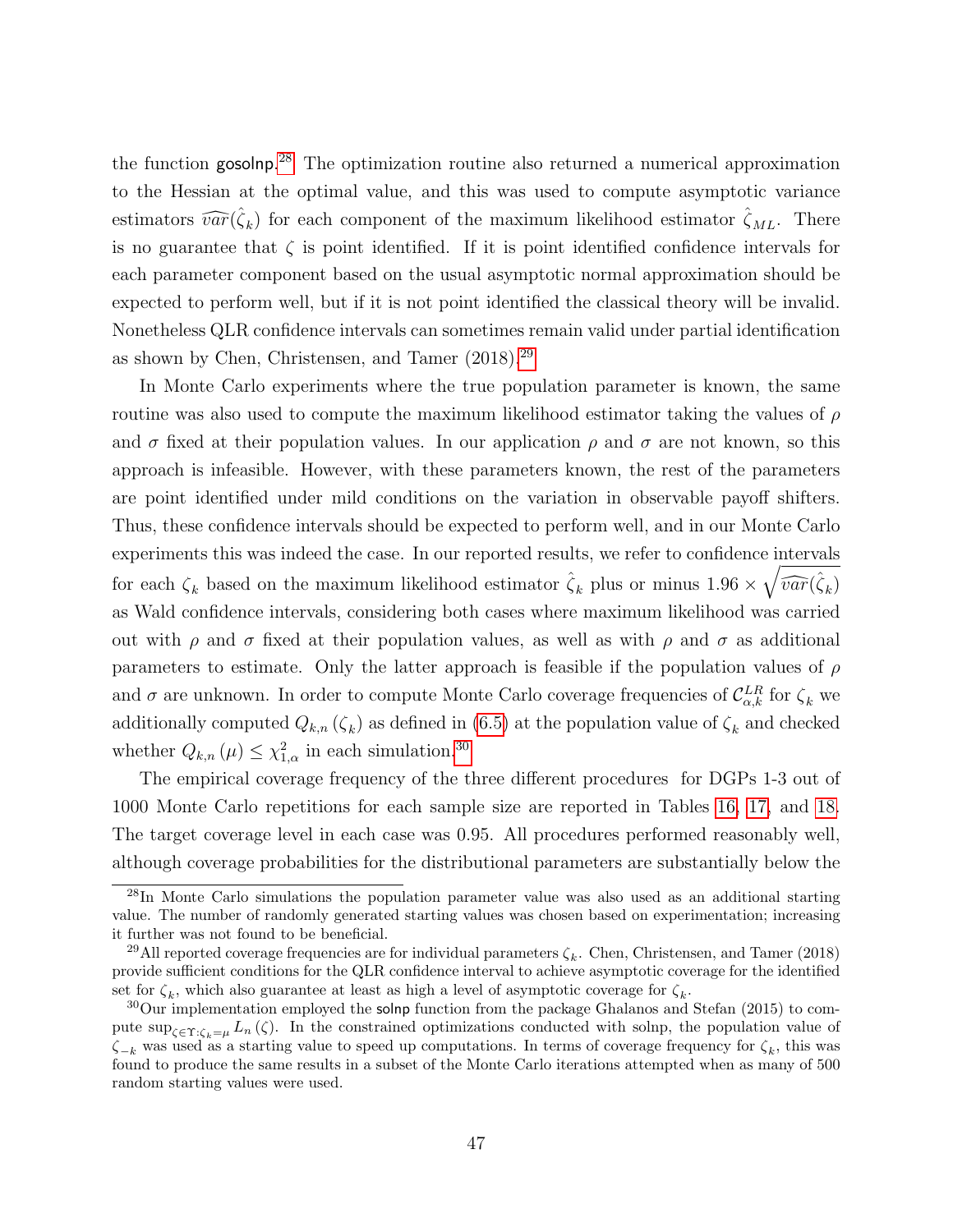<span id="page-47-0"></span>

| DGP <sub>1</sub>     | Realized Coverage Probability, $n = 200, 500, 1000, 2000$ |      |      |      |                                |      |      |      |      |      |      |      |
|----------------------|-----------------------------------------------------------|------|------|------|--------------------------------|------|------|------|------|------|------|------|
| Parameter            | Wald ( $\rho, \sigma$ known)                              |      |      |      | Wald ( $\rho, \sigma$ unknown) |      |      |      | QLR  |      |      |      |
| $\gamma_1$           | .935                                                      | .938 | .954 | .950 | .952                           | .951 | .950 | .944 | .929 | .941 | .947 | .935 |
| $\gamma_2$           | .944                                                      | .954 | .950 | .961 | .934                           | .956 | .951 | .937 | .938 | .949 | .947 | .934 |
| $\delta_1$           | .927                                                      | .952 | .951 | .958 | .937                           | .960 | .963 | .954 | .943 | .955 | .953 | .950 |
| $\delta_2$           | .940                                                      | .949 | .954 | .957 | .907                           | .945 | .947 | .939 | .932 | .948 | .941 | .937 |
| $\beta_{11}$         | .957                                                      | .952 | .951 | .949 | .951                           | .956 | .946 | .950 | .942 | .948 | .939 | .942 |
| $\beta_{12}$         | .947                                                      | .961 | .944 | .949 | .950                           | .963 | .955 | .945 | .933 | .954 | .949 | .933 |
| $\beta_{13}$         | .959                                                      | .953 | .951 | .949 | .961                           | .961 | .953 | .950 | .947 | .956 | .944 | .943 |
| $\beta_{14}$         | .954                                                      | .948 | .959 | .952 | .962                           | .950 | .960 | .953 | .942 | .941 | .959 | .946 |
| $\beta_{15}$         | .954                                                      | .956 | .957 | .952 | .949                           | .968 | .961 | .956 | .945 | .962 | .956 | .948 |
| $\beta_{21}$         | .960                                                      | .963 | .958 | .957 | .922                           | .943 | .938 | .942 | .938 | .946 | .936 | .941 |
| $\beta_{22}$         | .942                                                      | .956 | .947 | .953 | .938                           | .961 | .961 | .952 | .931 | .950 | .947 | .941 |
| $\tilde{\beta}_{23}$ | .953                                                      | .949 | .961 | .959 | .969                           | .955 | .964 | .963 | .951 | .946 | .951 | .951 |
| $\beta_{24}$         | .964                                                      | .946 | .941 | .962 | .930                           | .940 | .926 | .951 | .945 | .937 | .931 | .942 |
| $\beta_{25}$         | .957                                                      | .957 | .956 | .961 | .924                           | .952 | .957 | .941 | .955 | .955 | .953 | .938 |
| $\rho$               |                                                           |      |      |      | .899                           | .928 | .934 | .944 | .933 | .940 | .940 | .941 |
| $\sigma$             |                                                           |      |      |      | .908                           | .941 | .956 | .927 | .942 | .947 | .957 | .923 |

Table 16: Monte Carlo coverage frequencies out of 1000 simulations for sample sizes  $n =$ 200, 500, 1000, 2000 for DGP1, as described in the text.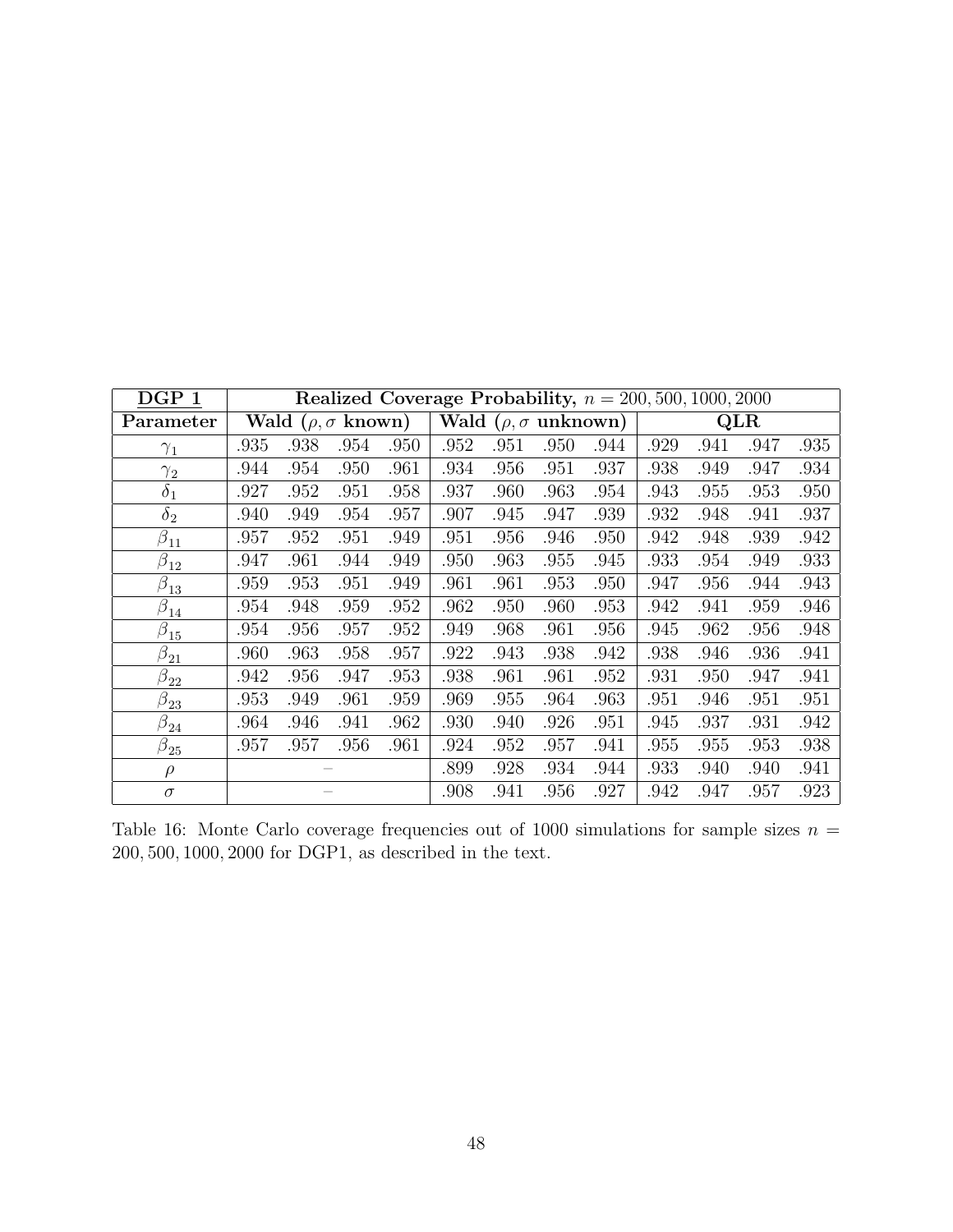<span id="page-48-0"></span>

| DGP <sub>2</sub>               | Realized Coverage Probability, $n = 200, 500, 1000, 2000$ |      |      |      |                                |      |      |      |      |      |      |      |
|--------------------------------|-----------------------------------------------------------|------|------|------|--------------------------------|------|------|------|------|------|------|------|
| Parameter                      | Wald ( $\rho, \sigma$ known)                              |      |      |      | Wald ( $\rho, \sigma$ unknown) |      |      |      | QLR  |      |      |      |
| $\gamma_1$                     | .956                                                      | .956 | .957 | .944 | .936                           | .961 | .958 | .942 | .936 | .951 | .955 | .939 |
| $\gamma_2$                     | .955                                                      | .947 | .954 | .948 | .836                           | .905 | .926 | .943 | .899 | .935 | .942 | .948 |
| $\delta_1$                     | .962                                                      | .960 | .955 | .957 | .923                           | .957 | .958 | .963 | .939 | .963 | .956 | .959 |
| $\delta_2$                     | .961                                                      | .945 | .951 | .950 | .812                           | .897 | .923 | .940 | .892 | .921 | .941 | .942 |
| $\beta_{11}$                   | .942                                                      | .962 | .953 | .955 | .928                           | .947 | .942 | .952 | .939 | .958 | .946 | .959 |
| $\beta_{12}$                   | .942                                                      | .950 | .953 | .944 | .951                           | .953 | .951 | .942 | .943 | .953 | .953 | .942 |
| $\beta_{13}$                   | .953                                                      | .950 | .951 | .956 | .951                           | .952 | .952 | .950 | .948 | .949 | .949 | .949 |
| $\beta_{14}$                   | .949                                                      | .950 | .946 | .963 | .961                           | .956 | .948 | .957 | .949 | .955 | .947 | .956 |
| $\beta_{15}$                   | .940                                                      | .958 | .938 | .957 | .927                           | .938 | .934 | .949 | .934 | .952 | .938 | .948 |
| $\beta_{21}$                   | .942                                                      | .956 | .958 | .941 | .852                           | .905 | .926 | .934 | .912 | .939 | .945 | .937 |
| $\beta_{22}$                   | .948                                                      | .957 | .947 | .941 | .900                           | .937 | .940 | .946 | .927 | .947 | .945 | .943 |
| $\bar{\beta}_{\underline{23}}$ | .931                                                      | .960 | .947 | .935 | .949                           | .966 | .959 | .952 | .927 | .954 | .951 | .943 |
| $\beta_{24}$                   | .946                                                      | .939 | .947 | .962 | .894                           | .933 | .932 | .962 | .925 | .947 | .940 | .953 |
| $\beta_{25}$                   | .940                                                      | .948 | .941 | .941 | .866                           | .915 | .932 | .938 | .925 | .933 | .942 | .936 |
| $\rho$                         |                                                           |      |      |      | .710                           | .840 | .885 | .904 | .899 | .929 | .938 | .942 |
| $\sigma$                       |                                                           |      |      |      | .843                           | .910 | .928 | .955 | .896 | .929 | .940 | .950 |

Table 17: Monte Carlo coverage frequencies out of 1000 simulations for sample sizes  $n =$ 200, 500, 1000, 2000 for DGP2, as described in the text.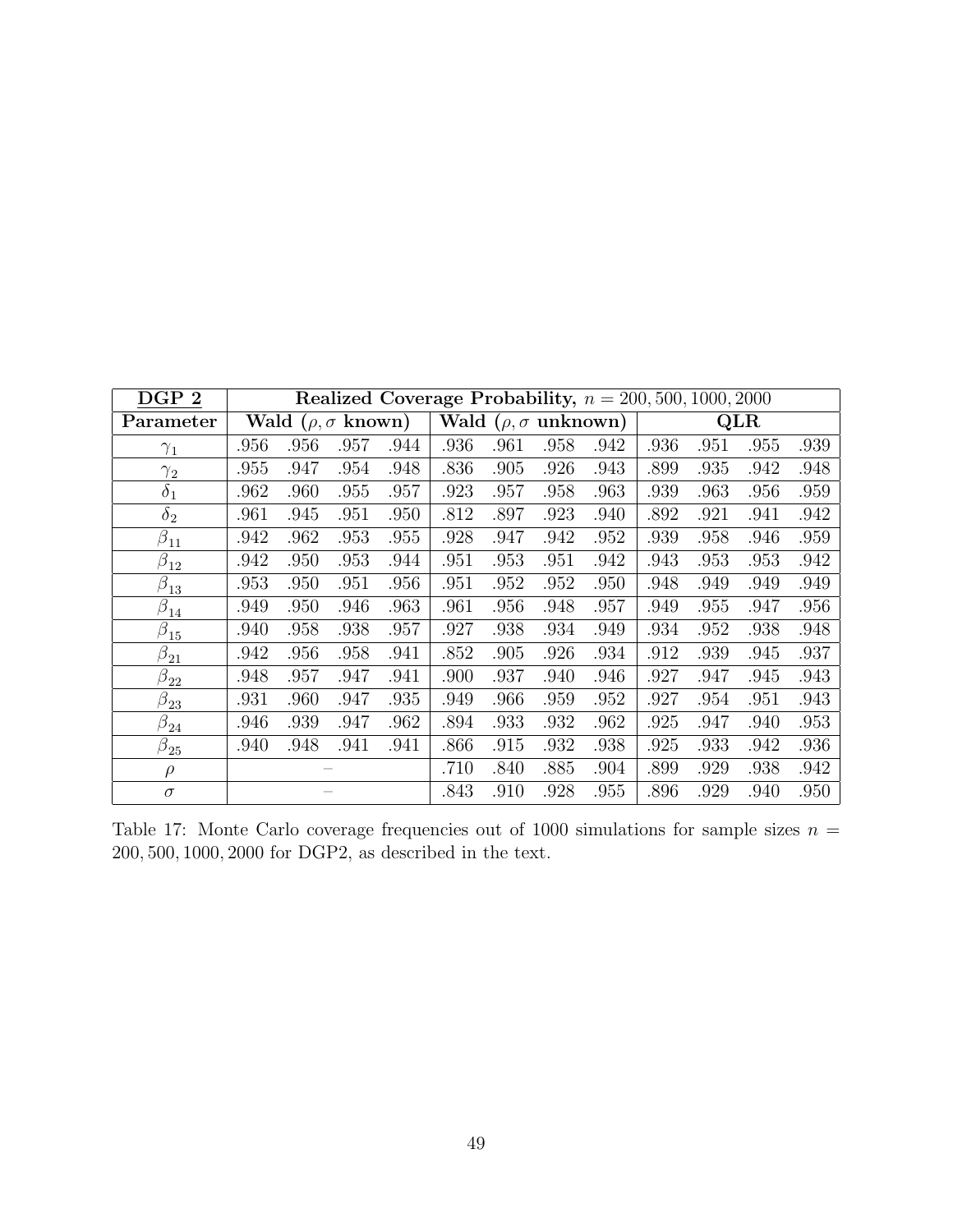<span id="page-49-0"></span>

| $\bf DGP\ 3$ | Realized Coverage Probability, $n = 200, 500, 1000, 2000$ |      |      |      |                                |      |      |      |      |      |      |      |
|--------------|-----------------------------------------------------------|------|------|------|--------------------------------|------|------|------|------|------|------|------|
| Parameter    | Wald ( $\rho, \sigma$ known)                              |      |      |      | Wald ( $\rho, \sigma$ unknown) |      |      |      | QLR  |      |      |      |
| $\gamma_1$   | .948                                                      | .958 | .939 | .952 | .954                           | .964 | .948 | .950 | .947 | .958 | .947 | .947 |
| $\gamma_2$   | .949                                                      | .955 | .945 | .943 | .911                           | .930 | .951 | .950 | .929 | .946 | .944 | .952 |
| $\delta_1$   | .954                                                      | .950 | .950 | .956 | .955                           | .959 | .956 | .958 | .951 | .963 | .956 | .960 |
| $\delta_2$   | .960                                                      | .944 | .948 | .948 | .907                           | .932 | .953 | .953 | .923 | .931 | .957 | .941 |
| $\beta_{11}$ | .936                                                      | .945 | .948 | .952 | .937                           | .953 | .958 | .954 | .938 | .954 | .958 | .951 |
| $\beta_{12}$ | .949                                                      | .950 | .956 | .948 | .956                           | .954 | .959 | .940 | .952 | .948 | .953 | .937 |
| $\beta_{13}$ | .948                                                      | .936 | .954 | .951 | .955                           | .944 | .950 | .950 | .951 | .941 | .947 | .947 |
| $\beta_{14}$ | .939                                                      | .953 | .954 | .956 | .940                           | .950 | .954 | .960 | .935 | .950 | .951 | .955 |
| $\beta_{15}$ | .941                                                      | .952 | .943 | .946 | .941                           | .957 | .954 | .959 | .944 | .953 | .952 | .956 |
| $\beta_{21}$ | .938                                                      | .945 | .953 | .954 | .917                           | .948 | .953 | .943 | .934 | .953 | .950 | .940 |
| $\beta_{22}$ | .942                                                      | .956 | .943 | .948 | .947                           | .961 | .952 | .947 | .946 | .956 | .950 | .951 |
| $\beta_{23}$ | .945                                                      | .959 | .942 | .944 | .968                           | .965 | .959 | .946 | .931 | .953 | .942 | .944 |
| $\beta_{24}$ | .948                                                      | .945 | .950 | .963 | .923                           | .950 | .943 | .960 | .936 | .948 | .944 | .961 |
| $\beta_{25}$ | .938                                                      | .945 | .946 | .948 | .931                           | .933 | .949 | .947 | .950 | .941 | .954 | .946 |
| $\rho$       |                                                           |      |      |      | .795                           | .897 | .925 | .923 | .916 | .943 | .947 | .937 |
| $\sigma$     |                                                           |      |      |      | .918                           | .939 | .957 | .949 | .927 | .932 | .950 | .943 |

Table 18: Monte Carlo coverage frequencies out of 1000 simulations for sample sizes  $n =$ 200, 500, 1000, 2000 for DGP3, as described in the text.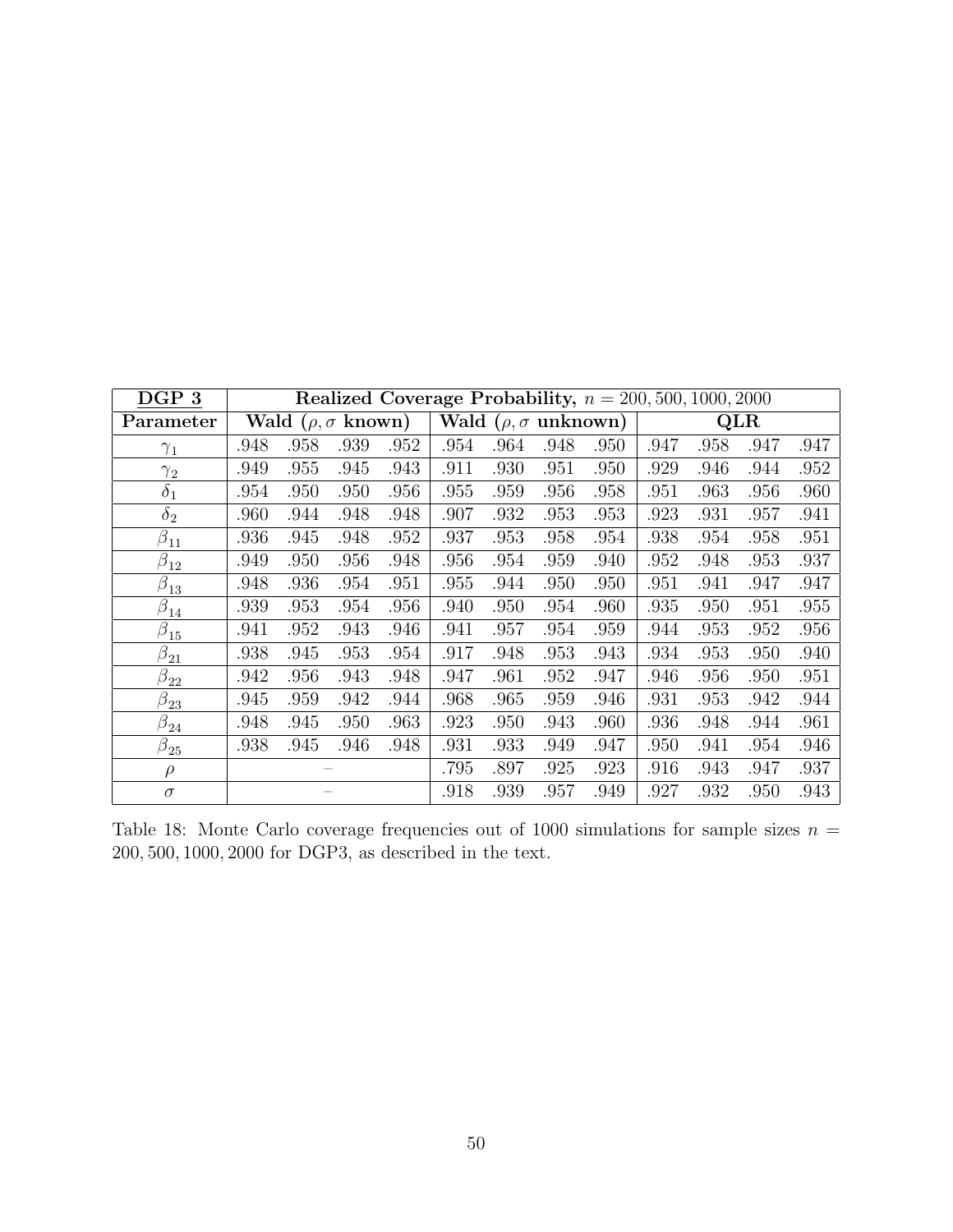nominal level at smaller sample sizes. This is particularly so for the Wald procedure in which  $\rho$  and  $\sigma$  are treated as unknown parameters, while under-coverage from the QLR procedure is less severe at smaller sample sizes.

## References

- ANDREWS, D. W. K. (1999): "Estimation When a Parameter is on a Boundary," *Econo*metrica, 67(6), 1341–1383.
- Aradillas-Lopez, A., and A. M. Rosen (2022): "Inference in Ordered Response Games with Complete Information," *Journal of Econometrics*, 226(2), 451–476.
- AZZALINI, A., AND A. GENZ (2016): The R package mnormt: The multivariate normal and t distributions (version 1.5-4).
- Barseghyan, L., M. Coughlin, F. Molinari, and J. Teitelbaum (2021): "Heterogeneous Choice Sets and Preferences," Econometrica, 89(5), 2015–2048.
- BERRY, S., J. LEVINSOHN, AND A. PAKES (1995): "Automobile Prices in Market Equilibrium," Econometrica, 63(4), 841–890.
- BERRY, S., AND A. PAKES (2007): "The Pure Characteristics Demand Model," International Economic Review, 48, 1193–1225.
- Bowden, R. (1973): "Theory of Parametric Idenification," Econometrica, 41(6), 1069–1074.
- BRESNAHAN, T. F. (1987): "Competition and Collusion in the American Automobile Industry: the 1955 Price War," Journal of Industrial Economics, 35(4), 457–482.
- CAMERON, A. C., AND P. K. TRIVEDI (2009): *Microeconometrics using stata*. College Station (TX), Stata Press.
- Chen, X., T. M. Christensen, and E. Tamer (2018): "Monte Carlo Confidence Sets for Identified Sets," Econometrica, 86(6), 1965–2018.
- CHEN, X., E. TAMER, AND A. TORGOVITSKY (2011): "Sensitivity Analysis in Semiparametric Likelihood Models," Cowles Foundation working paper 1836.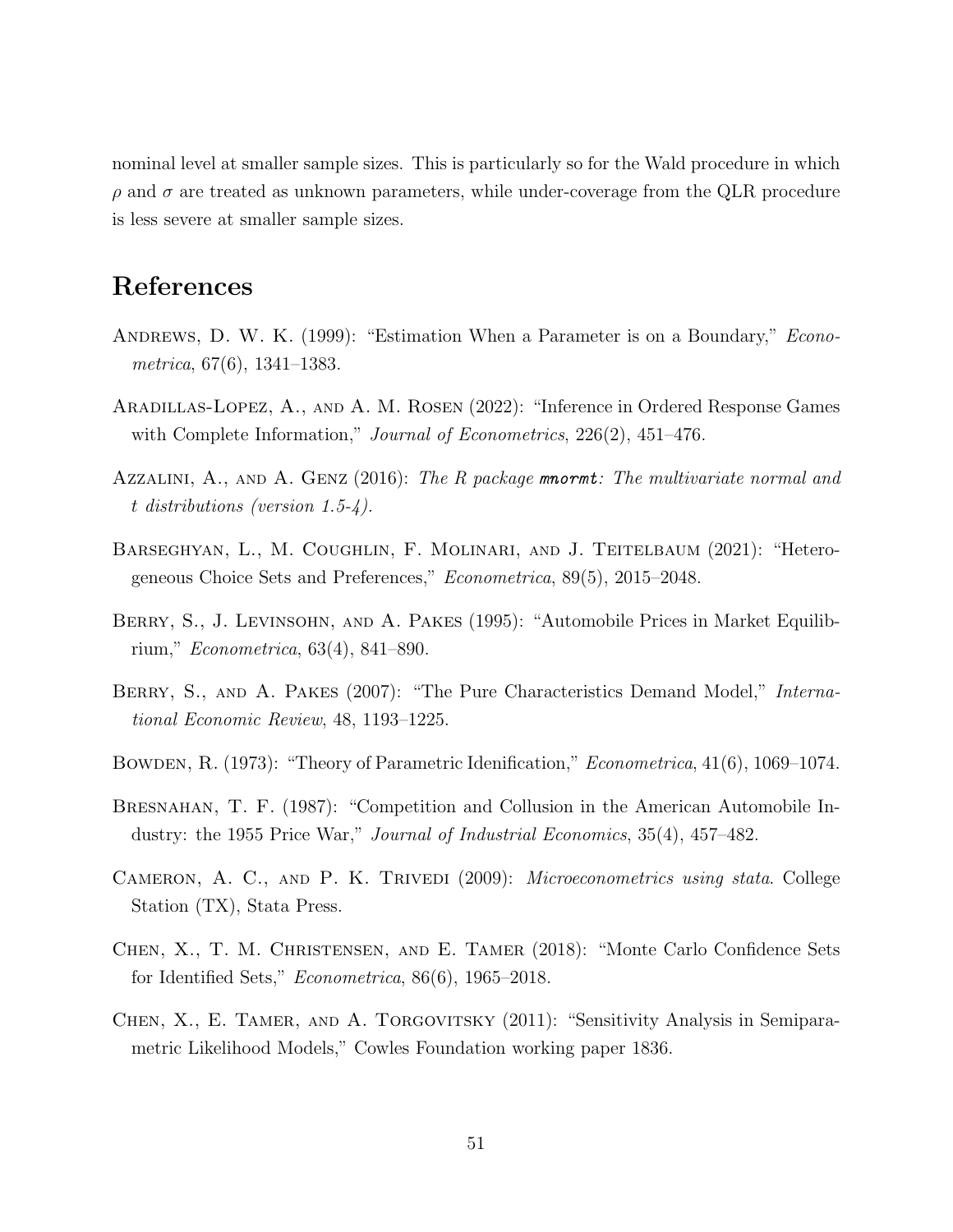- Chesher, A., and A. Rosen (2017): "Generalized Instrumental Variable Models," Econometrica, 85(3), 959–989.
- Chesher, A., and A. M. Rosen (2020): "Econometric Modeling of Interdependent Discrete Choice with Applications to Market Structure," CeMMAP working paper CWP25/20.
- CHESHER, A., A. M. ROSEN, AND Z. SIDDIQUE (2019): "Estimating Endogenous Effects on Ordinal Outcomes," CeMMAP working paper CWP66/19.
- Chesher, A., A. M. Rosen, and K. Smolinski (2013): "An Instrumental Variable Model of Multiple Discrete Choice," Quantitative Economics, 4(2), 157–196.
- DATTA, Y. (2019): "The U.S. Women's Razor-Blade Market: A Competitive Profile," Journal of Economics and Public Finance, 5, 491–508.
- DAVIES, S., C. WADDAMS, AND C. WILSON (2009): "How Far Does Economic Theory Explain Competitive Nonlinear Pricing in Practice?," Centre for Competition Policy Working Paper 09-7.
- DUBIN, J., AND D. MCFADDEN (1984): "An Econometric Analysis of Residential Electric Appliance Holdings and Consumption," Econometrica, 52, 345–362.
- GHALANOS, A., AND T. STEFAN (2015): Rsolnp: General Non-linear Optimization Using Augmented Lagrange Multiplier Method (version 1.16).
- GOLDBERG, P. K. (1995): "Product Differentiation and Oligopoly in International Markets: The Case of the U.S. Automobile Industry," Econometrica, 63(4), 891–951.
- Hausman, J., and D. Wise (1978): "A Conditional Probit Model for Qualitative Choice: Discrete Decisions Recognizing Interdependence and Heterogeneous Preferences," Econometrica, 46(2), 403–426.
- Kenkel, B. (2015): The R package pbivnorm: Vectorized Bivariate Normal CDF (version  $(0.60)$ . Based on the mnormt package. Fortran code by Alan Genz.
- Liu, X., and Y. Shao (2003): "Asymptotics for Likelihood Ratio Tests under Loss of Identifiability," Annals of Statistics, 31(3), 807–832.